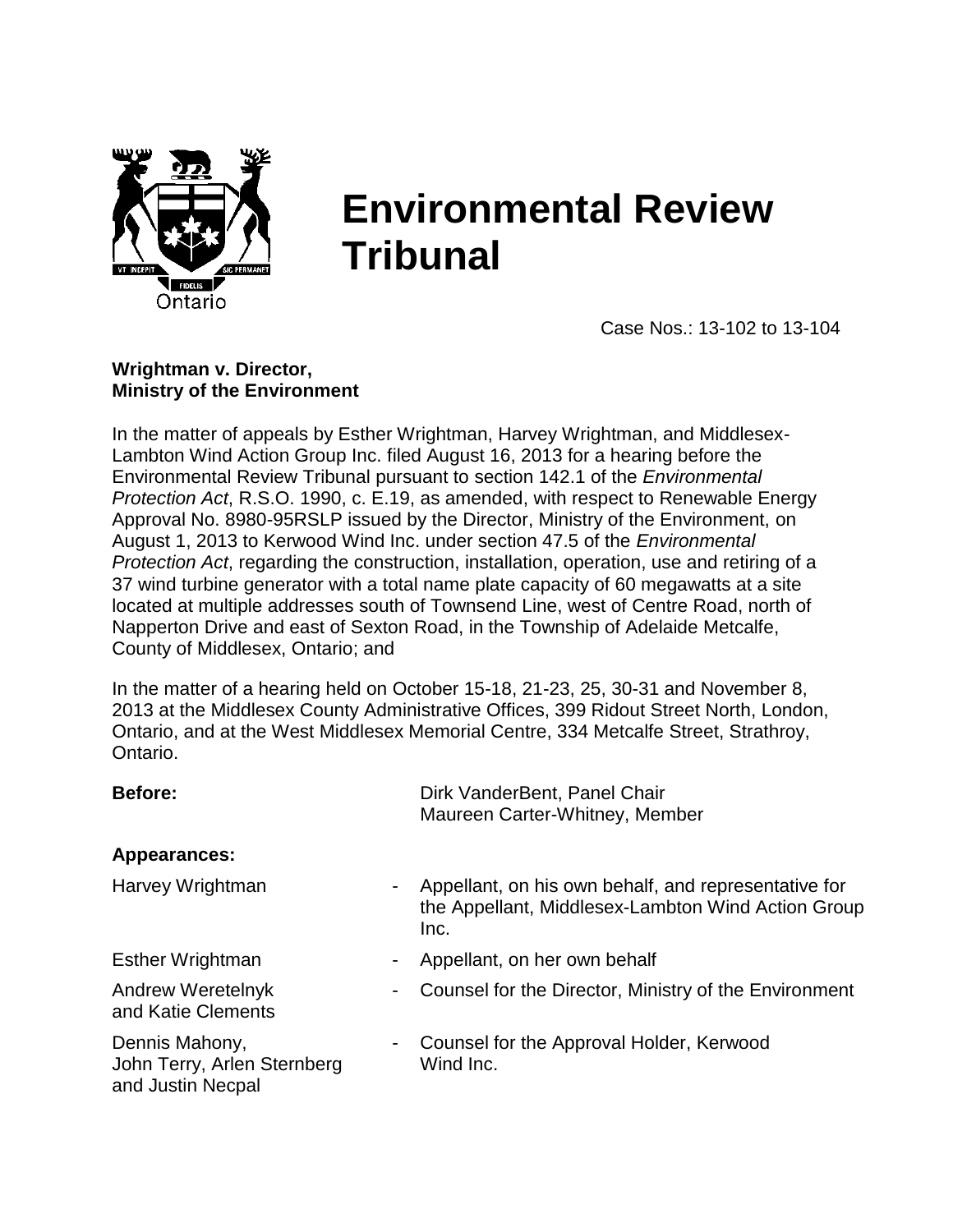| <b>Environmental Review Tribunal Decision:</b><br>Wrightman v. Director,<br>Ministry of the Environment |                                  | 13-102 to 13-104 |
|---------------------------------------------------------------------------------------------------------|----------------------------------|------------------|
| Kathryn Minten                                                                                          | - Participant, on her own behalf |                  |
| <b>Robert Lewis</b>                                                                                     | - Presenter, on his own behalf   |                  |
| <b>Kelly Dortmans</b>                                                                                   | - Presenter, on his own behalf   |                  |
| Stephana Johnston                                                                                       | Presenter, on her own behalf     |                  |

**Dated** this **14 th** day of **February, 2014**.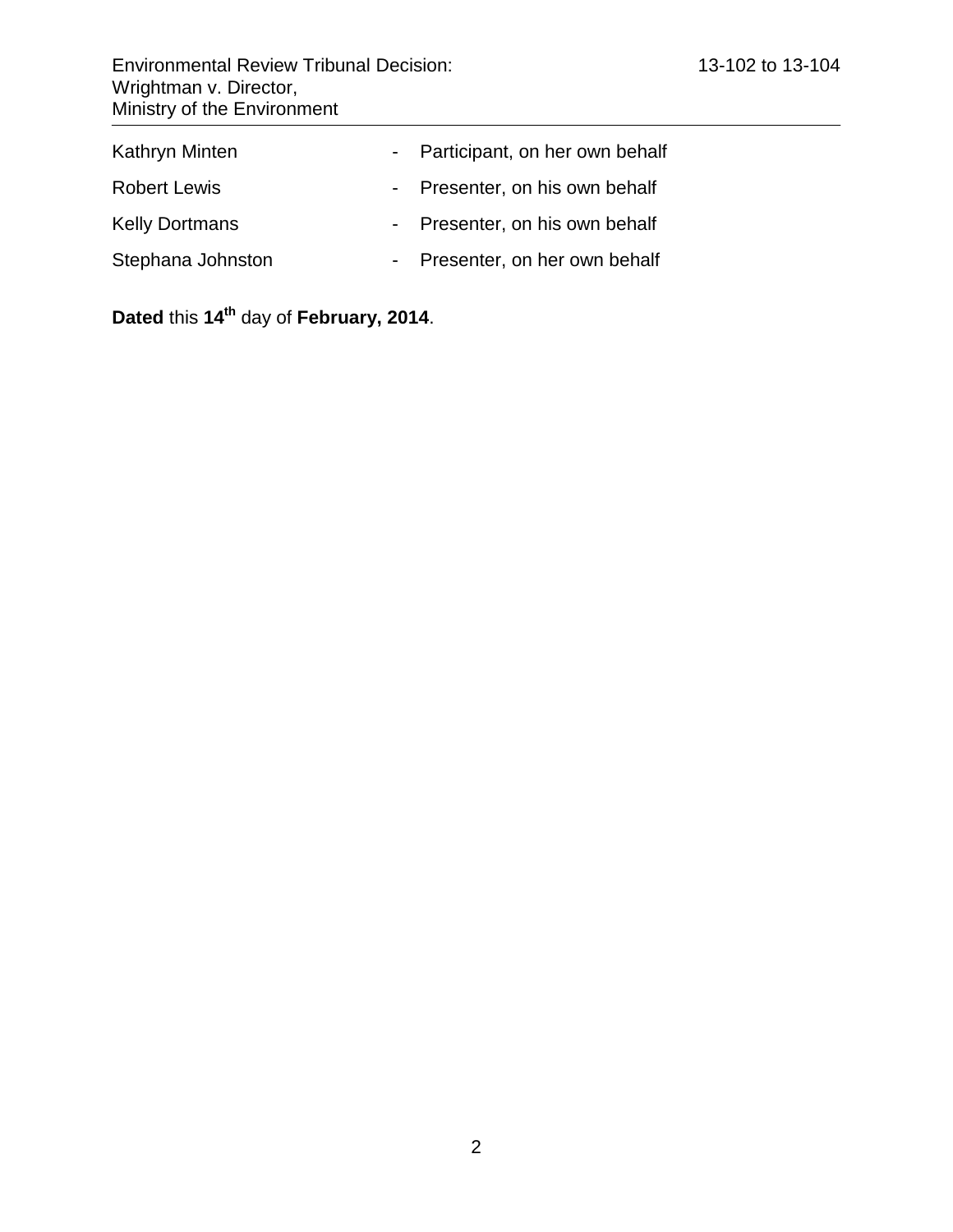# **Table of Contents**

| Issue No. 1: Whether engaging in the Project as approved will cause serious<br>and irreversible harm to plant life, animal life or the natural environment 9 |
|--------------------------------------------------------------------------------------------------------------------------------------------------------------|
|                                                                                                                                                              |
|                                                                                                                                                              |
|                                                                                                                                                              |
|                                                                                                                                                              |
| Submissions of the Respondents respecting Bald Eagles 15                                                                                                     |
|                                                                                                                                                              |
|                                                                                                                                                              |
| Evidence of the Participant and Presenters respecting other Wildlife Species and                                                                             |
| Evidence of the Respondents respecting other Wildlife Species and Dairy Cattle                                                                               |
| Submissions of the Participant respecting other Wildlife Species and Dairy Cattle                                                                            |
| Submissions of the Respondents respecting other Wildlife Species and Dairy                                                                                   |
| Findings respecting other Wildlife Species and Dairy Cattle  26                                                                                              |
|                                                                                                                                                              |
| Issue No. 2: Whether engaging in the Project as approved will cause serious                                                                                  |
|                                                                                                                                                              |
| <b>Noise</b>                                                                                                                                                 |
|                                                                                                                                                              |
|                                                                                                                                                              |
|                                                                                                                                                              |
| Submissions of the Respondents respecting Noise Impacts30                                                                                                    |
|                                                                                                                                                              |
|                                                                                                                                                              |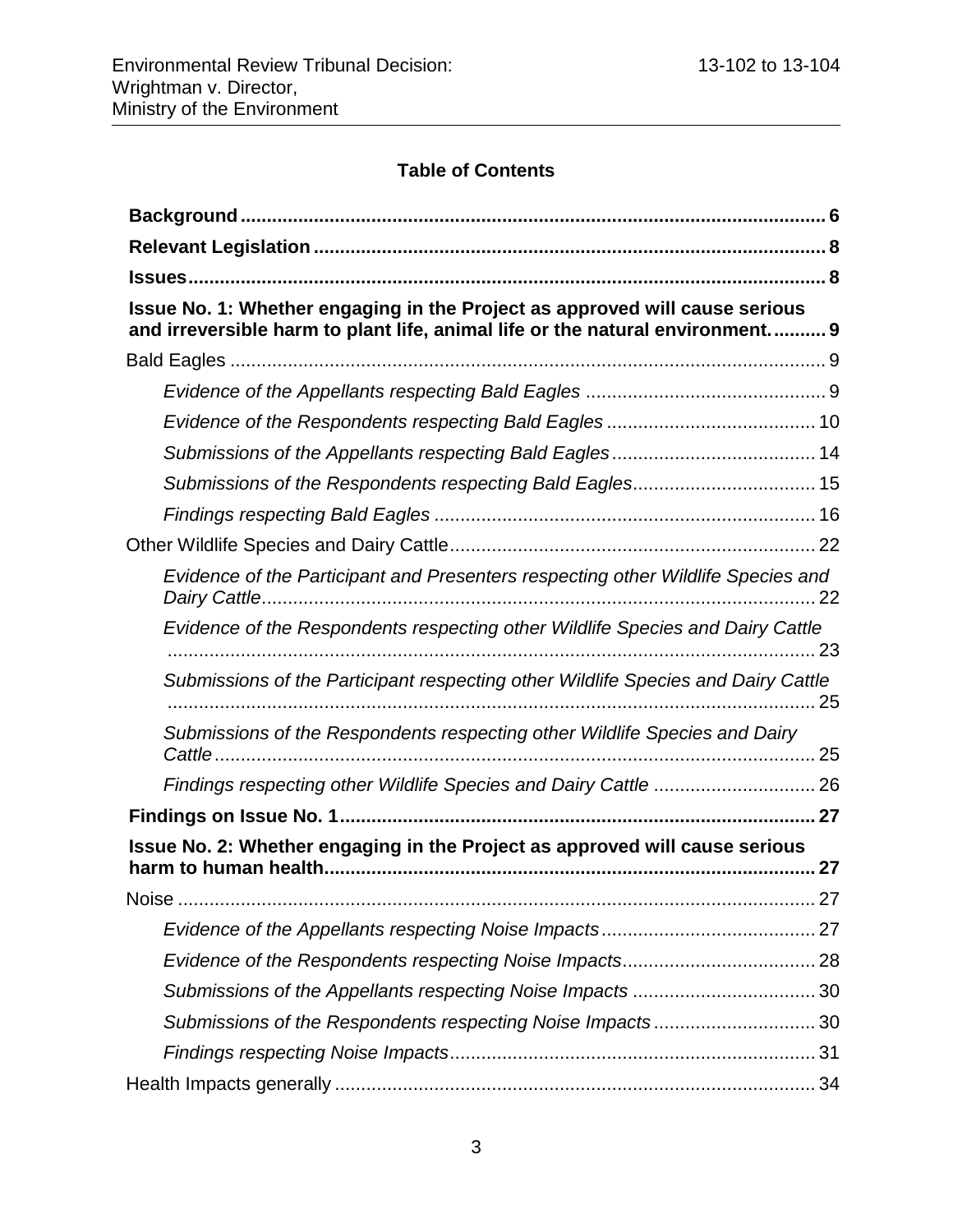| Evidence of the Appellants, Participant and Presenters respecting Health Impacts                                                                          |  |
|-----------------------------------------------------------------------------------------------------------------------------------------------------------|--|
| Evidence of the Respondents respecting Health Impacts generally36                                                                                         |  |
| Submissions of the Appellants and Participant respecting Health Impacts                                                                                   |  |
| Submissions of the Respondents respecting Health Impacts generally  36                                                                                    |  |
|                                                                                                                                                           |  |
|                                                                                                                                                           |  |
| Evidence of the Appellants respecting Public Safety Risks 40                                                                                              |  |
| Evidence of the Respondents respecting Public Safety Risks 41                                                                                             |  |
| Submissions of the Appellants respecting Public Safety Risks  42                                                                                          |  |
| Submissions of the Respondents respecting Public Safety Risks 42                                                                                          |  |
|                                                                                                                                                           |  |
|                                                                                                                                                           |  |
|                                                                                                                                                           |  |
| Blade throw, tower collapse, damage resulting from a tower fire  46                                                                                       |  |
|                                                                                                                                                           |  |
|                                                                                                                                                           |  |
|                                                                                                                                                           |  |
|                                                                                                                                                           |  |
|                                                                                                                                                           |  |
| Submissions of the Respondents respecting Stray Voltage51                                                                                                 |  |
|                                                                                                                                                           |  |
|                                                                                                                                                           |  |
| Issue No. 3: Whether the renewable energy approval process violated Mr.<br>Wrightman's and Ms. Wrightman's rights to security of the person under s. 7 of |  |
|                                                                                                                                                           |  |
|                                                                                                                                                           |  |
|                                                                                                                                                           |  |
| Motion to exclude evidence of Larry Cook and Harvey Wrightman 55                                                                                          |  |
|                                                                                                                                                           |  |
|                                                                                                                                                           |  |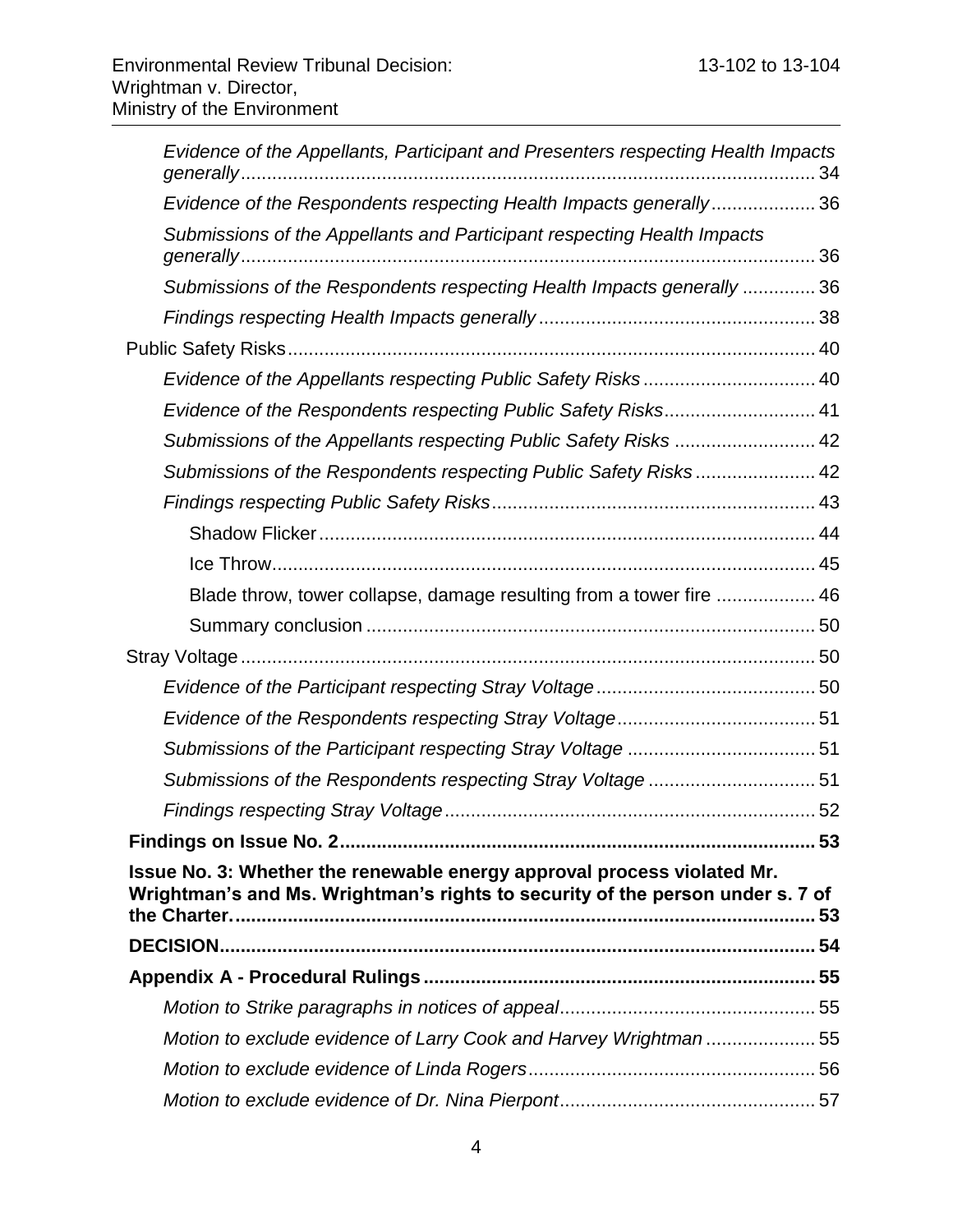| Request by Stephana Johnston to give evidence about the impacts of wind |  |
|-------------------------------------------------------------------------|--|
|                                                                         |  |
|                                                                         |  |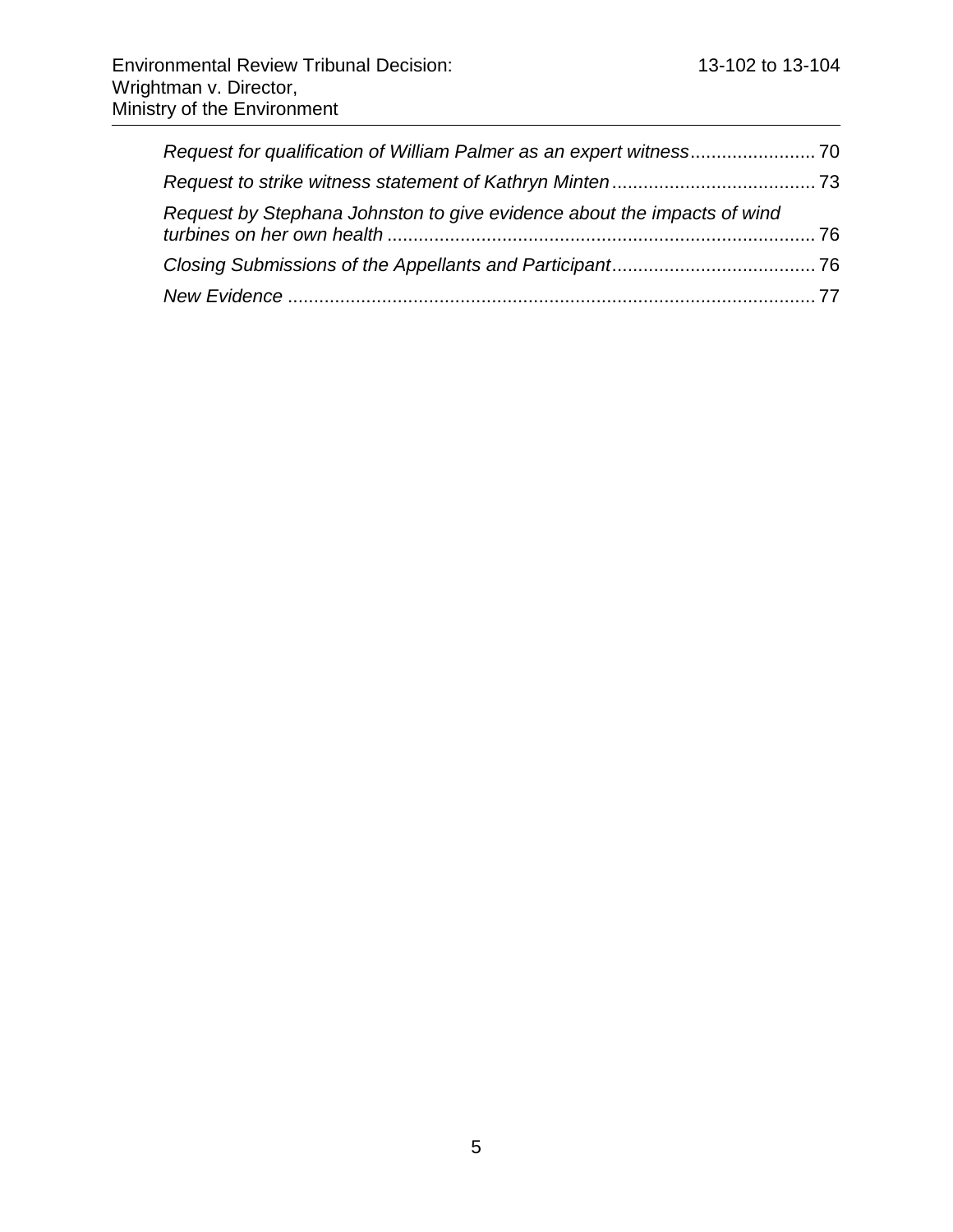## **REASONS FOR DECISION**

## <span id="page-5-0"></span>**Background**

[1] On August 1, 2013, Vic Schroter, Director, Ministry of the Environment ("MOE"), issued Renewable Energy Approval No. 8980-95RSLP (the "REA") to Kerwood Wind Inc. (the "Approval Holder") for the construction, installation, operation, use and retiring of a Class 4 wind facility, known as the Adelaide Wind Energy Centre, with 37 wind turbine generators with a total name plate capacity of 60 megawatts ("MW"). The location is described in the REA as multiple addresses south of Townsend Line, west of Centre Road, north of Napperton Drive and east of Sexton Road, in the Township of Adelaide Metcalfe, County of Middlesex, Ontario (the "Project" or "Adelaide Project").

[2] The REA was issued pursuant to Part V.0.1, s. 47.5 of the *Environmental Protection Act* ("*EPA*").

[3] On August 16, 2013, Esther Wrightman, Harvey Wrightman, and Middlesex-Lambton Wind Action Group Inc. ("MLWAG") filed notices of appeal with the Environmental Review Tribunal (the "Tribunal") with respect to the REA. The Appellants raised issues related to both the health and natural environment grounds under s. 142.2 of the *EPA*.

[4] Also on August 16, 2013, the Appellant Harvey Wrightman served and filed a Notice of Constitutional Question, arguing that the renewable energy approval process violated his right to security of the person under s. 7 of the *Canadian Charter of Rights and Freedoms* (the "*Charter*"). Ms. Wrightman also raised the s. 7 *Charter* violation issue in her notice of appeal.

[5] Under s. 52 of the *Constitution Act, 1982*, the Appellants challenged the constitutional validity of s. 142.1 and s. 47.5 of the *EPA*. The parties reached an agreement during the hearing that the Appellants would not proceed with their challenge to the constitutional validity of s. 47.5 of the *EPA*, which included a challenge to s. 54 of Ontario Regulation ("O. Reg.") 359/09 made under the *EPA*. The parties also agreed that the Appellants would not proceed with a challenge to any conduct or actions of the Director under s. 47.5 of the *EPA*, including any consideration by the Director of s. 54 of O. Reg. 359/09, so as to give rise to a remedy under s. 24(1) of the *Charter*.

[6] On September 16, 2013, the Tribunal held the preliminary hearing in Strathroy, Ontario. At the preliminary hearing, presenter status was granted to Robert Lewis, Kelly Dortmans and Stephana Johnston.The Tribunal subsequently denied a request by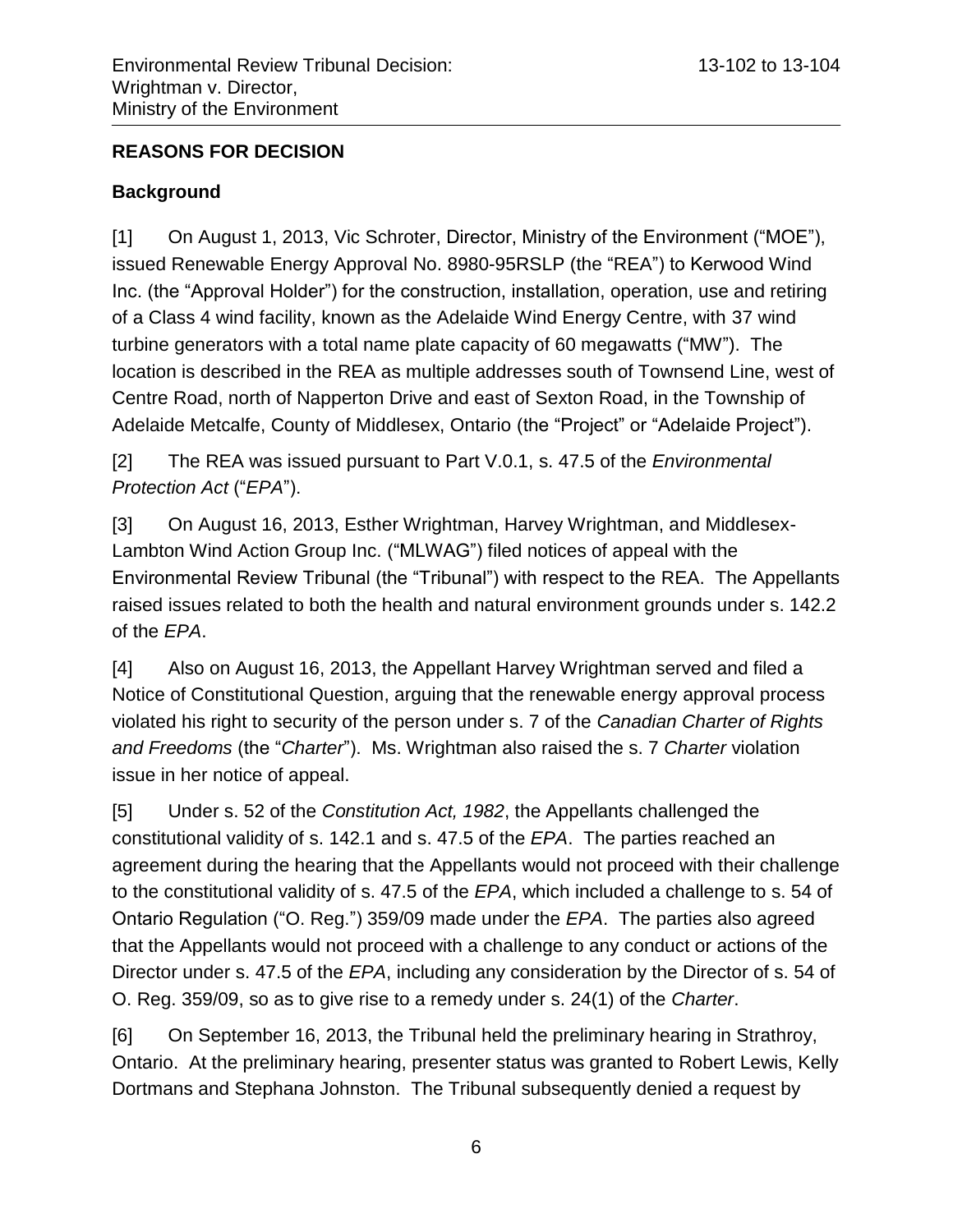Kathryn Minten for party status, but granted her participant status. Further details can be found in the Tribunal's orders dated October 10, 2013 and January 9, 2014, which also granted a request to change the venue for the main hearing and denied a request to video record the proceeding.

[7] On October 8 and 10, 2013, the Tribunal heard a motion to focus evidence, brought by the Approval Holder, and motions for disclosure and to exclude certain evidence, brought by the Director. On October 11, 2013, the Tribunal issued an order granting the motions in part, with written reasons issued on December 18, 2013.

[8] The Tribunal's order of January 9, 2014 refers, at para. 27, to the Approval Holder's submission during the preliminary hearing (on the issue of whether party status should be granted to Ms. Minten) that "the Appellants are not pursuing the second ground in s. 142.1(3) of the *EPA*, namely, whether the project will cause serious and irreversible harm to plant life, animal life or the natural environment." However, during the main hearing, this panel was not advised that this ground of the appeal had been formally withdrawn, and evidence in relation to this ground was adduced at the hearing. The Tribunal observes that this ground was not struck from the notices of appeal during the preliminary hearing.

[9] The hearing began on October 15, 2013. Ms. Wrightman appeared at the hearing on her own behalf. Mr. Wrightman and MLWAG were both represented by Eric K. Gillespie Professional Corporation. However, at the outset of the hearing, Mr. Wrightman advised the Tribunal that he appeared on his own behalf and on behalf of MLWAG, indicating that Mr. Gillespie would attend if required. It transpired that Mr. Gillespie did not attend at the hearing.

[10] The Tribunal heard evidence over ten days in October and November 2013, and conducted a site visit on October 18, 2013. The parties and the participant provided written closing submissions, as directed by the Tribunal, over November and December 2013.

[11] Numerous procedural rulings were made over the course of the hearing. They are found at Appendix A.

[12] For the reasons that follow, the Tribunal dismisses the appeals.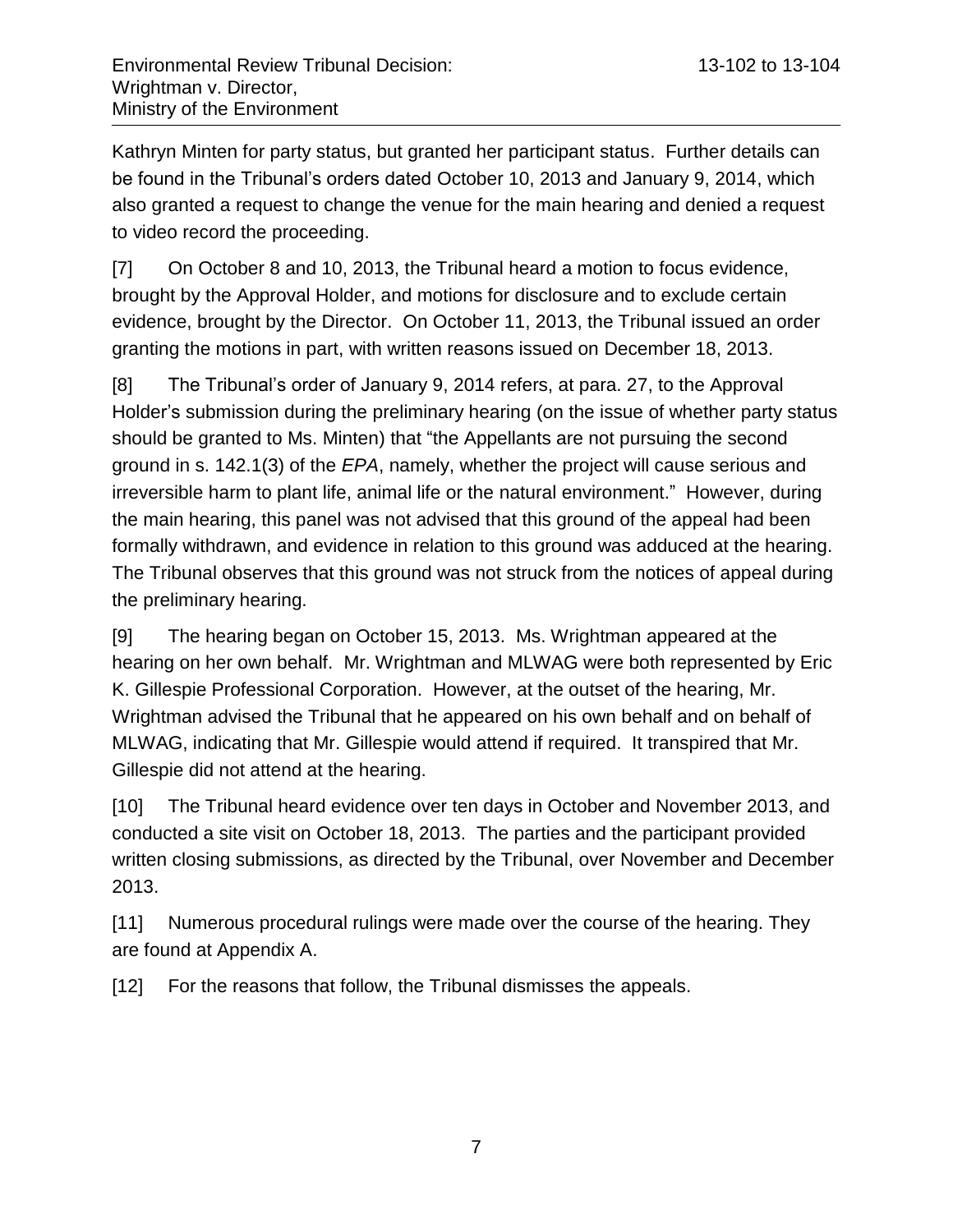#### <span id="page-7-0"></span>**Relevant Legislation**

- [13] *Environmental Protection Act*
	- 1. (1) "natural environment" means the air, land and water, or any combination or part thereof, of the Province of Ontario; ("environnement naturel")

145.2.1 (2) The Tribunal shall review the decision of the Director and shall consider only whether engaging in the renewable energy project in accordance with the renewable energy approval will cause,

- (a) serious harm to human health; or
- (b) serious and irreversible harm to plant life, animal life or the natural environment.
- (3) The person who required the hearing has the onus of proving that engaging in the renewable energy project in accordance with the renewable energy approval will cause harm referred to in clause (2) (a) or (b).
- (4) If the Tribunal determines that engaging in the renewable energy project in accordance with the renewable energy approval will cause harm referred to in clause (2) (a) or (b), the Tribunal may,
	- (a) revoke the decision of the Director;
	- (b) by order direct the Director to take such action as the Tribunal considers the Director should take in accordance with this Act and the regulations; or
	- (c) alter the decision of the Director, and, for that purpose, the Tribunal may substitute its opinion for that of the Director.

#### <span id="page-7-1"></span>**Issues**

- [14] The issues are:
	- Issue No. 1: Whether engaging in the Project as approved will cause serious and irreversible harm to plant life, animal life or the natural environment.
	- Issue No. 2: Whether engaging in the Project as approved will cause serious harm to human health.
	- Issue No. 3: Whether the renewable energy approval process violated Mr. Wrightman's and Ms. Wrightman's rights to security of the person under s. 7 of the *Charter*.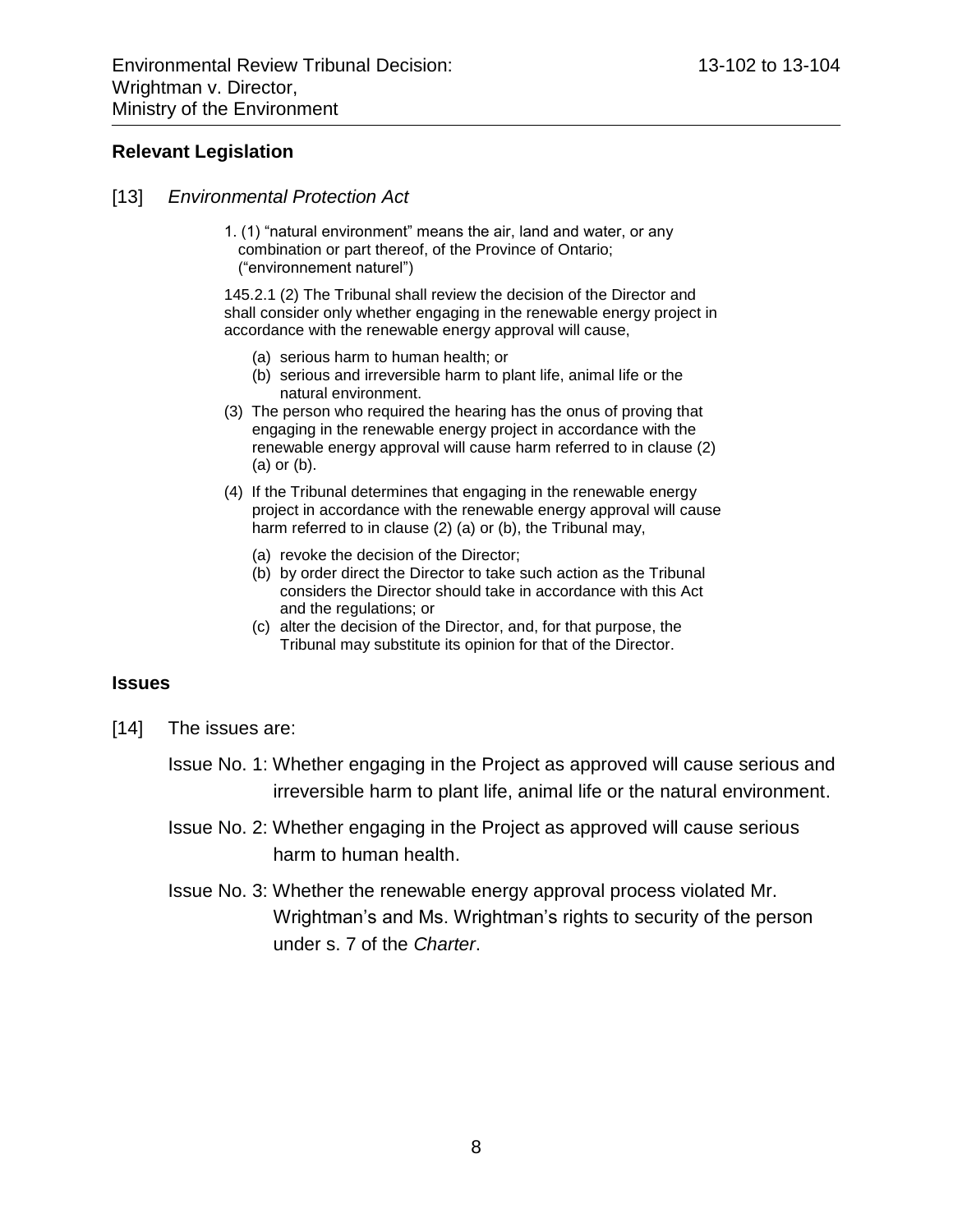## <span id="page-8-0"></span>**Issue No. 1: Whether engaging in the Project as approved will cause serious and irreversible harm to plant life, animal life or the natural environment.**

## <span id="page-8-1"></span>Bald Eagles

## <span id="page-8-2"></span>*Evidence of the Appellants respecting Bald Eagles*

[15] Ms. Wrightman provided evidence in relation to her allegation that the Project will cause harm to bald eagles. She also called Muriel Allingham as a witness. The Appellants did not tender expert opinion evidence in relation to bald eagles.

[16] Ms. Wrightman expressed concerns that a bald eagle nest located near the Project substation (also referred to as the Project switchyard) would be impacted by the construction of the Project or that the nesting tree might be cut down. She testified to her understanding that the Project substation would be 187 metres ("m") from the nest. While she noted the presence of wind turbines 634 m and 741 m from the bald eagle nest, she acknowledged under cross-examination that those turbines are part of the Bornish wind farm project (the "Bornish Project"), which is a different wind farm project in the area, and that the closest turbine in the Adelaide Project is approximately 12 kilometres ("km") away from the nest.

[17] Ms. Wrightman raised concerns that the Approval Holder would be permitted to destroy or remove the nest without an approval from the Ministry of Natural Resources ("MNR") based on a recent regulatory change under the *Endangered Species Act* ("*ESA*").

[18] Ms. Allingham, who lives in North Middlesex County, also testified to her belief that the Project substation would be located 187 m from the bald eagle nest, and to her concern that the nest would be destroyed.

[19] Both Ms. Wrightman and Ms. Allingham referred to the removal, in January 2013, of a bald eagle nest and tree in proximity to the Summerhaven Wind Energy Centre ("Summerhaven Project") located in Haldimand County. Ms. Wrightman described the circumstances concerning the removal of that nest and stated that the incident had raised concerns for her that the bald eagle population in the vicinity of the Adelaide Project would not be protected. Ms. Allingham also expressed concern about the removal of the Haldimand County nest.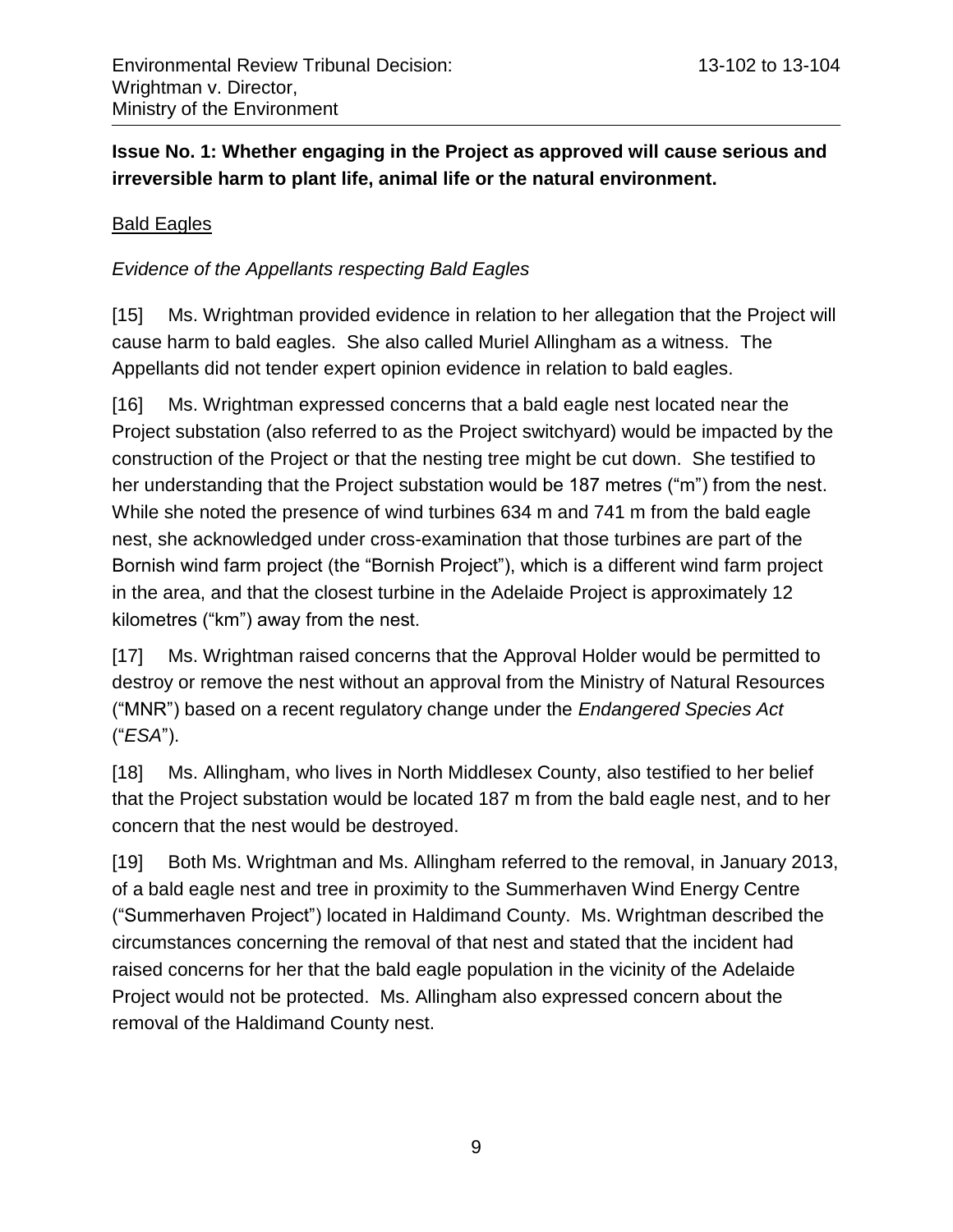#### <span id="page-9-0"></span>*Evidence of the Respondents respecting Bald Eagles*

[20] The Approval Holder called the following witnesses to testify concerning bald eagles: Benjamin Greenhouse; Andrew Ryckman; and Dr. Paul Kerlinger. The Director called Joseph Halloran to testify in relation to bald eagles. Mr. Ryckman was qualified by the Tribunal to give opinion evidence as an expert terrestrial and wetland biologist, with expertise conducting environmental assessments of wind projects and assessing their impacts on wildlife and the natural environment. Dr. Kerlinger was qualified by the Tribunal as an expert on birds and the effects of wind energy on birds, including bald eagles and other species.

[21] Mr. Greenhouse, Director of Wind Development at NextEra Energy Canada, ULC ("NextEra") and the Adelaide Project Director, provided evidence concerning the Haldimand County bald eagle nest. He was also the Project Director responsible for the development of the Summerhaven Project. He stated that the bald eagle nest in the area of the Summerhaven Project appeared to be newly built, and was discovered after completion of the natural heritage assessment for that project. He testified that, after consultation with the MNR, NextEra removed the nest and implemented a plan for mitigation and compensation, which included the construction of three alternate nesting platforms in the area of the original nest. He indicated that, after the platforms were installed, a pair of eagles nested on one of them and two eaglets subsequently hatched.

[22] Mr. Greenhouse noted that the Project switchyard is co-owned by three different wind projects in the area, including the Adelaide Project. He testified that there is no intention to remove the bald eagle nest near the Project switchyard. He gave evidence that the Approval Holder has consulted with the MNR on the appropriate mitigation to ensure that the nest is not disturbed, and will not build any permanent infrastructure within 400 m of the nest. He said that temporary construction activity may take place within 200 to 400 m of the nest, but not during the "most critical period" as set out in the MNR's 1987 Bald Eagle Habitat Management Guidelines (the "Eagle Guidelines"), which were developed by the MNR, prior to the establishment of the renewable energy approval regime, to protect bald eagle habitat.

[23] To better understand this submission, the Tribunal notes, in overview, that the Eagle Guidelines set out four periods of sensitivity to disturbance identified for nesting areas: most critical period; moderately critical period; low critical period; and not critical period. The critical periods relevant in this case are described at pages 4 - 5 of the Eagle Guidelines. The most critical periods are prior to egg laying when bald eagles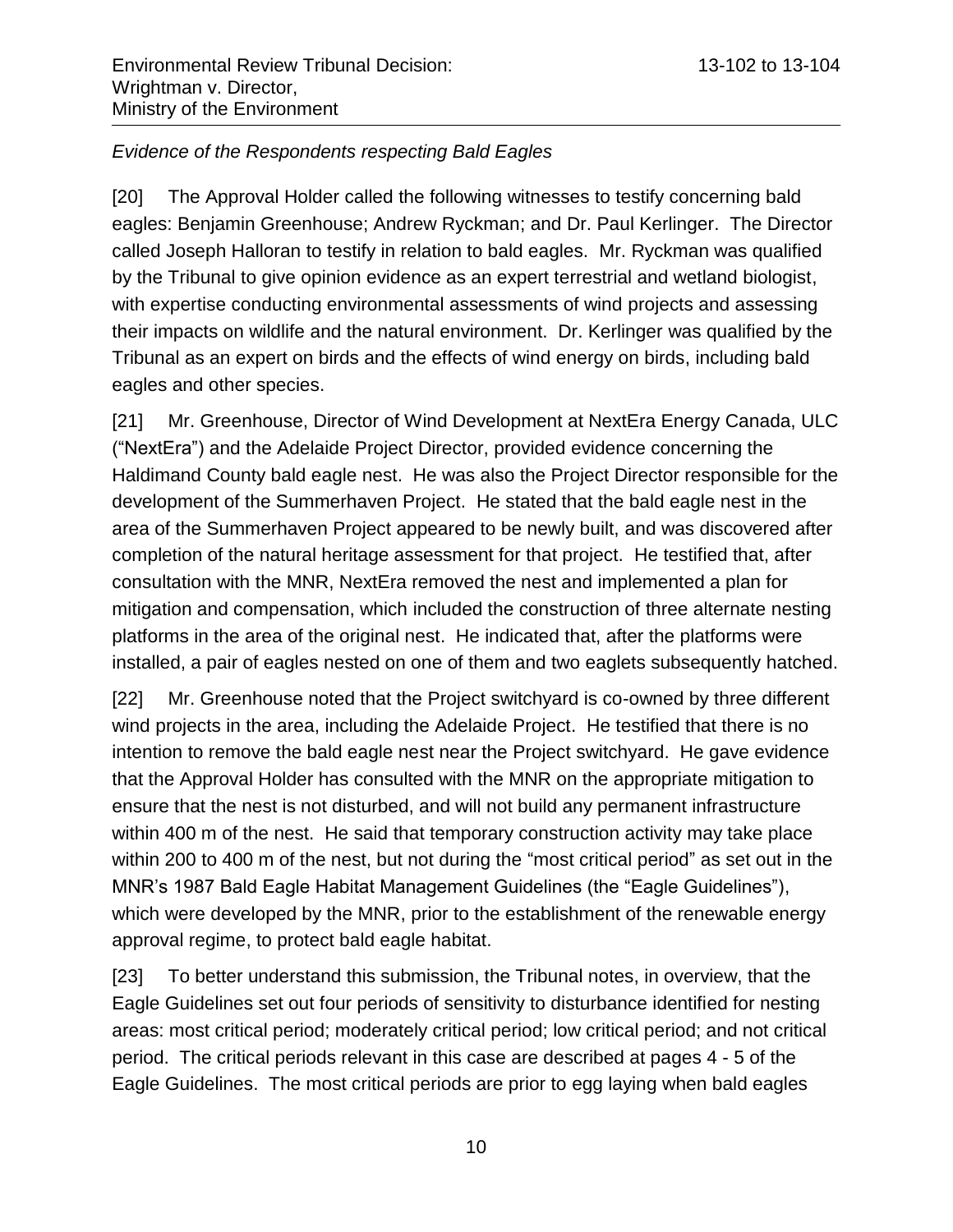engage in courtship activities and nest building, and during the incubation period, when they are most intolerant of external disturbances and may readily abandon the area. The moderately critical period includes approximately one month before the most critical period, and four weeks after hatching. Although disturbance can keep adults from the nest during this period, they are protective of the nest as long as one or more healthy chicks are present, so this period is less critical than during the pre-laying and incubation period.

[24] Mr. Greenhouse testified that, during the most critical period, there is a prohibition on any construction activity within 200 to 400 m of the nest.

[25] Mr. Halloran, who is employed as the acting Renewable Energy Program Coordinator with the MNR, provided evidence concerning the assessment of the bald eagle nest in an addendum report to the Project Natural Heritage Assessment ("NHA"). In addition to those mitigation measures outlined by Mr. Greenhouse above, he noted that deterrents to prevent perching and roosting would be installed on the transmission line, and there would be monitoring requirements during and after construction. Mr. Halloran also gave evidence regarding the MNR's involvement in the removal of the nest near the Summerhaven Project.

[26] Mr. Ryckman is a terrestrial and wetland biologist with Natural Resources Solutions Inc. ("NRSI"), an environmental consulting firm retained by the Approval Holder to conduct the NHA. He gave evidence concerning the identification of the bald eagle nest, noting that there was only one bald eagle nest habitat found in the Project area. He testified that, while the closest edge of the property on which the substation is located will be 187 m away from the nest, the Project substation itself will be further than 400 m away, at approximately 405 m from the nest. He testified that an assessment and behavioural study of bald eagle activity at the nest have been completed and a report is being prepared. He stated that an addendum report to the NHA (the "NHA Addendum II Report") was prepared following identification of the bald eagle nest.

[27] Mr. Ryckman testified that the current status of the bald eagle under the *ESA* in Ontario has changed from "endangered" to "special concern", which suggests that the population is increasing in Ontario. He noted that the Eagle Guidelines set out three buffer zones to protect a nest habitat: the primary zone is the first 100 m from the nest; the secondary zone is 100 to 200 m from the nest; and the tertiary zone is 200 to 400 m from the nest, and may extend up to 800 m from the nest depending on topography, vegetation and potential activities within this area. He stated that human activities and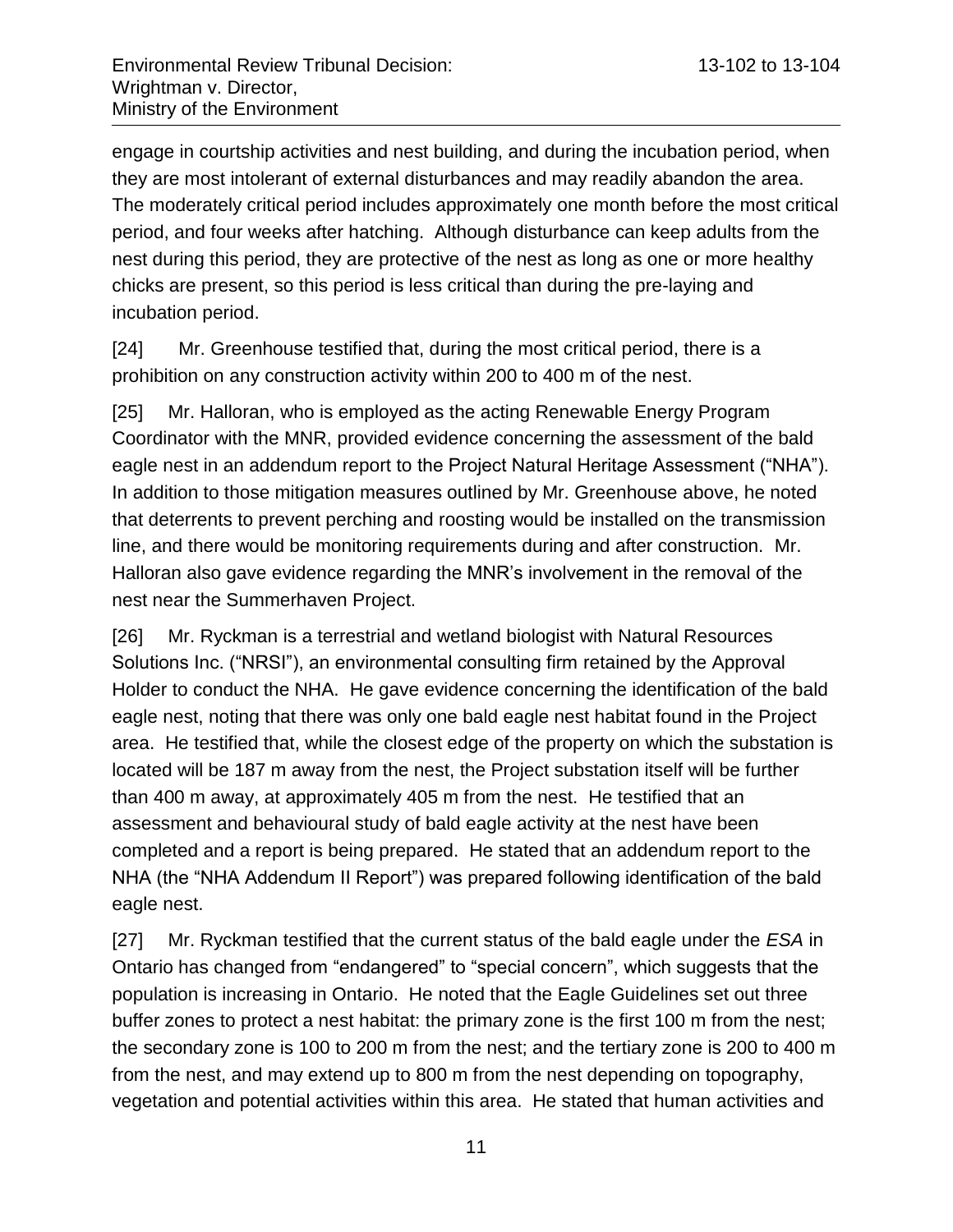habitat alterations are restricted to varying degrees in these buffer zones, ranging from the greatest restrictions in the primary zone to the least restrictions in the tertiary zone. He gave further evidence concerning the mitigation measures described by Mr. Halloran.

[28] Mr. Ryckman also stated that the "most critical period" is from about March to mid-May, and the "moderately critical period" includes approximately one month prior to the above period and four weeks after hatching, and occurs in February and from mid-May to mid-June.

[29] Mr. Ryckman provided his opinion that the Project would not cause any significant impact to bald eagles or their habitat. Mr. Ryckman testified that the bald eagle nest is on the west side of the woodland, providing a buffer from construction activities and eliminating any sight line from the nest to the substation. Mr. Ryckman acknowledged, under cross-examination, that the tertiary zone would be extended to 800 m if there was a sight line from the nest, but maintained that there is no sight line in this case. He also stated, in cross-examination, that the risk to bald eagles from the cumulative effects of the three proposed wind farms in the Adelaide Metcalfe area is very low because they fly above the turbines.

[30] Dr. Kerlinger holds a PhD in biology, with specialization in bird behaviour, ecology and research design/statistics. It is his opinion that, because eagles fly between different areas, the geographic scope of the relevant bald eagle population in relation to the Project is the Great Lakes population in Ontario and parts of Michigan, New York and possibly Ohio.

[31] Dr. Kerlinger stated that this bald eagle population has been increasing dramatically over the past two decades into a robust and healthy population, and its size over the Great Lakes region is estimated to be several thousand individuals. He estimates that there are as many as 300 bald eagles in Southern Ontario. He said that, while formerly an endangered species, the bald eagle is now listed as a species of "special concern" under the *ESA*, and noted that the increase in population results from the discontinuation of the use of DDT and other toxins, and protection from shooting.

[32] Dr. Kerlinger noted that bald eagles are generally at very low mortality risk from wind projects because they can see turbines and are good at avoiding them while flying. He also stated that bald eagles are habituating to human activities and infrastructure, including wind turbines. When asked, in cross-examination, about the cumulative impacts of the wind farm projects in the Adelaide Metcalfe area on bald eagles, he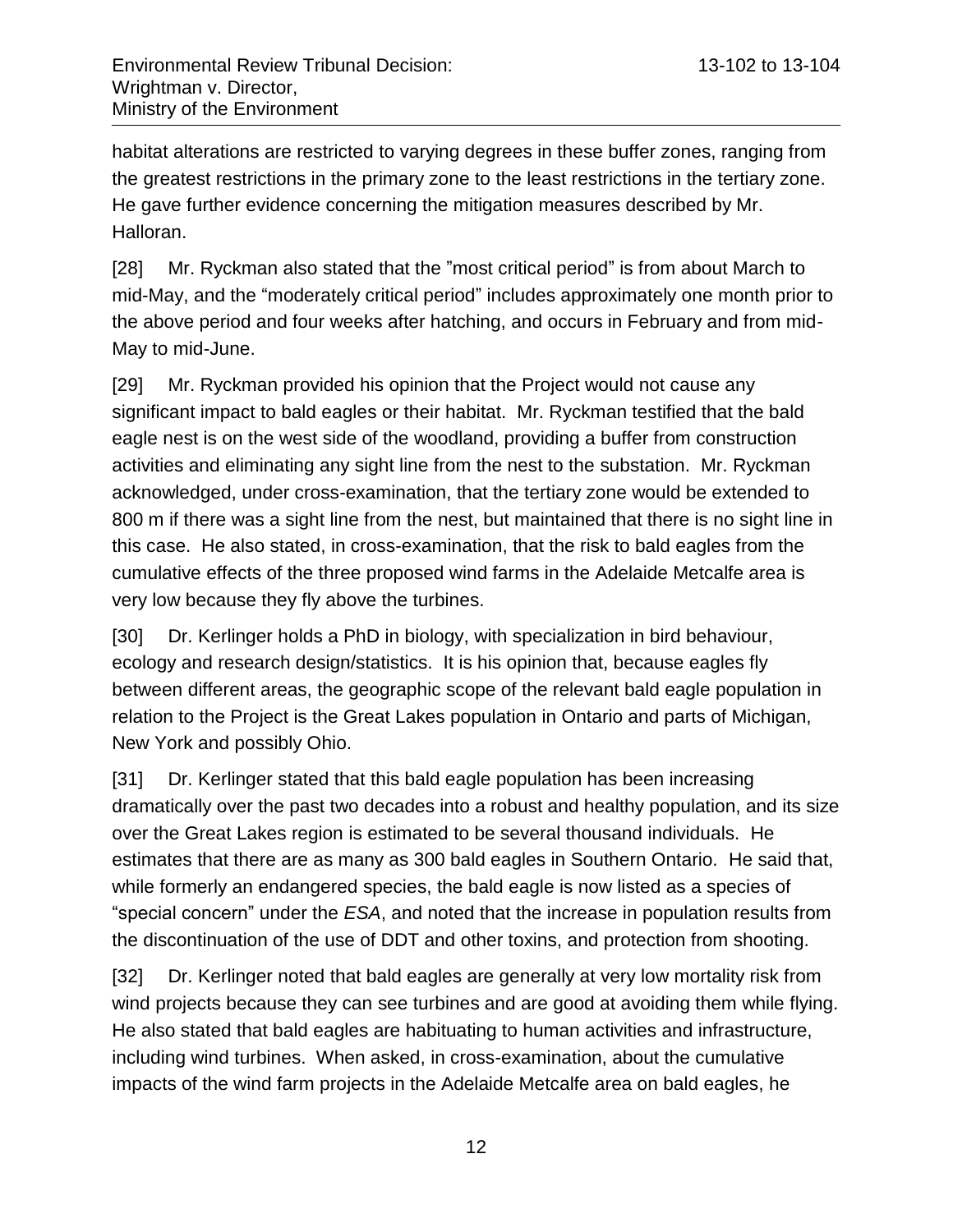responded that he did not expect any bald eagle mortality. In Dr. Kerlinger's opinion, there is no possibility that the Project could have any population level impact to bald eagles.

[33] Dr. Kerlinger also testified that he did not expect the Project to adversely affect the bald eagle nest located near the Project substation, or the eagles using it because: the nest is located 12 km from the closest turbines for this Project; no infrastructure will be constructed within 400 m of the nest; substations and transmission lines pose little risk to eagles; and it is unlikely that there will be nest abandonment or reduced nest productivity because there is evidence that eagles are adapting quickly to human activities. Dr. Kerlinger testified that there is low likelihood that the bald eagles would abandon their nest because of noise disturbance due to construction, given that there can be no construction in the tertiary zone during the primary season for nesting, which is when the eagles would be most sensitive.

[34] Dr. Kerlinger testified that the mitigation measures required for the Project are appropriate, noting as follows at para. 32 of his Witness Statement:

> With respect to the bald eagle nest, the [Environmental Effects Monitoring Plan ("EEMP")] (April 2013) stipulates that all construction activity be done outside a 200 metres buffer surrounding next locations, as well as "primary and secondary habitat zones". In addition, I understand that all infrastructure will be set back from the nest a minimum of 400 meters and no construction will occur within the "tertiary zone" between March 1 and May 15. Other measures outlined in the EEMP for the existing bald eagle nest are also appropriate, including an activity assessment and a behavioural study during construction. Finally, mitigation measures for the transmission line, including perch-guarding the transmission poles and marking the lines within 800 metres of a nest, are appropriate for reducing potential impacts to these birds. The mitigation measures in place will therefore minimize the risk of any impact.

[35] Dr. Kerlinger commented on the mitigation measures in the REA conditions, noting that, in his opinion, it was highly unlikely that the operational mitigation measures for birds would be needed at the Project because the mortality thresholds established in the REA will not be exceeded, based on his opinion that any level of bird fatalities is likely to be minimal. He stated that mitigation measures in the REA would be appropriate if, by some remote possibility, mortality thresholds were reached or exceeded. He concluded in his Witness Statement that the Project "will cause no impact of any significance to bald eagles or their habitat, and certainly no population level impact".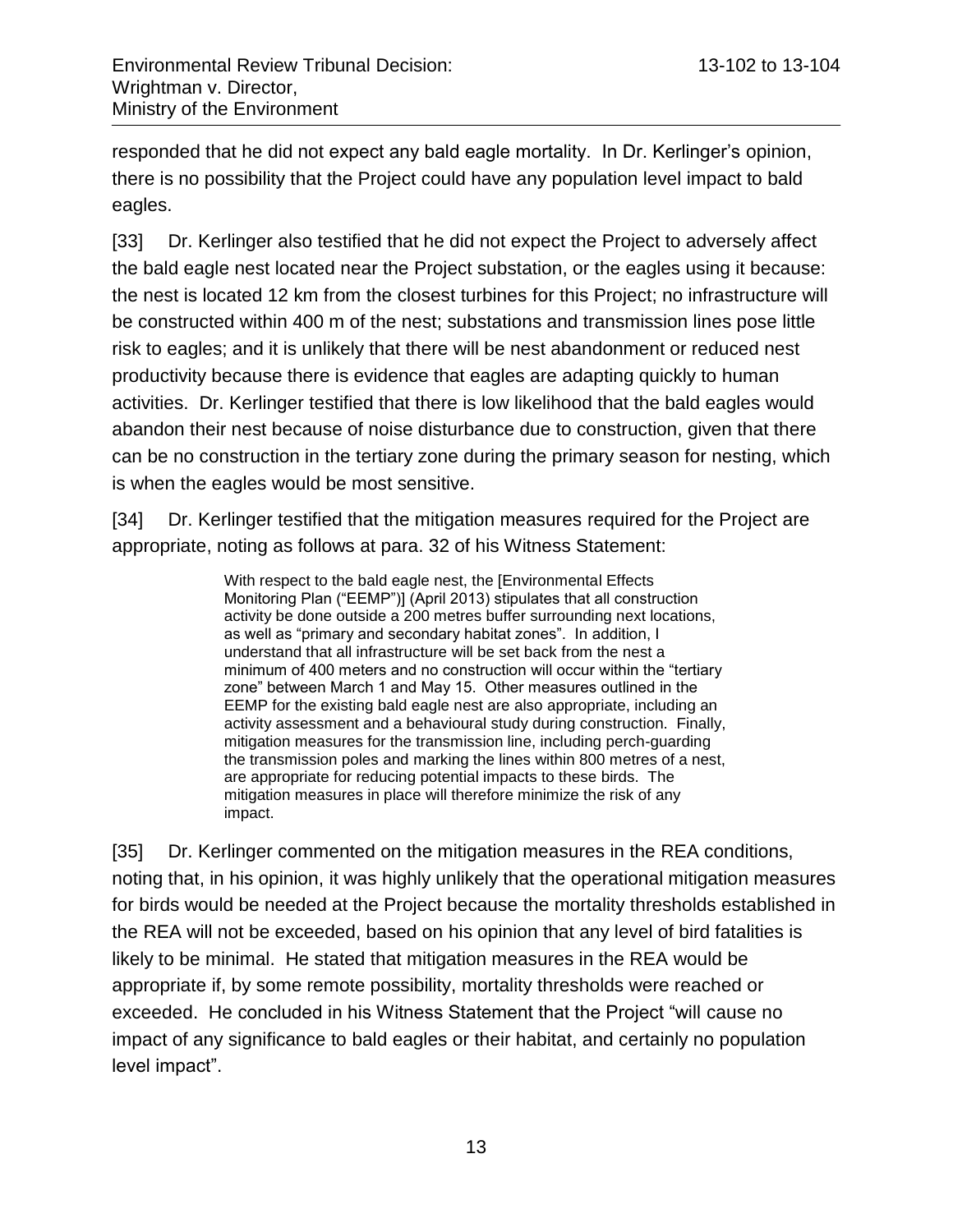## <span id="page-13-0"></span>*Submissions of the Appellants respecting Bald Eagles*

[36] Ms. Wrightman refers to the Tribunal's decision in *Lewis v. Ontario (Ministry of the Environment)*, [2013] O.E.R.T.D. No. 40 ("*Lewis*") which addressed the same bald eagle nest in the context of the Bornish Project. She notes that the Tribunal in *Lewis* stated, at para. 23, that "the fact that the bald eagle is a species at risk is an important factor in assessing serious and irreversible harm."

[37] Ms. Wrightman submits that the bald eagle population in the Project area could be eliminated by one or more of the following threats: the potential removal of the nest; disruption from construction activities; and the potential for bald eagles to collide with Project components. She asserts that the bald eagle nest should not be removed, and notes that the Tribunal in *Lewis* agreed, at para. 21, with the approach of leaving the nest intact.

[38] Ms. Wrightman submits that there could be cumulative impacts on the bald eagles in the future due to the various proposed and developed wind farm projects in Southern Ontario, including destruction of the bald eagle's habitat, breeding and foraging areas as a result of hundreds of turbines in the area, and hundreds of kilometres of transmission lines threatening flight paths and roosting areas. She urges the Tribunal to consider the impacts on the eagles at the local scale, citing *Lewis* as follows, at para. 42:

> Serious and irreversible harm, especially at a local ecosystem level … can occur well before the overall viability of a larger population is put at risk. Numerous individual local decisions may appear to be relatively insignificant at a provincial scale but over time may accumulate to create very severe consequences.

[39] Ms. Wrightman argues that the death of one bald eagle in the area of the Project would constitute serious and irreversible harm.

[40] Ms. Wrightman submits that the Approval Holder is not following the Eagle Guidelines properly. She states that protecting the bald eagles from disturbance only during the "most critical period" under the Eagle Guidelines is inadequate, and that protection during the "moderately critical period" is also required. She also asserts that construction should not be permitted in the tertiary zone because there is a direct line of sight from the nest to the field.

[41] Ms. Wrightman further submits that there has not been adequate study of the bald eagle pair in the Project area, and cites the recommendation of the Tribunal in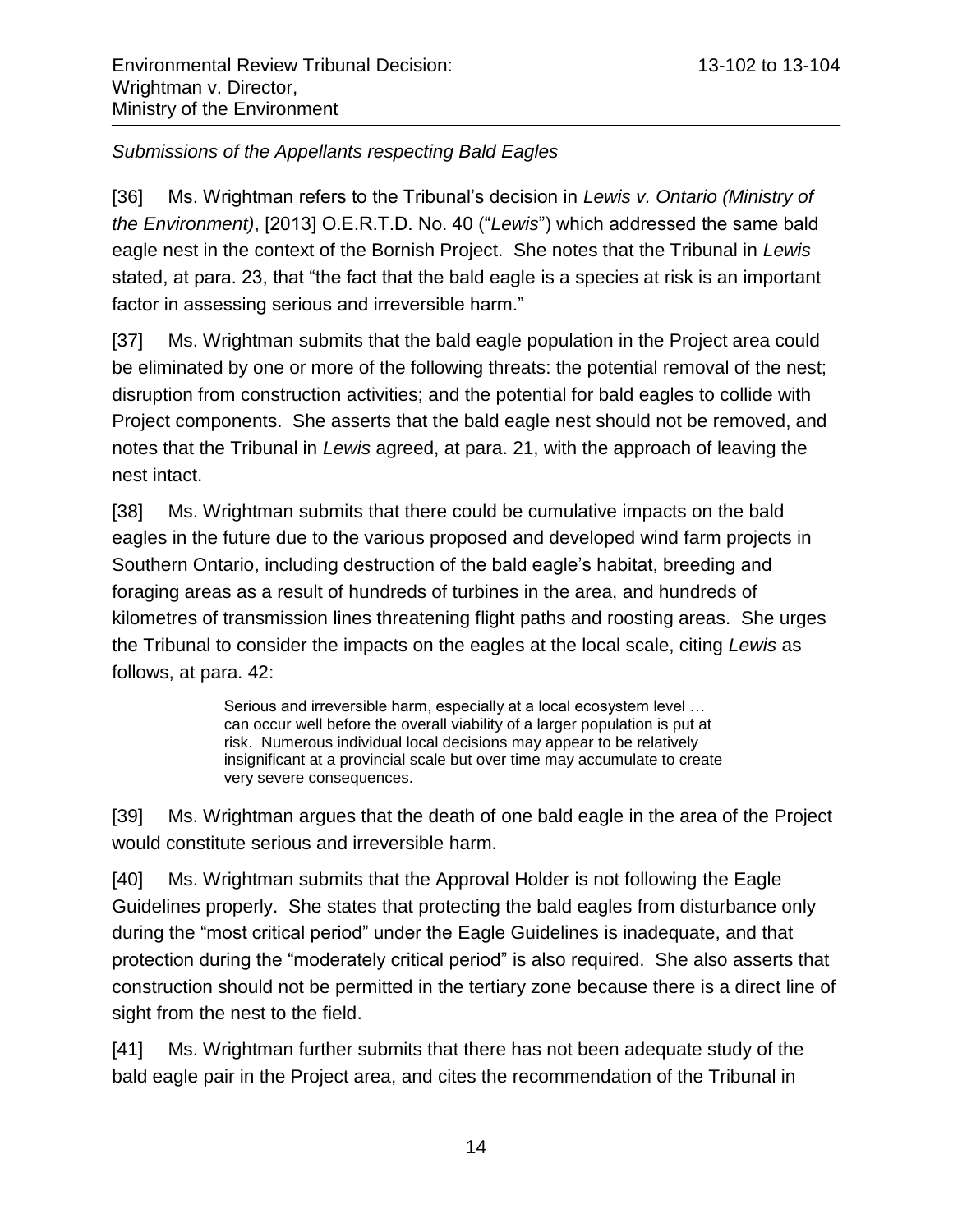*Lewis*, at para. 79, in relation to the two turbines in the Bornish Project proposed to be located near the nest:

> Relocating or postponing construction of these two turbines would also allow more behavioural studies to be undertaken within the context of the rest of the Project being in place as well as other nearby projects. Further study could provide better information in determining the tertiary habitat zone and deciding whether to build the two turbines in question.

#### <span id="page-14-0"></span>*Submissions of the Respondents respecting Bald Eagles*

[42] The Approval Holder submits that the evidence shows that the bald eagle nest in the vicinity of the Adelaide Project substation will not be removed. The Approval Holder further submits that the nest is outside the Project location and far from any turbines in the Project, the closest being 12 km away. The Approval Holder notes that the nest is closer to the turbines in the Bornish Project, and that the Tribunal dismissed the Bornish Project appeal in the *Lewis* decision, finding that it had not been established that serious and irreversible harm would be caused. The Tribunal concluded in *Lewis* that the nest is not directly in harm's way from the Bornish Project (para. 19 to 20).

[43] The Approval Holder submits that a number of mitigation measures, approved by the MNR, have been put in place to ensure the protection of the bald eagles and their nest. The Approval Holder further submits that these mitigation measures comply with the Eagle Guidelines.

[44] The Approval Holder asserts that the risk of either direct or indirect harm to the bald eagles is very low. The Approval Holder also asserts that the relevant population scale is the Great Lakes region, and that there is no risk to this population from the Project.

[45] The Approval Holder argues that the removal of the bald eagle nest in the vicinity of the Summerhaven Project is irrelevant to this appeal. The Approval Holder further argues that there is no evidence that there is a risk of potential cumulative impacts to bald eagles from the wind farm projects in the region. The Approval Holder submits that the Appellants have not demonstrated that the Project will cause serious and irreversible harm to bald eagles.

[46] The Director's submissions support those of the Approval Holder. The Director asserts that the Appellants' concerns are based on uninformed speculation, and submits that Dr. Kerlinger and Mr. Ryckman provided un-contradicted opinion evidence that the Project would not cause any significant impact to bald eagles or their habitat.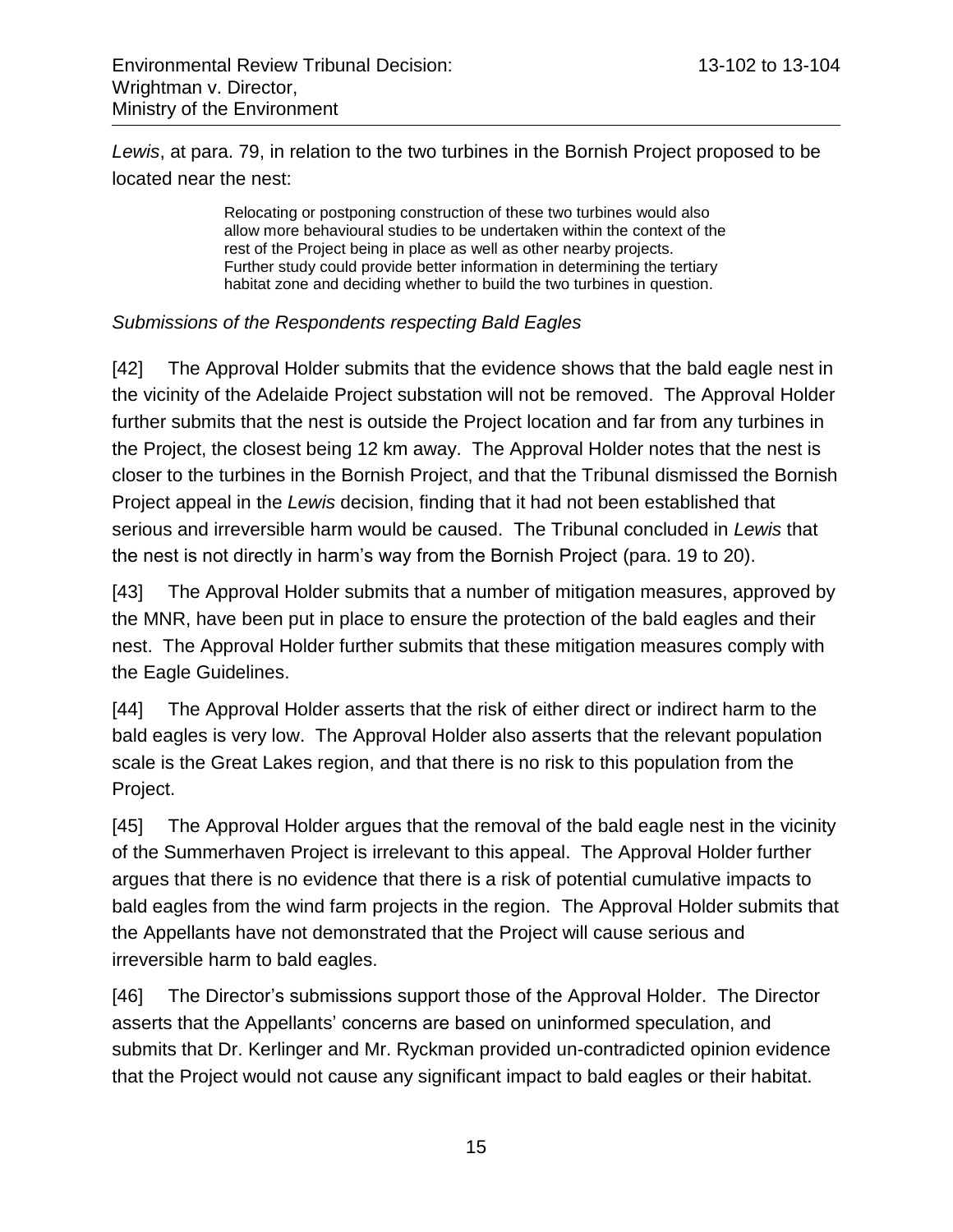#### <span id="page-15-0"></span>*Findings respecting Bald Eagles*

[47] As noted above, the Appellants bear the onus, under s. 145.2.1 of the *EPA*, of proving that engaging in the Project in accordance with the REA will cause serious and irreversible harm to plant life, animal life or the natural environment. The recent Tribunal decision in *Alliance to Protect Prince Edward County v. Ontario (Ministry of the Environment)* (2013), 76 C.E.L.R. (3d) 171 ("*APPEC*") summarized the applicable guidance from previous Tribunal decisions on this test at paras. 185-186 (citations omitted):

#### *Previous decisions of the Tribunal*

Previous decisions of the Tribunal have considered some aspects of the second branch of the renewable energy approval test.

- An appellant is required to show such harm on the civil standard of a balance of probabilities.
- Regarding the phrase "in accordance with" the terms of the REA, the Tribunal has held: "Any harm that may be caused by exceedances will not be relevant to the Tribunal's decision."
- Evidence that only raises the potential for harm does not meet the onus of proof.
- "Will cause" must be proved on a balance of probabilities.
- The Tribunal can consider whether both "direct" and "indirect" effects will be caused.
- The word "serious" should be interpreted in a way that suits both branches of the test.

#### *Serious and irreversible harm*

The phrase of the test that the parties focus on in their submissions is "serious and irreversible harm". Previous decisions of the Tribunal have not considered this phrase in depth, but have found that:

- the word "serious", and the phrase "serious and irreversible", must be interpreted on a case-by-case assessment according to all relevant factors.
- one bird or bat mortality will not always constitute "serious and irreversible harm to plant life, animal life or the natural environment", but may be sufficient in certain circumstances.
- the test would be meaningless if it were to be interpreted to always be met or to never be met.

[48] The Tribunal in *APPEC* noted the principle of an ecosystem approach, and found that, "in determining serious and irreversible harm to plant life, animal life or the natural environment, the relevant factors, and their respective importance and weight, must be assessed on a case by case basis" (para. 206). The Tribunal in *Lewis* further noted, at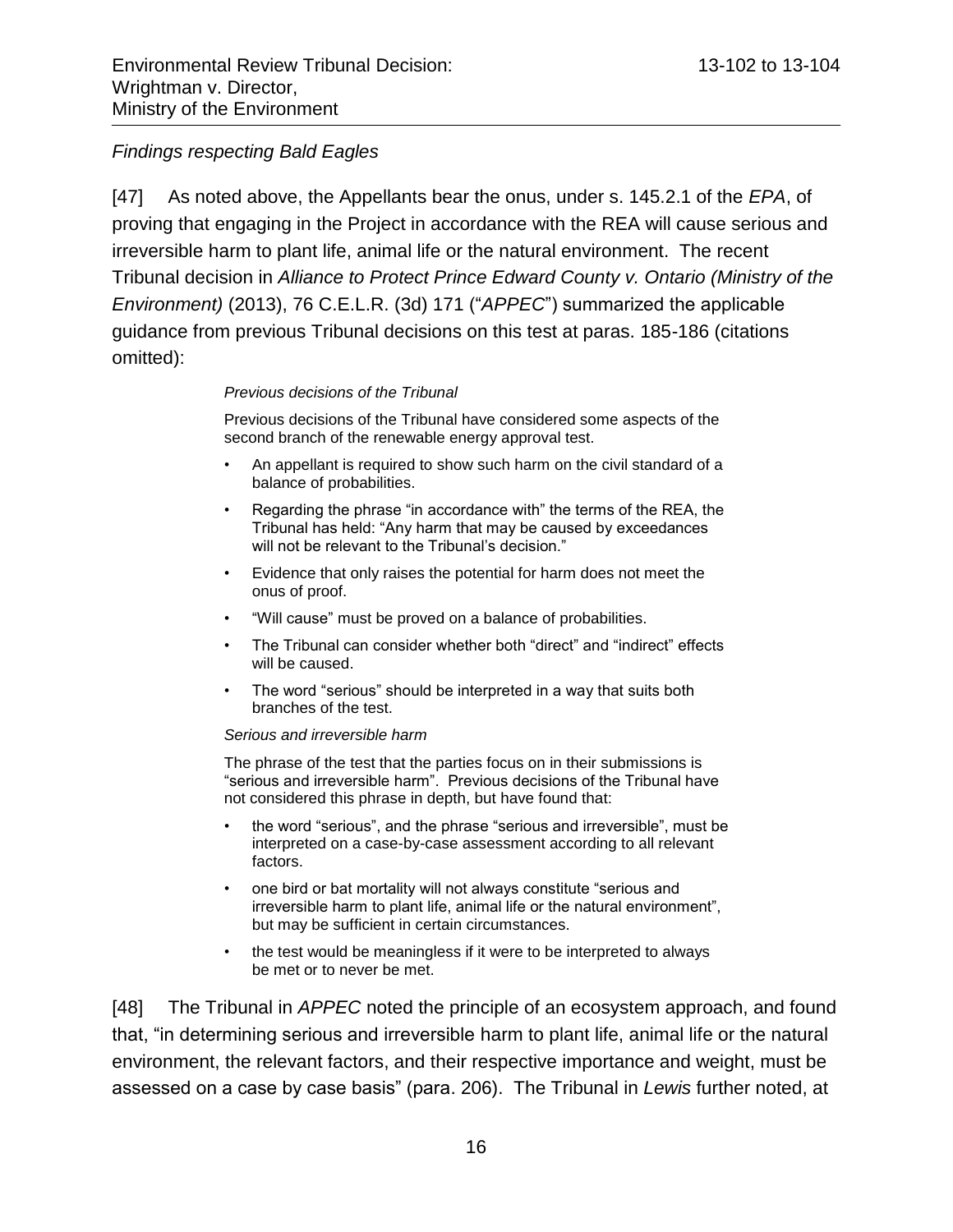paras. 10-11, that an ecosystem approach does not carry with it an automatic scale but can be used at many different scales, and the Tribunal will sometimes be called on to determine the most appropriate scale in respect of an individual species, group of species, ecosystem or habitat. The Tribunal in *Lewis* stated, at para. 12, that, "[u]nder s. 145.2.1(2)(b) of the *EPA*, the Tribunal utilizes a relevant factor-based analysis conducted within the context of the circumstances and evidence of each case."

[49] The Tribunal's decision in *Lewis* made findings with respect to the bald eagle nest that is at issue in this proceeding. The bald eagle nest is located in proximity to two wind turbines in the Bornish Project, which was under appeal in the *Lewis* matter. In *Lewis*, as in the appeal of the Adelaide Project before this Tribunal panel, Mr. Greenhouse and Mr. Ryckman testified that the approval holder was not seeking to remove the nest (paras. 19-20). The Tribunal in *Lewis* also heard testimony from Dr. Kerlinger that was very similar to the evidence before this Tribunal panel.

[50] The Tribunal in *Lewis* observed, at para. 23, that the risk status of a species is "highly relevant in assessing serious and irreversible harm under the *EPA*". As noted at para. 23 in *Lewis*, the bald eagle is listed as a species of "special concern" under the *ESA* and does not receive the same high level of protection that threatened or endangered species receive, but is a regulated species subject to management guidelines developed by the MNR. The Tribunal in *Lewis* determined, at para. 29, that the Tribunal's central role in a renewable energy approval appeal is to look at the potential harm to the listed species at risk in question, including harm to its habitat, according to the s. 145.2.1(2)(b) test.

[51] Given that the Approval Holder does not seek to remove the nest, the issue before this Tribunal panel, as in *Lewis*, is whether construction or disturbance from the proposed development of the Adelaide Project would cause serious and irreversible harm. Ms. Wrightman submitted that there will be harm to the bald eagle population in the Project area through either disturbance from the construction of the Project, or mortality due to contact with Project components. She further submitted that the death of one bald eagle would constitute serious and irreversible harm.

[52] The Approval Holder submitted, based on Dr. Kerlinger's expert opinion evidence, that the relevant population scale for the bald eagle is the Great Lakes region, which he estimates to have a population of several thousand individuals. He estimates that there are approximately 300 bald eagles in Southern Ontario.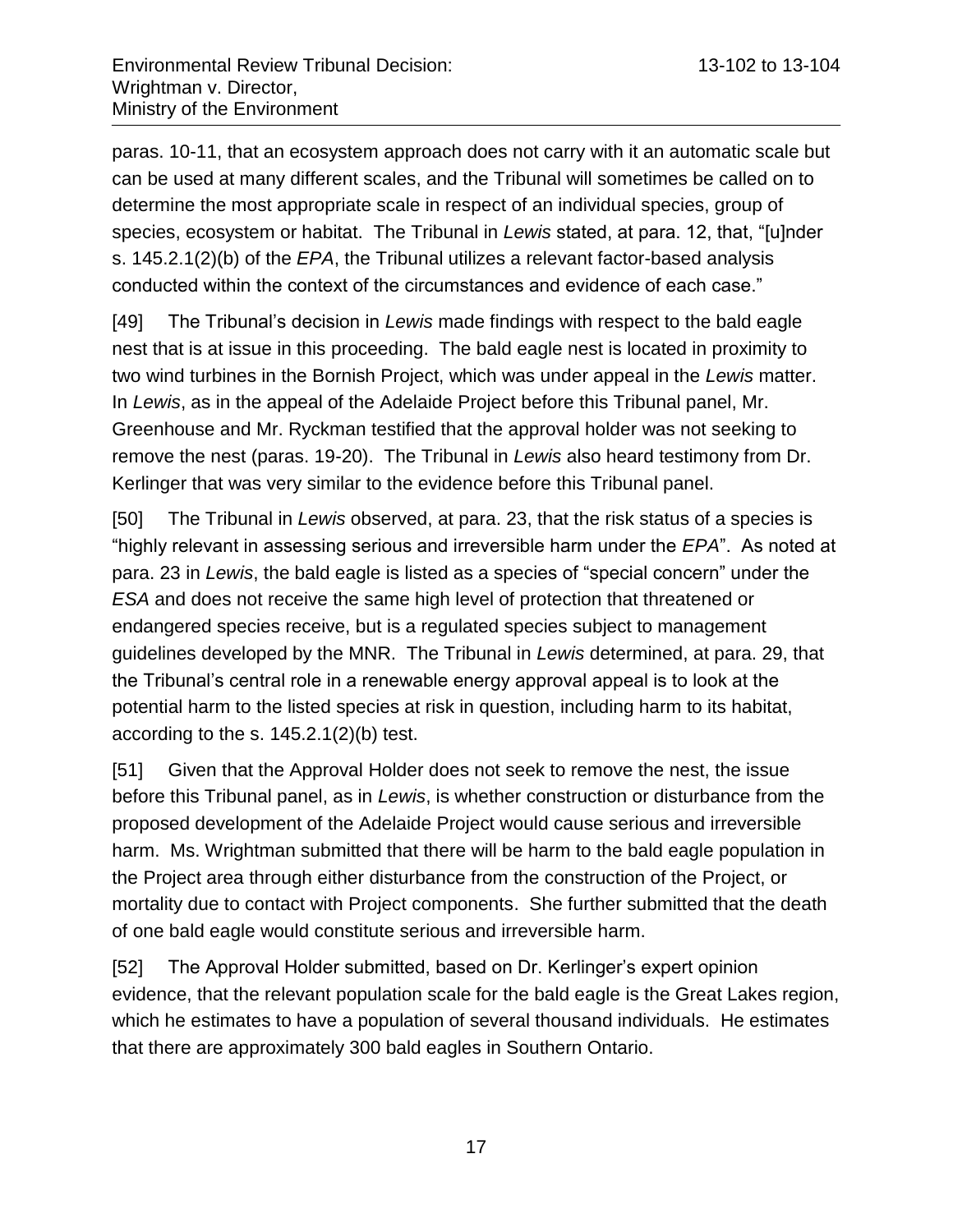[53] This Tribunal panel adopts the reasoning of the Tribunal in *Lewis*, set out in detail at paras. 35-49, regarding the question of the appropriate scale in respect of the bald eagles at this nest. The Tribunal in *Lewis* noted, at para. 38, that a provincial or regional scale is not necessarily the appropriate scale to automatically use in assessing serious and irreversible harm. The Tribunal in *Lewis* went on to point out several implications of such a narrow interpretation: the argument in favour of an automatic provincial scale for harm appears to be predicated on the "serious", rather than the "irreversible" element of the test (para. 39); an automatic provincial scale for harm to animal life would likely lead to an absurd result in that the test would be impossible to meet in virtually any case, even where there was an extensive loss of animal life in the vicinity of a project (para. 40); and the Legislature could have indicated that the provincial scale must be applied, had that been its intent (para. 41).

[54] The Tribunal in *Lewis* was not persuaded that the renewable energy approval appeal test can only apply at a very large scale and did not limit its application of that section of the *EPA*, instead adopting a fact-specific, case by case approach to serious and irreversible harm, consistent with prior Tribunal decisions (para. 43). This Tribunal panel, which has heard very similar evidence and argument in relation to the same bald eagles and their habitat as in the *Lewis* matter, agrees and takes the same approach as the Tribunal in *Lewis*.

[55] As in *Lewis*, at para. 47, this Tribunal panel adopts the finding in *APPEC* that assessing serious and irreversible harm involves a multi-factor case by case analysis in which the extent of harm, in the sense of a factor such as the scale of population being affected where appropriate, is just one factor among many.

[56] This Tribunal panel also finds, as the Tribunal did in *Lewis* (para. 48), that it is most appropriate to use the local scale to assess serious and irreversible harm to bald eagles in this case, particularly given the evidence that: this is the only known bald eagle's nest in the vicinity of the Project; at 300, the number of bald eagles in Southern Ontario is low relative to the several thousand over the Great Lakes region; and the bald eagle is listed as a species of special concern under the *ESA*. As indicated in *Lewis*, at para. 48, "the death or displacement of this pair would constitute a loss of bald eagles from the immediate area, as there was no evidence of any other documented nest near this site".

[57] The Tribunal turns now to the evidence concerning the potential for harm to the bald eagles in the vicinity of the Project. As stated in *Lewis*, at para. 63, "it is important for the Tribunal to examine the mitigation measures being proposed with specific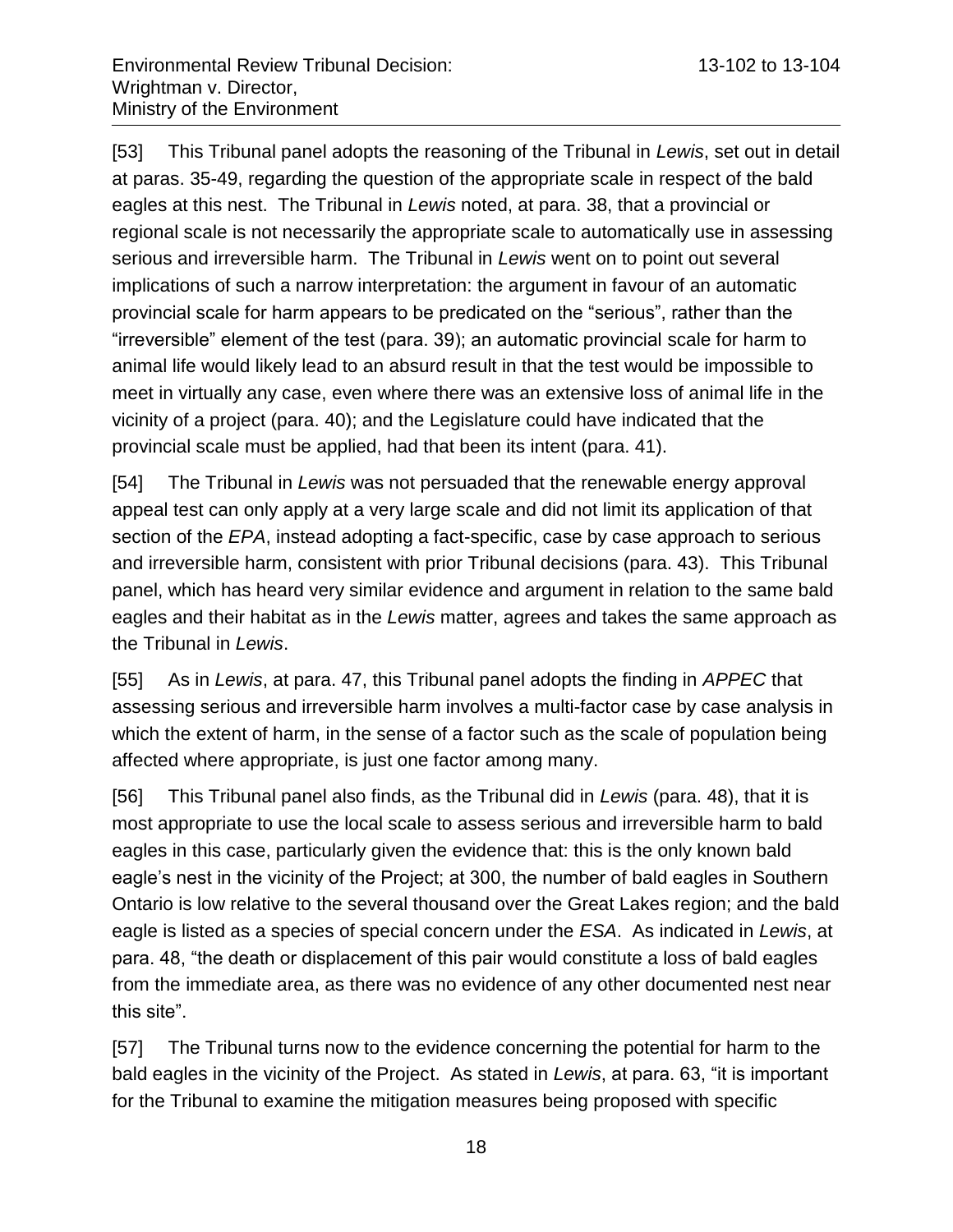reference to their impact on the serious and irreversible harm test at the appropriate scale, which in this case is the local level".

[58] Ms. Wrightman submitted that there will be harm to the bald eagles present in the Project area as a result of disturbance from the construction of the Project. However, she did not provide any expert evidence to demonstrate that the construction of the Project will cause serious and irreversible harm to the bald eagles or their habitat. The Tribunal heard expert opinion evidence from Mr. Ryckman that the substation would be approximately 405 m away from the nest, and that a tertiary zone extending to 400 m around the nest was adequate, given that there is a buffer and no sight line from the nest to the substation. Mr. Greenhouse stated that the Approval Holder will not build permanent infrastructure within 400 m of the nest. The Tribunal finds that this proposed mitigation is appropriate to ensure that the bald eagles and their nest will not be disturbed.

[59] Ms. Wrightman also asserted that there will be harm to the bald eagles if they are not protected from disturbance during the "moderately critical period" in addition to the "most critical period". Again, Ms. Wrightman did not provide any expert evidence to show that construction during the moderately critical period will cause serious and irreversible harm to the bald eagles or their habitat.

[60] Mr. Ryckman noted the degree to which activity is restricted in the different buffer zones and provided his opinion that, given the mitigation measures in place, the Project would not cause any significant adverse impact on bald eagles or their habitat. Dr. Kerlinger also testified that these mitigation measures would minimize the risk of any impact.

[61] Ms. Wrightman submitted that the bald eagles may have contact with Project components, resulting in death. She is also concerned that adequate study has not been done concerning the bald eagles and their habitat. Beyond raising these concerns, she did not provide opinion evidence (and, in fact, no evidence other than her views and the views of Ms. Allingham) to demonstrate that the Project will cause serious and irreversible harm.

[62] The Adelaide Project components closest to the bald eagle's nest are the switchyard and transmission lines. Mr. Halloran and Mr. Ryckman reviewed mitigation measures to address these concerns, such as deterrents that would be installed on the transmission line to prevent perching and roosting, which are included in the NHA Addendum II Report. Dr. Kerlinger noted mitigation measures in the EEMP, including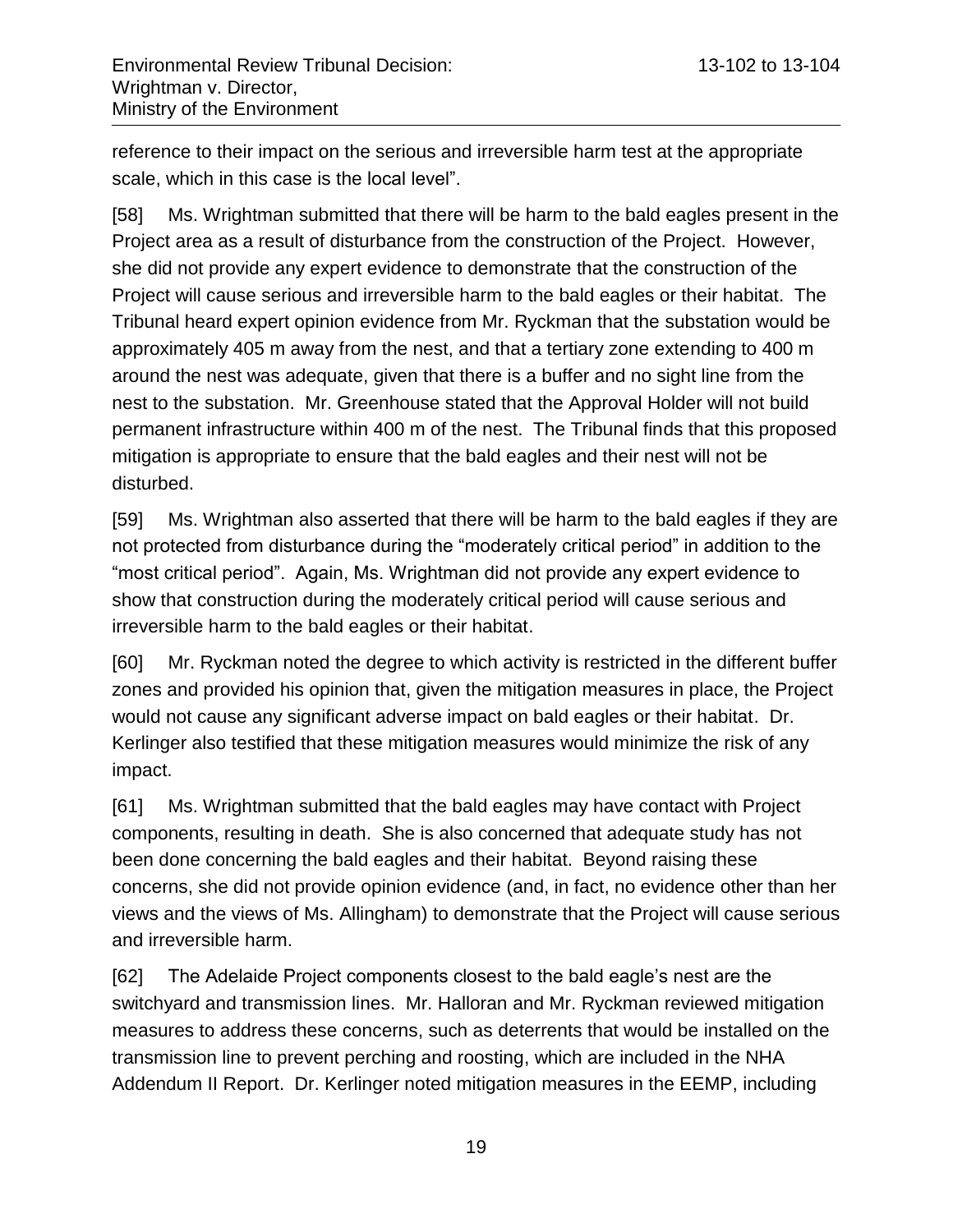those addressing perching on the transmission line, and provided his opinion that they would be appropriate for reducing potential impacts to the bald eagles and would minimize the risk of any impact. The Tribunal notes that the mitigation measures in the NHA Addendum II Report and the EEMP are incorporated into conditions in the REA.

[63] In addition to the mitigation measures in the EEMP, the REA contains detailed conditions and requirements addressing the bald eagles, with respect to preconstruction and post-construction monitoring of habitat, mortality thresholds and mitigation, and reporting and review of results. These conditions include the preconstruction requirement of baseline survey of a bald eagle nesting, foraging and perching habitat. Dr. Kerlinger provided his opinion that it was highly unlikely that the operational mitigation measures for birds would be needed at the Project because, in his opinion, mortality thresholds established in the REA will not be exceeded.

[64] In *Monture v. Ontario (Director, Ministry of the Environment),* 2012 CarswellOnt 12208 ("*Monture*"), the Tribunal addressed whether one bird kill would constitute serious and irreversible harm. The Tribunal in that case found, at paras. 73-75:

> The purpose of the threshold is to establish a standard to delineate when the Tribunal may act, and when it may not. No one disputes that the construction and operation of a wind energy project, of necessity, will cause the death of some individual plants or animals. …

> The fact that section 23.1 of the Regulation [O.Reg. 359/09] adopts the Bird Guideline and the Bat Guideline, both of which prescribe mortality thresholds, is an indication that it is anticipated that wind energy projects can be approved notwithstanding that some mortalities will occur. …

> With respect to section 145.2.1(2) in particular, the Tribunal finds that it is intended to act as a filter that determines whether the Tribunal will then exercise its discretion under section 145.2.1(4). It follows, therefore, that interpretations that automatically result either in screening out no appeals, or screening out all appeals, do not accord with the Legislature's intention.

[65] The Tribunal in that case then went on to find, at paras. 80-81:

Accordingly, the Tribunal finds that the threshold respecting "serious and irreversible harm to plant life, animal life or the natural environment", as set out in section 145.2.1(2)(b) of the *EPA*, is not automatically satisfied by demonstrating that one bird or bat mortality will occur. This finding does not preclude the possibility that a single mortality in some circumstances could constitute "serious and irreversible harm". Whether the threshold has been met must be determined on the individual circumstances of each case.

The Tribunal also observes that the test under section 145.2.1 of *EPA* is not whether a proponent's application has satisfied the requirements of the Regulation, or is within the bounds of the Guidelines. Accordingly, it remains open to an Appellant to adduce evidence to establish that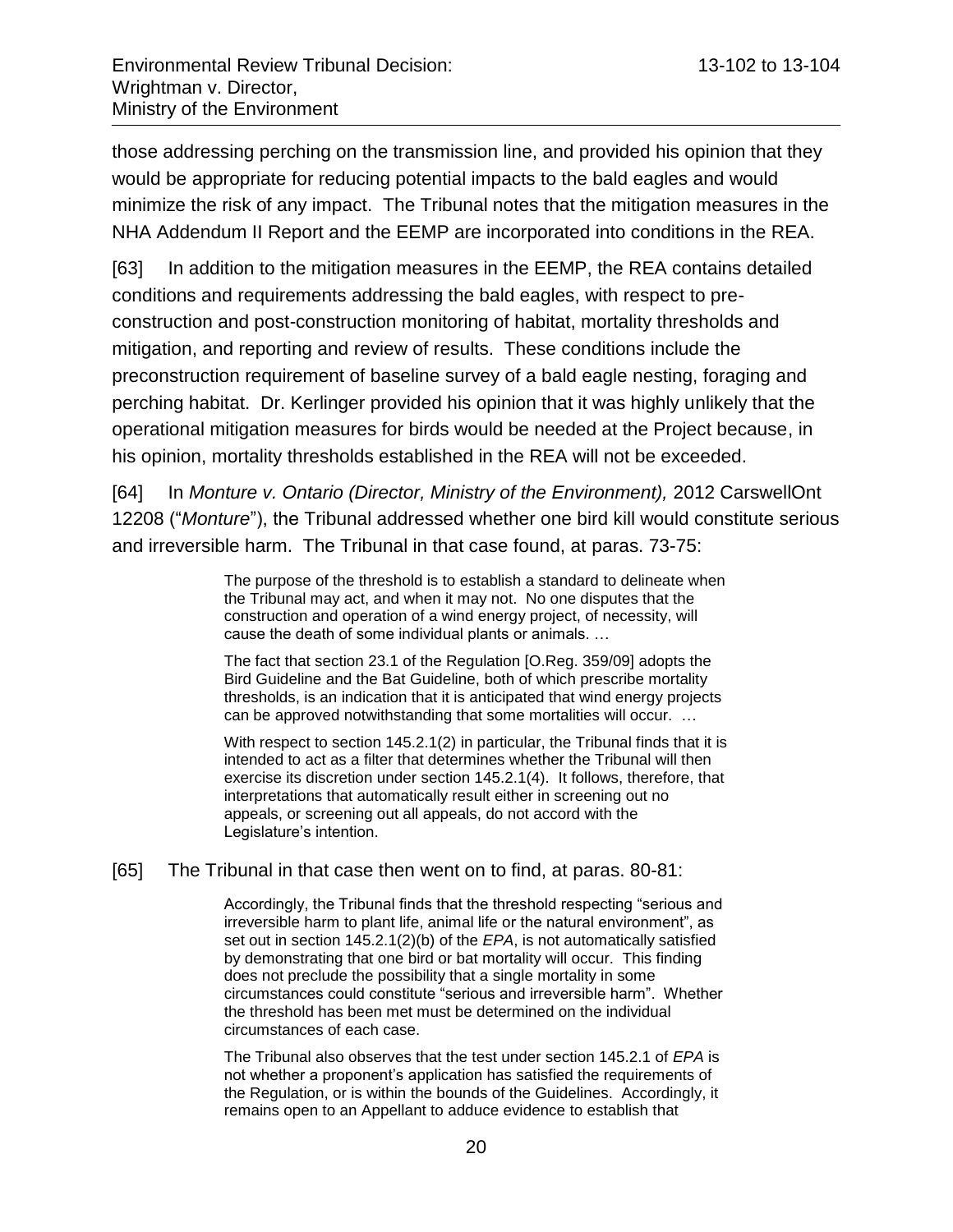serious and irreversible harm will occur, even where a proponent has demonstrated compliance with the requirements of the Regulation.

[66] Although the Tribunal, in this case, is not bound by the above findings, the Tribunal finds this analysis is persuasive, and adopts these conclusions. It follows, therefore, that the question the Tribunal must address is whether the test has been met in the circumstances of this case. In this regard, the Tribunal has considered Dr. Kerlinger's evidence that:

- the bald eagle population is growing in Ontario;
- there is only a remote possibility that the bald eagle mortality threshold, as set out in Part K7 of the REA would be reached or exceeded;
- bald eagles are generally at very low mortality risk from wind projects because they can see turbines and are good at avoiding them while flying;
- substations and transmission lines pose little risk to eagles, and that it is unlikely that there will be nest abandonment or reduced nest productivity, because there is evidence that eagles are adapting quickly to human activities;
- there is low likelihood that the bald eagles would abandon their nest because of noise disturbance due to construction, given that there can be no construction in the tertiary zone during the primary season for nesting, which is when the eagles would be most sensitive; and
- the mitigation measures required for the Project are appropriate.

[67] The Tribunal notes that, although the Appellants disagree with Dr. Kerlinger's opinions, they adduced no opinion evidence to contradict his evidence. The Tribunal also finds that they adduced no other probative evidence to counter his opinions. Consequently, the Tribunal accepts the opinion evidence of Dr. Kerlinger. This evidence establishes that the risk to the bald eagle population, considered either in the local or regional context, is low. Furthermore, there is no evidence to suggest that a single mortality could constitute serious and irreversible harm in the circumstances of this case. Based on this evidence, the Tribunal concludes that the Appellants have adduced insufficient evidence to establish that engaging in the Project in accordance with the REA will cause serious and irreversible harm to bald eagles.

[68] In reaching this conclusion, the Tribunal has considered Ms. Wrightman's submission that there will be cumulative impacts on the bald eagles in the future due to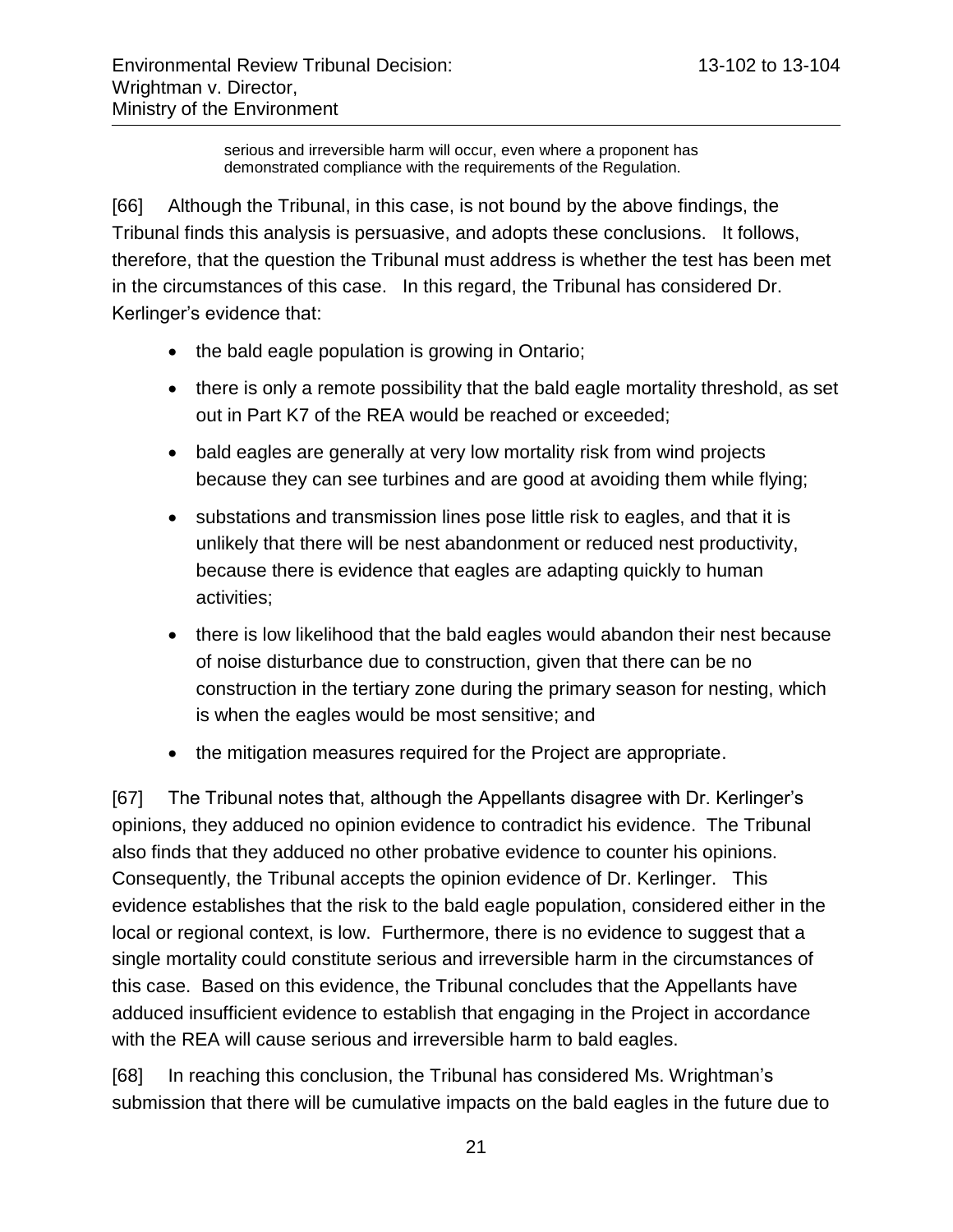the various proposed and developed wind farm projects in Southern Ontario that could lead to the destruction of the bald eagle's habitat, breeding and foraging areas. However, Ms. Wrightman did not provide any evidence, expert or otherwise, to support this concern. When questioned by Ms. Wrightman about cumulative impacts, neither Mr. Ryckman nor Dr. Kerlinger had concerns about the cumulative effects of the various wind farm projects in the Adelaide Metcalfe area.

[69] The Tribunal has also considered that the MNR has detailed Eagle Guidelines in place. As noted in *Lewis*, at para. 57, the Eagle Guidelines were developed when the bald eagle was listed as an endangered species, a higher category of risk. However, the Tribunal adopts the finding in *Lewis* that the Eagle Guidelines "remain a useful source of guidance for protecting bald eagles as a special concern species" (para. 57). The purpose of the Eagle Guidelines is to provide criteria for the protection and maintenance of bald eagle breeding habitat and for the protection of bald eagles from human disturbance during the breeding season. Ms. Wrightman called no evidence to establish that the Eagle Guidelines are deficient or not being met.

## <span id="page-21-0"></span>Other Wildlife Species and Dairy Cattle

<span id="page-21-1"></span>*Evidence of the Participant and Presenters respecting other Wildlife Species and Dairy Cattle*

[70] Ms. Minten owns and operates an organic dairy farm, with her husband, in the Township of Adelaide Metcalfe. She raised concerns about harm to wildlife, in particular, bobolinks and eastern meadowlarks, snapping turtles and bats. She also expressed concern about the impact of stray voltage on her cattle.

[71] Ms. Minten testified that she has worked with the MNR to set strips of grassland for bobolink and eastern meadowlark, both threatened species, on her farm to help restore their breeding habitat. She expressed concern that the Project transmission lines, proposed to be located near the grassland habitat on her farm, will result in habitat loss for these species.

[72] Ms. Minten stated that she is concerned about the impact of the Project on snapping turtles, a species of special concern under the *ESA*, which she has observed crossing the road and nesting on her property. She said that she has also found baby snapping turtles in window wells and sandboxes on the property. She raised concerns that: the turtles will face an increased risk of mortality due to increased heavy traffic on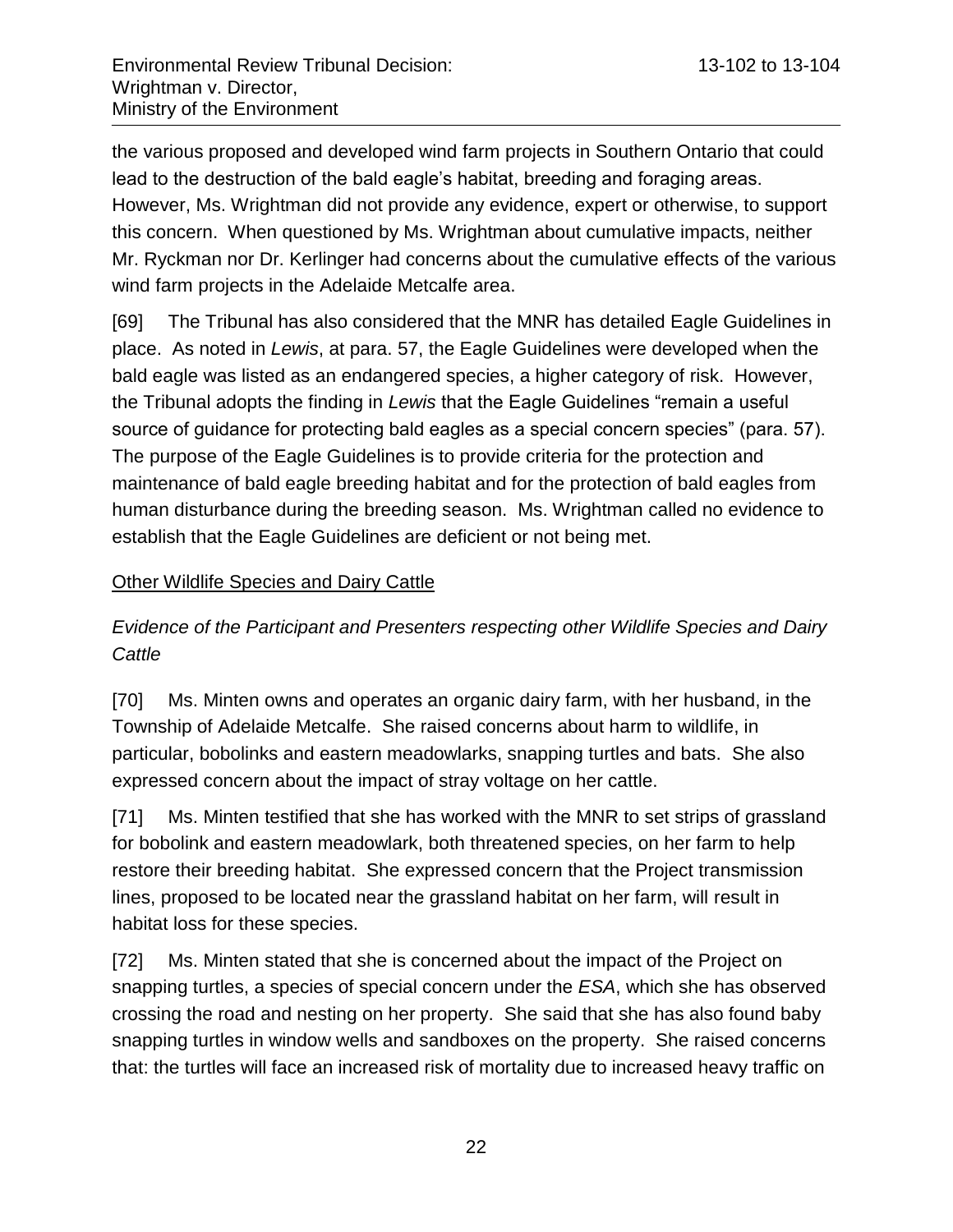the roads; proposed transmission lines will be located in snapping turtle habitat; and a proposed amphibian culvert will not be sufficient mitigation.

[73] Ms. Minten also gave evidence on her concerns about bats, including endangered bat species, stressing the importance of bats to pest reduction in agriculture because they eat insects. She testified that, although the NHA did not identify significant bat habitat in the area, she has seen bats in the vicinity of homes and barns in the area. She stated that damage to bats' nesting sites and fatalities caused by wind turbines would have a significant impact on the bats.

[74] Ms. Minten raised concerns that stray voltage and ground current from the Project transmission lines would cause adverse health effects on her dairy cattle, including reproductive, digestive and behavioural problems.

[75] Ms. Dortmans expressed a number of concerns about how the Project may affect her two properties: the property where her house is located; and a vacant lot that she owns. She provided photographs of snapping turtles on her vacant lot, upon which there is a creek and wetlands. She expressed concern that the Project is located in an environmentally sensitive area.

[76] Mr. Lewis showed a video that addressed the complexity of ecology and the importance of preserving wildlife and wildlife habitat.

### <span id="page-22-0"></span>*Evidence of the Respondents respecting other Wildlife Species and Dairy Cattle*

[77] Dr. Kerlinger provided his opinion that the Project would have no impact of any significance on the bobolink or eastern meadowlark for the following reasons: these species are not present in the Project area in significant numbers; there is no significant habitat, such as large, high-quality grasslands fields, present in the Project area; there will be no bobolink habitat removal and only negligible eastern meadowlark habitat removal; and bobolink and eastern meadowlark are at very low risk of mortality from wind energy projects in general based on his research.

[78] Mr. Ryckman testified that there is not a significant amount of suitable habitat present for either the bobolink or eastern meadowlark in the Project area, and that no bobolink habitat disturbance is expected to occur due to the Project. He said that minimal temporary eastern meadowlark habitat removal would occur after the breeding season, but considerable habitat restoration would occur prior to the next breeding season and there would be negligible long-term removal. He also gave evidence concerning the mitigation measures relating to the bobolink and eastern meadowlark,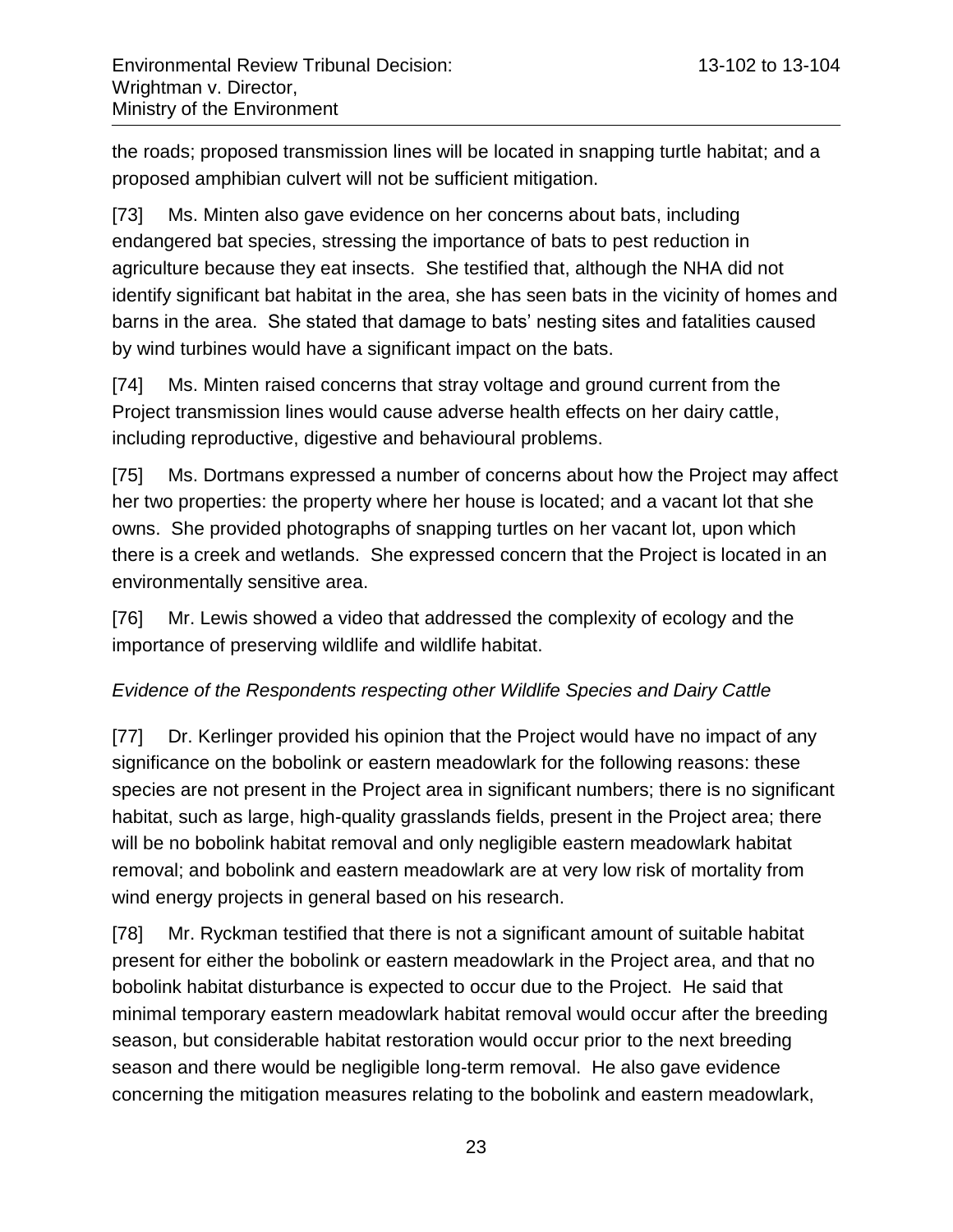and gave evidence that these species are rarely impacted by turbines and that the risk of mortality or displacement at this Project is minimal.

[79] Mr. Ryckman also provided his opinion that the Project is unlikely to have any impact on snapping turtles or their habitat, and will not have any population level impact. He based this opinion on the following: the NHA determined there was no significant snapping turtle habitat in the Project area; no snapping turtles were observed in the Project area during fieldwork; and the wetlands in the Project area are not expected to be affected by the construction or operation of the Project. He said that Ms. Minten's and Ms. Dortmans' observations of snapping turtles on their properties may indicate significant habitat in the vicinity, but testified that there is no significant habitat within the Project area. He stated that there would be no Project construction in wetland areas. He further stated that, in his opinion, additional road traffic during the construction period would be marginal compared to existing road use and would not increase the risk to turtles.

[80] Mr. Ryckman gave opinion evidence that the Project would not have any significant impact on bats or their habitats. He stated that the level of bat activity and habitat at the Project location is relatively low because the landscape is not suitable bat habitat, and there are no bat hibernacula and there is relatively little maternity colony habitat. He said there was no evidence that the Project area is a migratory pathway for bats. Mr. Ryckman testified that there would not be any removal of significant bat habitat during the construction and operation of the Project, and that the bat mortality risk from the Project is very low. He noted that the endangered bat species are listed as endangered due to the impact of White Nose Syndrome and not wind projects. He also noted the mitigation measures to reduce risk and minimize any impact on bats. With respect to bats in houses, he testified that houses are not considered significant habitat by the MNR, but that the risk of harms to those bats is also minimal.

[81] Mr. Ryckman concluded with his opinion that the Project would not cause any significant harm to any of these species or their habitat.

[82] James Arkerson, who was called as an expert witness by the Approval Holder, was qualified by the Tribunal as an expert in the design and operation, and management of electrical issues related to transmission lines. He provided his opinion that the design of the Project transmission system would comply with applicable Ontario regulations, including the Electrical Safety Code.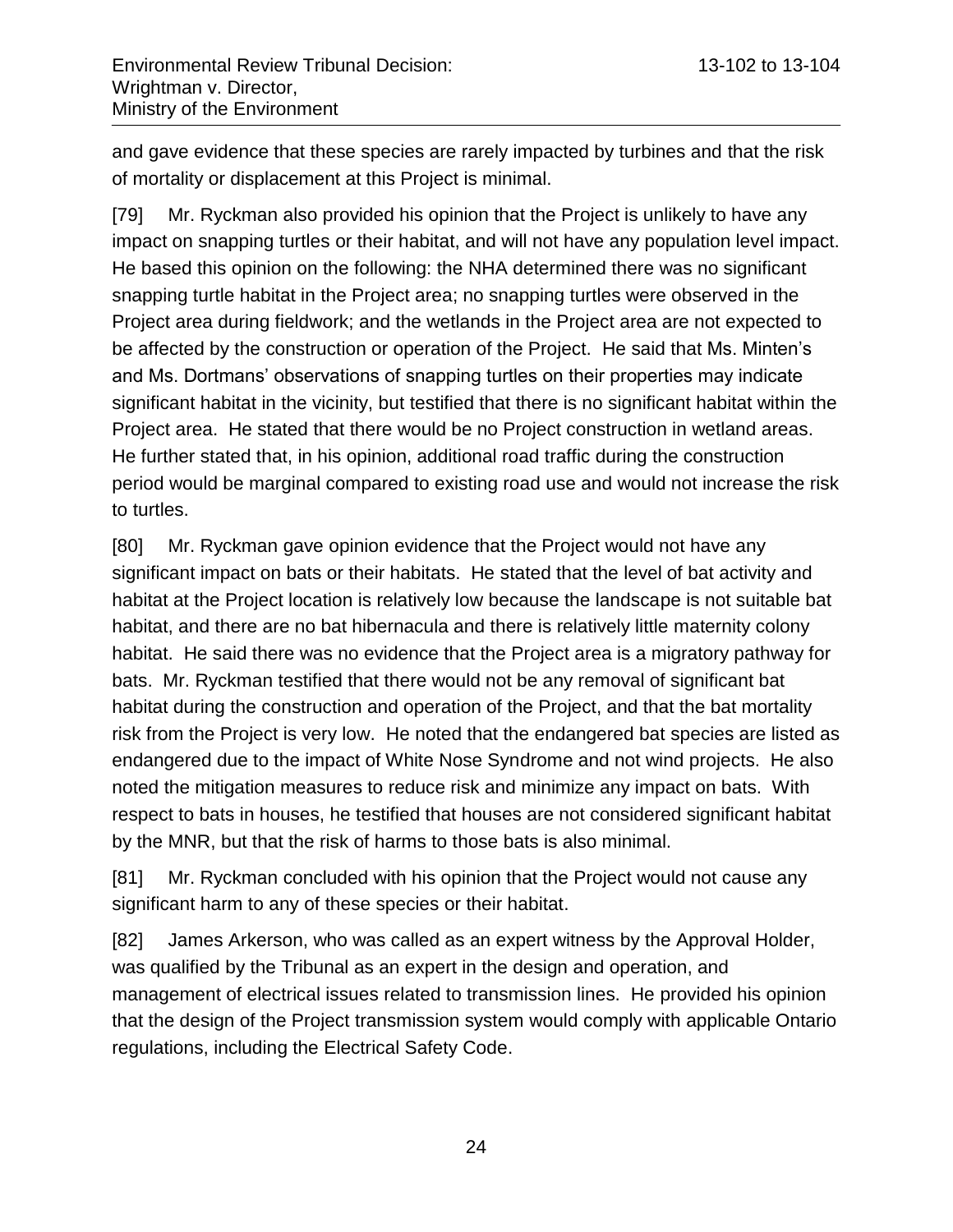[83] The focus of Mr. Arkerson's testimony was on the potential for stray voltage to have an impact on human health, and this is described in greater detail in that section below. He acknowledged that the Electrical Safety Code is based on human interaction with electricity, although he said that the testing that produced the values used in modern safety codes included animal testing. He testified that stray voltage may occur on surfaces that animals contact, and explained why it would not be created given the design of the Project transmission lines. In his opinion, the design of the Project transmission system would ensure safe levels of stray voltage, ground current, induced current and harmonics.

#### <span id="page-24-0"></span>*Submissions of the Participant respecting other Wildlife Species and Dairy Cattle*

[84] Ms. Minten submits that the assessment of bat maternity colonies and hibernacula in the NHA is flawed, and that many of the individuals who conducted the bat monitoring were inexperienced. She further submits that the mortality threshold of bats permitted for the Project is too high. She also asserts that the NHA studies should have identified snapping turtles and their habitat in the area.

[85] Ms. Minten argues that Approval Holder too easily deemed species and habitats to be insignificant during its site investigations. She submits that wildlife, the environment and farmland will be seriously harmed by the Project and requests that the REA be revoked.

### <span id="page-24-1"></span>*Submissions of the Respondents respecting other Wildlife Species and Dairy Cattle*

[86] The Approval Holder submits the evidence of Ms. Minten and Ms. Dortmans amounted, at most, to general expressions of concern regarding potential risk to wildlife, and notes that neither are expert witnesses. The Approval Holder further submits that they did not lead any evidence to establish that the Project will cause serious and irreversible harm.

[87] The Approval Holder asserts that the evidence of Dr. Kerlinger and Mr. Ryckman demonstrated that the Project would not have any significant impact on the species of wildlife identified by Ms. Minten and Ms. Dortmans, or the habitats of these species.

[88] The Approval Holder submits that, based on Mr. Arkerson's evidence, the transmission line meets or exceeds all relevant Ontario safety requirements, and stray voltage, ground current, induced current and harmonics will be kept to safe levels.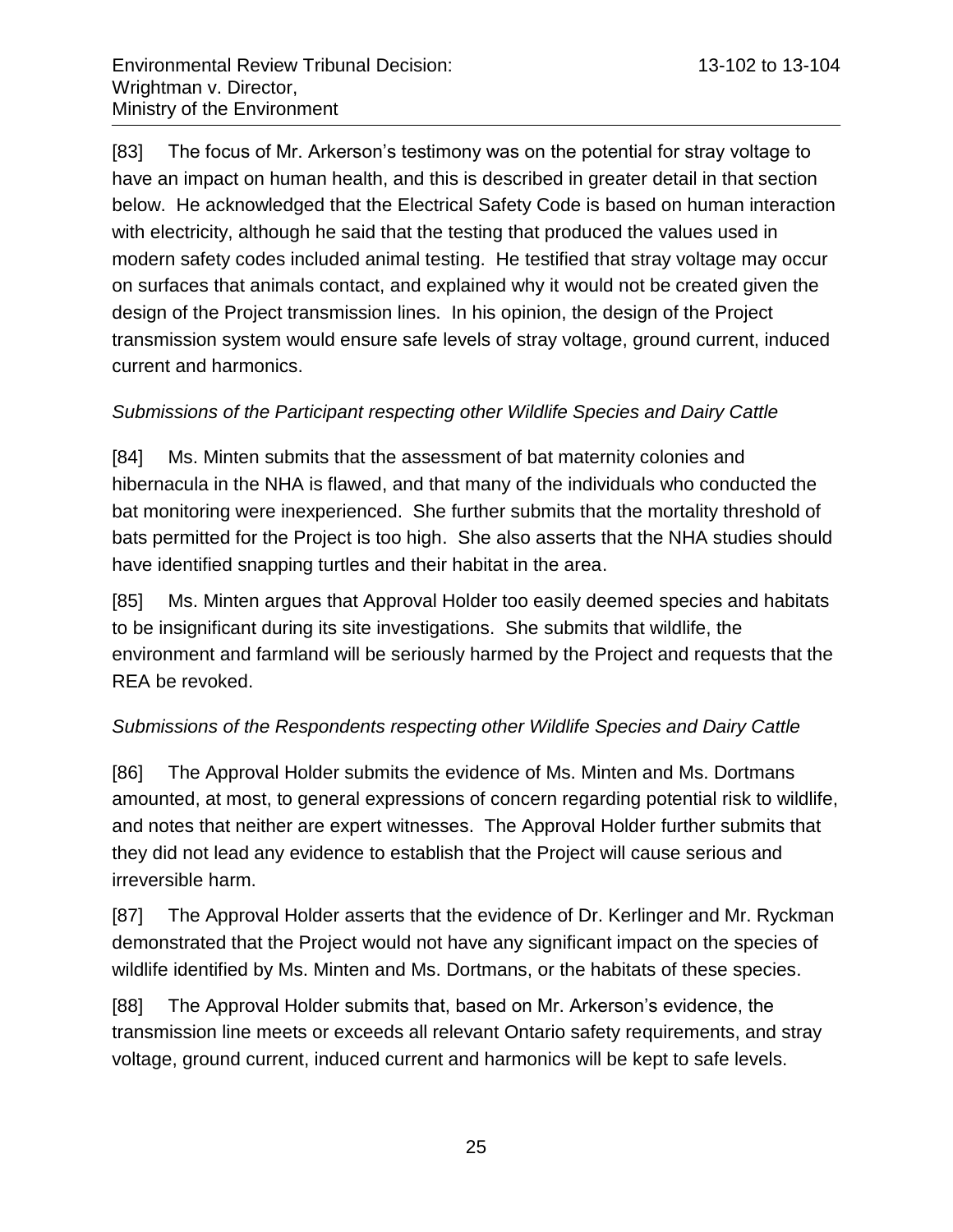[89] The Director's submissions support those of the Approval Holder. The Director submits that the evidence provided by the Appellants, Ms. Minten and Ms. Dortmans was not sufficient to meet the statutory test that the Project will cause serious and irreversible harm. The Director further submits that Dr. Kerlinger provided uncontradicted opinion evidence that the Project would not cause any significant impact to bobolinks or eastern meadowlarks, and Mr. Ryckman provided un-contradicted opinion evidence that the Project would not cause any significant impact to bobolinks or eastern meadowlarks, snapping turtles or bats.

## <span id="page-25-0"></span>*Findings respecting other Wildlife Species and Dairy Cattle*

[90] As stated above, the Appellants bear the onus, under s. 145.2.1 of the *EPA*, of proving that engaging in the Project in accordance with the REA will cause serious and irreversible harm to plant life, animal life or the natural environment.

[91] Ms. Minten and Ms. Dortmans raised concerns regarding potential impacts of the Project on a number of wildlife species, including bobolink, eastern meadowlark, snapping turtles and bats, which they said they had observed in the Adelaide Metcalfe area. Ms. Minten and Ms. Dortmans, however, were not qualified to give opinion evidence. As noted in the evidence section above, Mr. Ryckman and Dr. Kerlinger specifically addressed the concerns raised about the different wildlife species, and provided opinion evidence that the risk to these species from the Project would be minimal.

[92] Given the nature of the evidence before it, the Tribunal was not provided with sufficient information to make a determination regarding the appropriate population scale to consider in assessing harm with respect to the wildlife species noted by Ms. Mintens and Ms. Dortmans. Based on the evidence before it, the Tribunal finds that the Appellants have not met the onus of showing that engaging in the Project in accordance with the REA will cause serious and irreversible harm to any wildlife species regardless of which scale is used.

[93] Ms. Minten also testified to her understanding of the potential for stray voltage to affect cattle on her dairy farm. Mr. Arkerson provided his opinion that the Project transmission system design would ensure that stray voltage, ground current, induced current and harmonics would be kept to safe levels.

[94] As noted in greater detail below respecting stray voltage and human health, the Tribunal found that Ms. Minten, who testified as a fact witness in this proceeding, should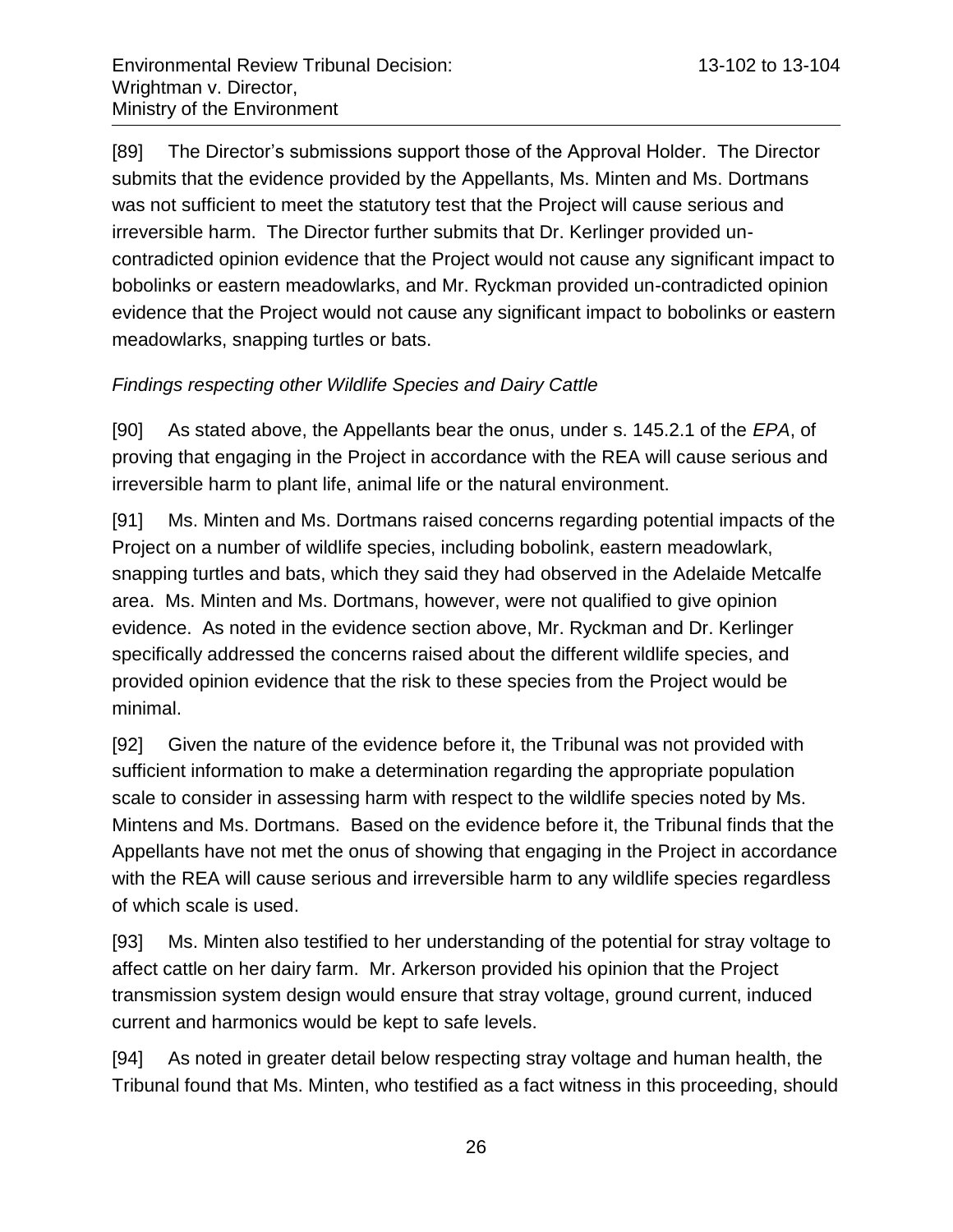be allowed to express her views concerning the impacts of stray voltage, and accepted that, where appropriate, she could refer to scientific, technical or other forms of expert information, solely on the basis that it informs or clarifies her views, but not as proof of such supporting information.

[95] The Tribunal finds that Ms. Minten's evidence in respect of stray voltage is technical and scientific evidence for which opinion or interpretative evidence is required. Ms. Minten's evidence can only be accepted as a statement of her concerns respecting the issues she has raised. Mr. Arkerson was qualified to give opinion evidence in this area. Accordingly, his is the only opinion evidence before the Tribunal in this proceeding. As Mr. Arkerson's expert opinion evidence has not been contradicted by any expert evidence adduced by the Appellants, the Tribunal finds that the Appellants have failed to establish that engaging in the Project in accordance with the REA will cause serious and irreversible harm to dairy cattle.

### <span id="page-26-0"></span>**Findings on Issue No. 1**

[96] Based on the evidence before the Tribunal, the Appellants have not met their onus to prove that engaging in the Project in accordance with the REA will cause serious and irreversible harm to plant life, animal life or the natural environment.

# <span id="page-26-1"></span>**Issue No. 2: Whether engaging in the Project as approved will cause serious harm to human health.**

### <span id="page-26-2"></span>Noise

## <span id="page-26-3"></span>*Evidence of the Appellants respecting Noise Impacts*

[97] William Palmer, who appeared as a witness on behalf of Ms. Wrightman, was qualified by the Tribunal to give opinion evidence regarding the application of engineering principles to risk and public safety assessment and in the area of acoustics. Mr. Palmer, a retired professional engineer, began conducting acoustics research in relation to wind farms after a wind farm was proposed near his home. Prior to his retirement, he worked in various roles at Ontario Power Generation's Bruce Nuclear Power facility, including as a section manager for operations performance assessment, a reactor safety superintendent and a training and safety superintendent.

[98] Mr. Palmer gave evidence, based on information from the 2013 Wind Turbine Noise Conference in Denver, Colorado. He stated that the most up-to-date science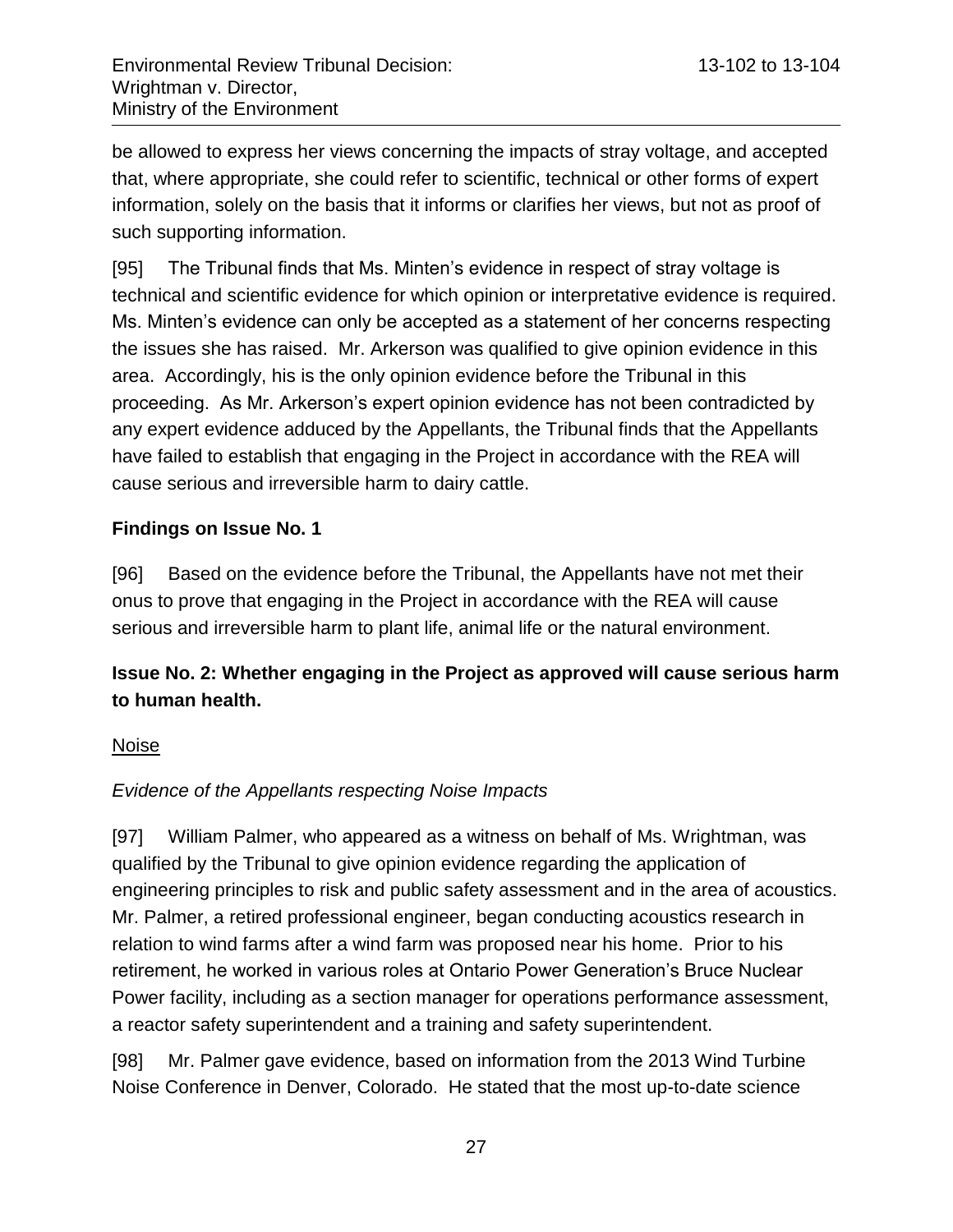shows that: International Standard ISO 9613-2, *Acoustics – Attenuation of sound during propagation outdoors – Part 2: General method of calculation* ("ISO 9613-2") underestimates the highest sound levels received at receptors; weather and ground attenuation can give a 14 decibel ("dB") variability in expected wind turbine sound level; and amplitude modulation has been shown to occur 18% of the time at 1 km and 44% of the time at 500 m.

[99] Mr. Palmer testified that cyclical amplitude modulation in the sound emitted by wind turbines is the predominant cause for complaints, and that measuring the one hour average sound level will not be sufficient to determine the annoyance level for a cyclically varying sound. He stated that the sound of wind turbine equipment at 40 A-weighted decibels ("dBA") is not the same as an office ventilation system at 40 dBA because of the cyclical amplitude modulation of wind turbine sound. He noted that international experience, based on the scientific papers at the 2013 Denver conference, showed that annoyance may occur even where regulatory limits are met.

[100] Mr. Palmer stated that a higher wind shear coefficient should have been used in the Noise Impact Assessment ("NIA") for the Project. He said that the values permitted by the MOE for ground attenuation factor, temperature and humidity underestimate sound levels, compared to a worst-case predictable value in winter conditions. He also noted the acoustic emissions of the turbine used in the NIA did not match the Wind Turbines Specifications Report provided with the application for the Project.

### <span id="page-27-0"></span>*Evidence of the Respondents respecting Noise Impacts*

[101] Shant Dokouzian, who was qualified by the Tribunal to give opinion evidence as an engineer with expertise in noise and shadow flicker, and the design, impact assessment and post-construction monitoring of wind farms, testified on behalf of the Approval Holder. He is the Team Leader for project development services at GL Garrad Hassan, a consultant for the Approval Holder, and was the lead engineer for the NIA conducted for the Project.

[102] Mr. Dokouzian described the NIA conducted for the Project, as required by O. Reg. 359/09, and testified that the NIA concluded that the Project is predicted to operate in compliance with the sound level limits in the MOE's October 2008 Noise Guidelines for Wind Farms ("Noise Guidelines"), at all receptor points within 1,500 m of the Project turbines. He stated that the noise predictions for the Project used conservative assumptions to address the predictable worst-case scenario. He said that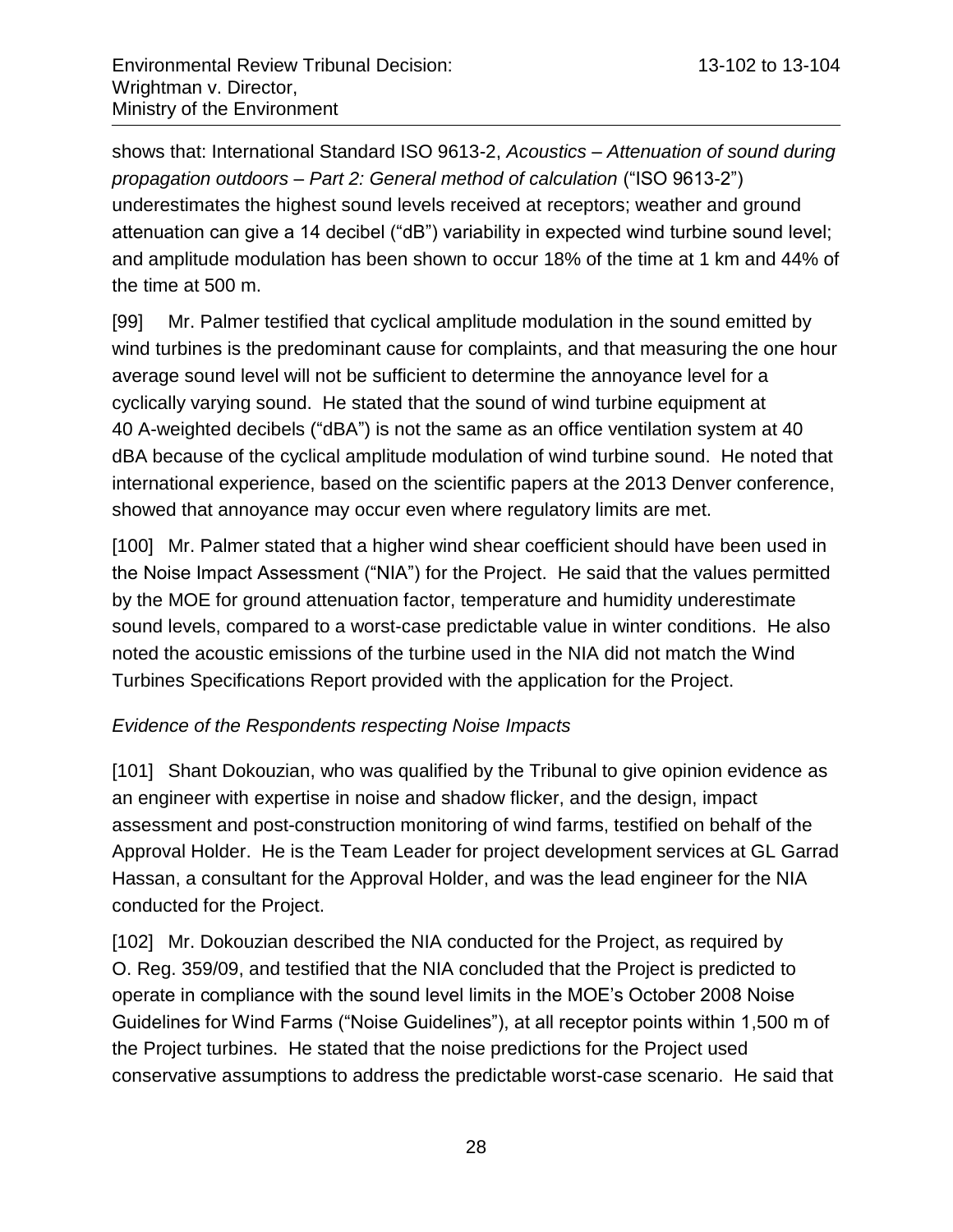the NIA took into consideration the potential noise contributions from other wind farms within 5 km of the Project.

[103] In response to Mr. Palmer's evidence about amplitude modulation, Mr. Dokouzian testified that the MOE's sound level limits account for noise variability as they are expressed in terms of the hourly, A-weighted, equivalent sound level, which is a widely adopted environmental noise measurement. He stated, in his Reply Witness Statement, that the Noise Guidelines provide that no special adjustments are necessary to address the variation in wind turbine sound level.

[104] Mr. Dokouzian also addressed Mr. Palmer's concerns about wind shear, noting that wind shear is an adjustment to a turbine manufacturer's specified acoustic emissions for a specific turbine at a specific site, and is only significant to the extent that the model does not use the maximum sound power level. He stated that the wind shear value of 0.35 in the Project NIA resulted in the use of the maximum sound power level at each of the wind speeds modelled, meaning that a higher wind shear value would not have made a difference to the results.

[105] Mahdi Zangeneh, who was qualified by the Tribunal to give opinion evidence as a noise engineer with experience and expertise in the application of MOE's Noise Guidelines, appeared on behalf of the Director. He is a senior noise engineer at the MOE and was the review engineer responsible for the Project NIA.

[106] Mr. Zangeneh testified that the Project NIA complied with the requirements of the MOE's Noise Guidelines, incorporating the predictable worst-case scenario. He provided his opinion that application of the Noise Guidelines results in a conservative prediction due to both the assumption that all turbines are always propagating sound downwind towards each noise receptor, and the need to account for the noise contributions of all turbines within a 5 km radius of a receptor.

[107] In response to Mr. Palmer's concerns in relation to the MOE's values for ground attenuation factor, temperature and humidity, Mr. Zangeneh noted the MOE's position that noise surveys and acoustical modelling should be done in seasons when members of the public are likely to keep windows open and spend more time outdoors, so that the predictable worst-case scenario incorporates spring, summer and early fall conditions.

[108] In response to the issues raised by Mr. Palmer concerning amplitude modulation and wind shear, Mr. Zangeneh gave evidence consistent with that of Mr. Dokouzian. He also stated that, at the minimum setback distance of 550 m, amplitude modulation is significantly reduced, and the sound level of 40 dBA from wind turbines is comparable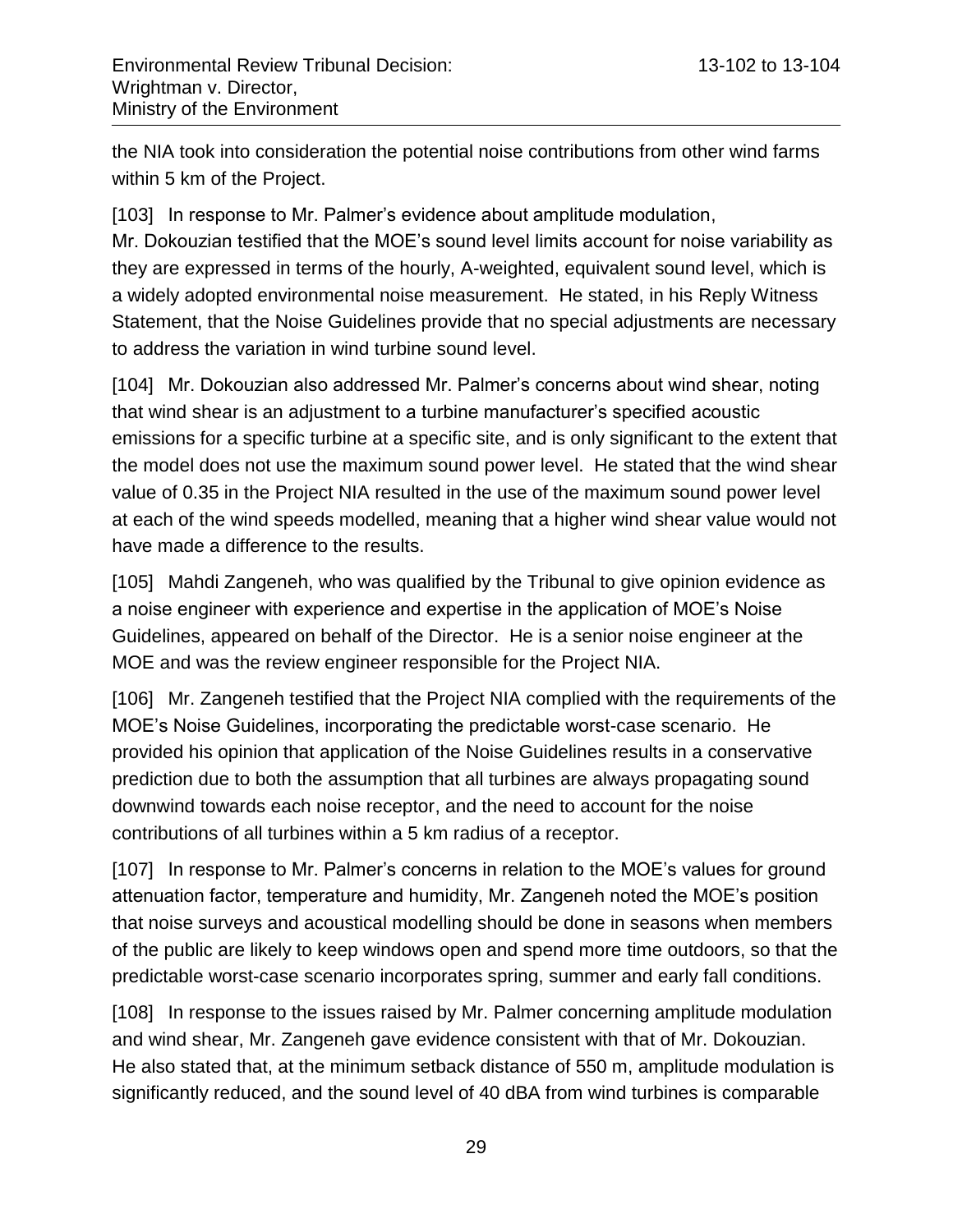to the same sound level from other types of equipment. He pointed out that the REA includes conditions requiring that an independent acoustical consultant prepare an acoustical audit, which is to be submitted to the Director.

[109] In response to Mr. Palmer's evidence that the acoustic emissions of the turbine used in the NIA do not match the Wind Turbines Specifications Report, Mr. Zangeneh testified that the April 25, 2013 NIA is based on a new turbine with a Low Noise Trailing Edge ("LNTE") blade, while the Wind Turbine Specifications Report was based on an earlier model without LNTE, and that the REA was granted for the LNTE turbines.

[110] In response to concerns expressed by Ms. Wrightman, Mr. Zangeneh noted the NIA predicted that the sound level for Adelaide-W.G. MacDonald Public School would be 34.9 dBA outside the school, measured at 4.5 m above grade. His own calculation of the sound level was 34.8 dBA. He added that the sound level would be about 32.9 dBA at the ear level of children in the playground, and that the sound level inside the school would be approximately 10 dBA lower.

#### <span id="page-29-0"></span>*Submissions of the Appellants respecting Noise Impacts*

[111] MLWAG and Mr. Wrightman submit that there were numerous errors in the assessments of the Project's noise impact by Mr. Dokouzian and Mr. Zangeneh.

#### <span id="page-29-1"></span>*Submissions of the Respondents respecting Noise Impacts*

[112] The Director submits that Mr. Palmer's evidence on noise is, at most, a critique of the Noise Guidelines and a wish list for parameters to be included in a noise assessment.

[113] The Approval Holder submits that Mr. Palmer's evidence about the variability of wind turbine noise does not assist the Tribunal in determining the issue under s. 145.2.1(2)(a) of the *EPA*, and maintains that his concern about the variability of wind turbine noise is plainly directed at establishing that the Project will operate out of compliance with the REA. The Approval Holder submits that the *EPA* requires the Tribunal to assume there will be compliance with the REA, so Mr. Palmer's assertions are irrelevant to this proceeding. The Approval Holder further submits that, to the extent Mr. Palmer's evidence is directed at establishing that wind turbine noise might result in a health related annoyance, such opinion is clearly beyond Mr. Palmer's expertise.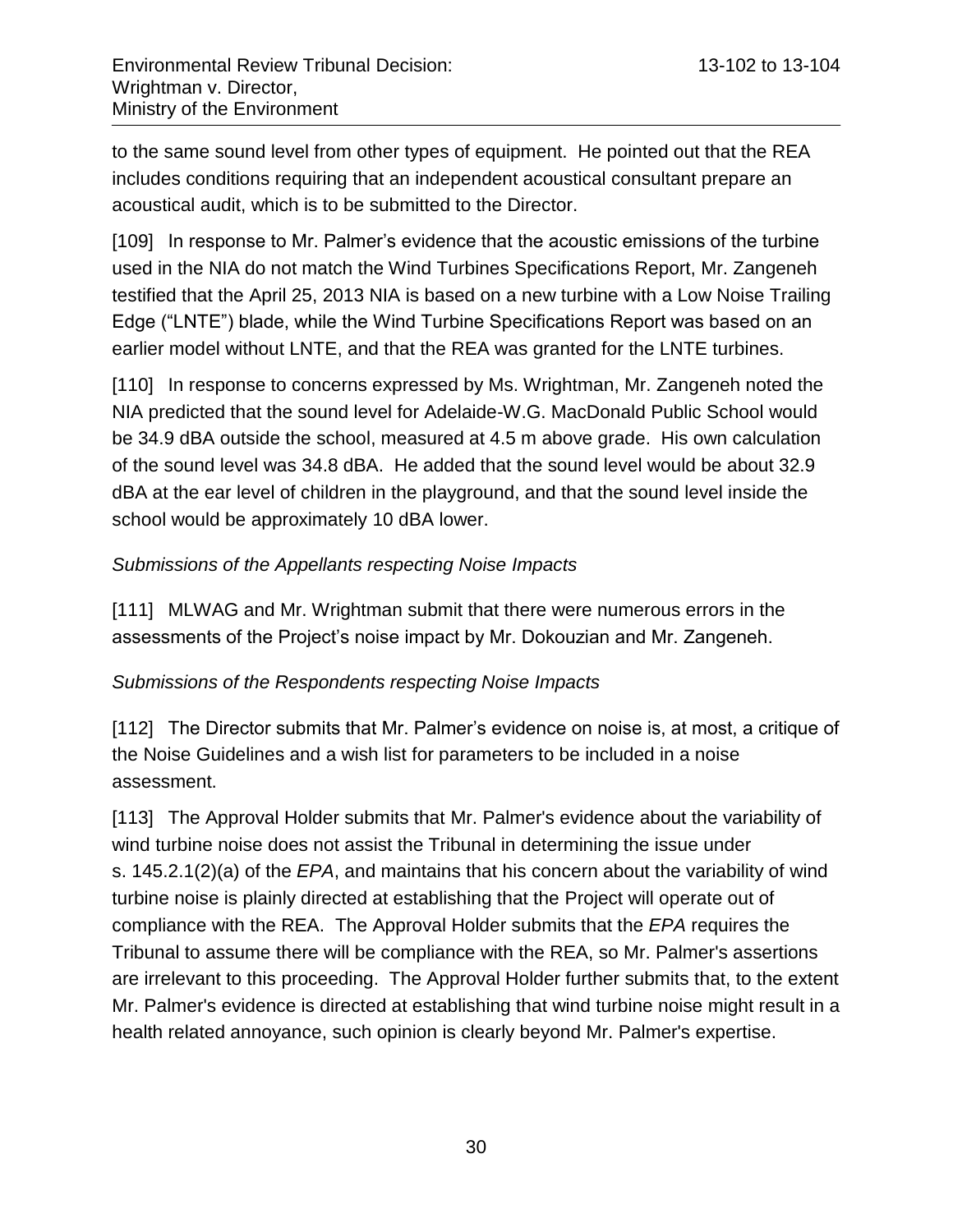#### <span id="page-30-0"></span>*Findings respecting Noise Impacts*

[114] The Appellants' position is that the REA should be revoked. Under s.145.2.1 of the *EPA*, respecting the ground of harm of human health, the Tribunal has the jurisdiction to do so, only if an appellant establishes that engaging in the Project in accordance with the REA will cause serious harm to human health (the "Health Test"). O. Reg. 359/09, made under the *EPA*, requires that an approval holder conduct noise modelling in accordance with the Noise Guidelines. Under this regulatory regime, the maximum sound level limit applicable to the Project is 40dBA for wind speed from 4 to 6 m per second, and slightly higher levels for higher wind speeds. These sound levels are measured at "receptors" as this term is defined in the Noise Guidelines. For ease of reference, the Tribunal more simply describes the noise level requirement as being 40 dBA. This requirement is expressly incorporated in Part C of the REA. Consequently, the Appellants must demonstrate that the Health Test will be met at sound levels at 40 dBA or less before the Tribunal would have jurisdiction to revoke the REA. If the Appellants establish that engaging in the Project will result in a sound level which exceeds 40 dBA, then the Director would be required to take action to ensure the Approval Holder's compliance with the REA. However, this still would not satisfy the requirements that must first be met under the Health Test, before the Tribunal would have jurisdiction to revoke the REA.

[115] It is important to understand this regulatory context, when considering the evidence regarding noise modelling required under the Noise Guidelines. In this appeal, the noise modelling conducted by the Approval Holder's consultant has been adduced by the Approval Holder in response to the evidence which has been adduced by the Appellants to meet their onus to establish that the Health Test has been met. To meet their onus, it is not sufficient that the Appellants establish only that the results of the noise modelling may not be accurate. The Appellants have a positive onus to establish that noise levels at or below 40 dBA will cause serious harm to human health.

[116] Regarding the opinion evidence adduced by the Appellants respecting the noise modelling conducted by the Approval Holder's consultant, the Tribunal finds that this opinion evidence, assessed from a perspective that is the most favourable to the Appellants, only establishes that there are conflicting opinions regarding: (i) the accuracy of the data inputs used to conduct the noise modelling; (ii) the impact of weather and ground attenuation on sound levels; (iii) the extent to which the noise modelling accounts for amplitude modulation, and the extent to which such modulation is reduced at the minimum setback distance of 550 m; and (iv) the extent to which the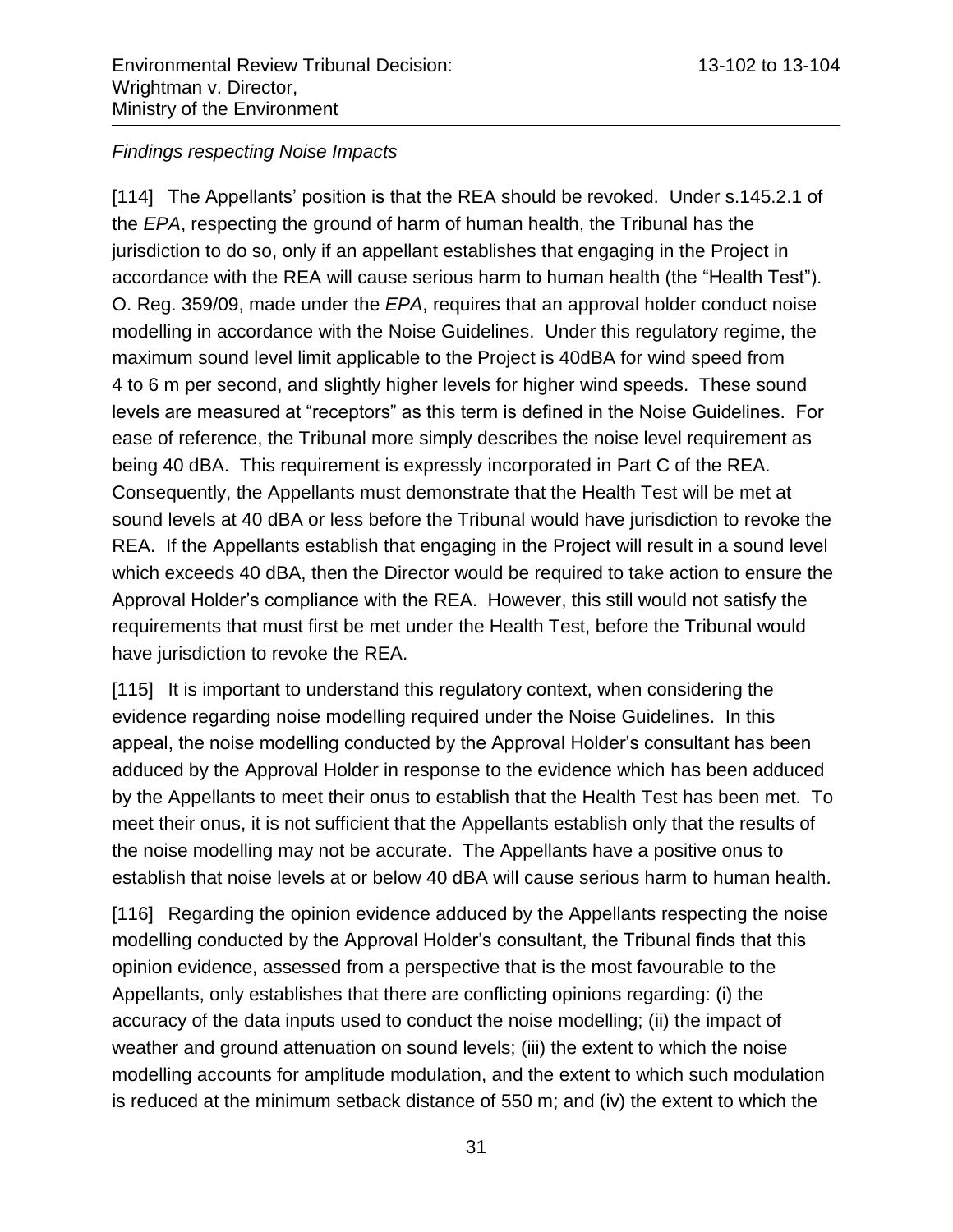noise modelling represents a conservative estimate. Therefore, the Tribunal finds that the evidence adduced by the Appellants falls short of establishing that the sound levels are higher than those predicted by noise modelling conducted on behalf of the Approval Holder. Even if it did, the test, as noted above, is that the Health Test must be met at sound levels of 40 dBA or less. At most, this evidence would establish that the Director would be required to take action to ensure the Approval Holder's compliance with the REA. In this regard, the Tribunal notes that the Director has proactively addressed this matter, as section F of the REA requires an acoustical audit, by an independent acoustical consultant, once turbines have been constructed.

[117] The Tribunal notes that Mr. Palmer, in his written Witness Statement, acknowledges that his testimony is primarily focussed on public safety and the impact of public safety on human health, and that he only briefly comments on the matters relating to noise. The Tribunal notes that his opinions addressed the above-mentioned concerns respecting the noise modelling, but he did not personally conduct or provide any noise modelling assessment or study, or other specific data respecting predicted noise levels for any of the Project components.

[118] As noted above, Mr. Dokouzian testified that the Noise Guidelines account for noise variability as they are expressed in terms of the hourly, A-weighted, equivalent sound level, which is a widely adopted environmental noise measurement. He also stated that the Noise Guidelines provide that no special adjustments are necessary to address the variation in wind turbine sound level. Section 6.4.8 of the Noise Guidelines states:

6.4.8 Adjustment for Special Quality of Sound

Should the manufacturer's data indicate that the wind turbine acoustic emissions are tonal, the acoustic emissions must be adjusted by 5 dB for tonality, in accordance with Publication NPC-104, Reference [1]. Otherwise, the prediction should assume that the wind turbine noise requires no adjustments for special quality of sound described in Publication NPC-104, Reference [1].

No special adjustments are necessary to address the variation in wind turbine sound level (swishing sound) due to the blade rotation, see Section 4. This temporal characteristic is not dissimilar to other sounds to which no adjustments are applied. It should be noted that the adjustments for special quality of sound described in Publication NPC-104 were not designed to apply to sounds exhibiting such temporal characteristic.

[119] Section 4 of the Noise Guidelines states:

In general, the significant noise sources associated with the operation of a Wind Farm are the wind turbines and the Transformer Substation.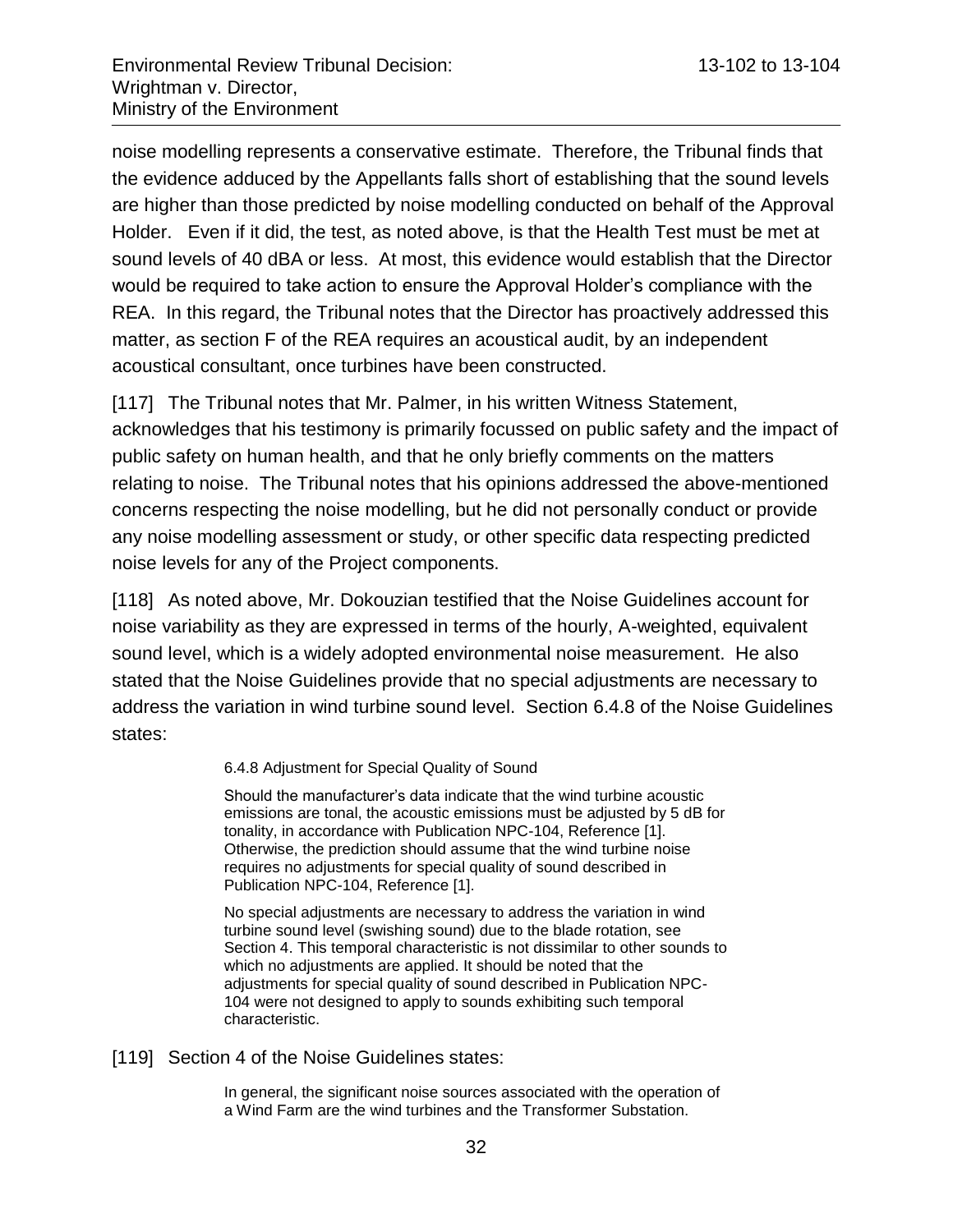Noise from wind turbines consists of the aerodynamic noise caused by blades passing through the air, and mechanical noise created by the operation of mechanical elements of the drive-train. Close to the turbine, the noise typically exhibits a swishing sound as the blades rotate; and the whirr of the drive-train and generator. However, as distance from the turbine increases, these effects are reduced. The wind turbine noise perceived at receptors is typically broadband in nature. Any tonal character associated with the wind turbine noise is generally associated with maintenance issues.

[120] The import of Mr. Palmer's evidence is that this averaging does not account for the impact of amplitude modulation, a component of wind turbine noise where noise levels periodically fluctuate. Such amplitude modulation is commonly referred to as "blade swish". Consequently, there clearly is a difference of opinion whether the effects of amplitude modulation are adequately assessed by noise modelling conducted in accordance with the Noise Guidelines.

[121] While Mr. Palmer did speak to annoyance, he only made general reference to papers presented at a 2013 Wind Turbine Noise Conference which he attended. He states that papers presented at this conference indicate that it is the special characteristics of the sound which caused annoyance, not just amplitude modulation. He did not provide any analysis respecting the effects of noise attenuation, particularly as it specifically relates to wind turbines in the Project, nor any analysis of the effects of amplitude modulation where the hourly, A-weighted, equivalent sound level is 40 dBA or less, other than to assert that annoyance is expected to occur. However, Mr. Palmer does not assert that he is qualified to give opinion evidence of the impact of annoyance on human health.

[122] In light of this difference of professional opinion as to whether the effects of amplitude modulation are adequately considered and addressed by the Noise Guidelines, and absent any more detailed evidence regarding these effects, particularly as they apply to the Project wind turbines, the Tribunal finds this evidence, at best, is exploratory in nature. In *Erickson v. Director* (Ministry of the Environment), [2011] O.E.R.T.D. No. 29 *("Erickso*n"), at para. 838, the Tribunal states "It is, therefore, no surprise that the legal test, which requires proof of harm, has not been satisfied when the applicable scientific evidence is in such an early stage of development." The Tribunal, in this case, finds this conclusion applies equally to the sound level evidence adduced in this proceeding.

[123] In summary, the Tribunal finds that the Appellants' evidence respecting noise does not establish that the Health Test has been satisfied.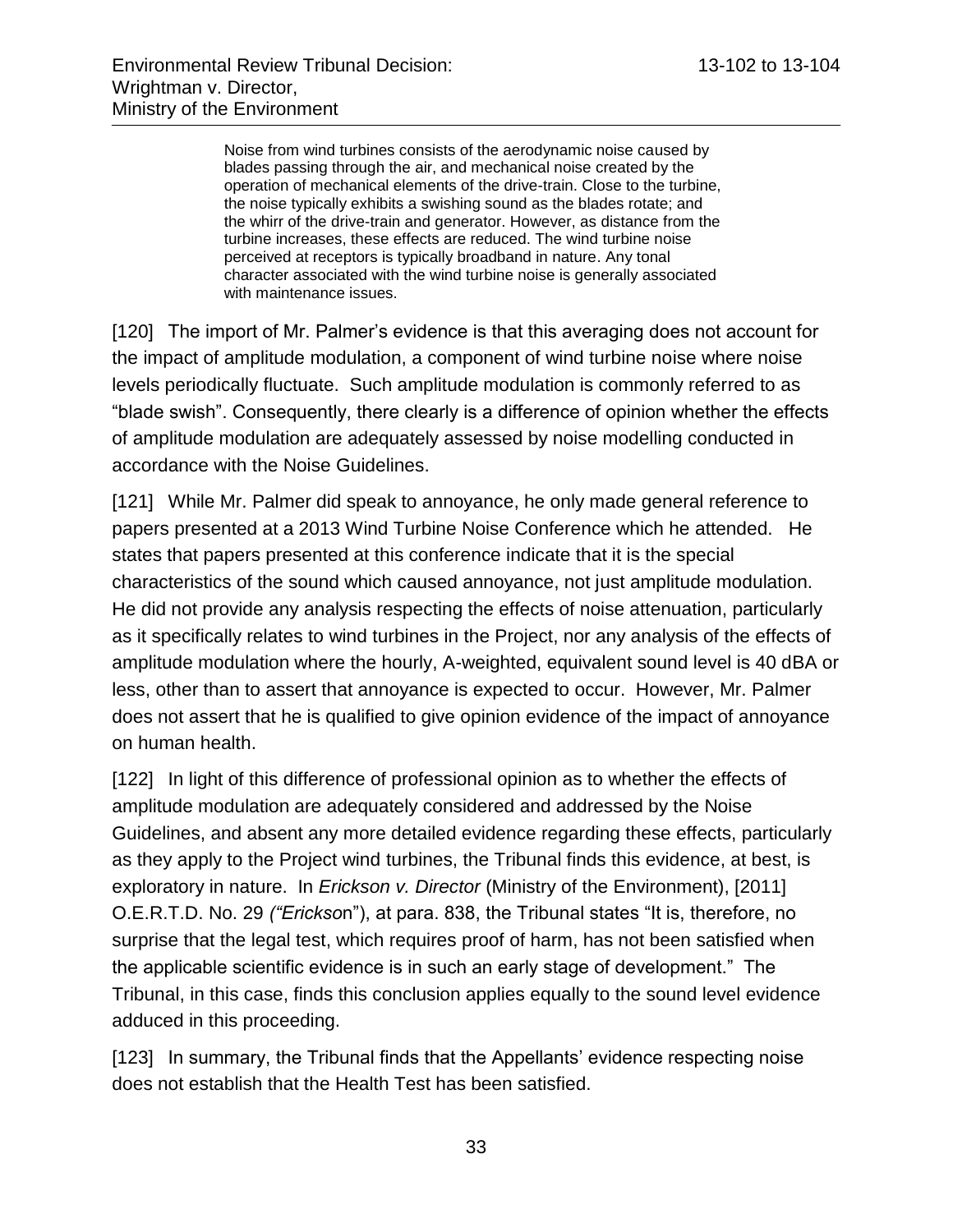#### <span id="page-33-0"></span>Health Impacts generally

## <span id="page-33-1"></span>*Evidence of the Appellants, Participant and Presenters respecting Health Impacts generally*

[124] Mr. Wrightman called, as witnesses, four individuals who live in the vicinity of existing wind turbine projects in Ontario, who each report that they have experienced adverse health effects, which they assert have been caused by these wind turbine projects (the "post-turbine witnesses").

[125] The post-turbine witnesses testified concerning a range of adverse health effects that one or more of them had experienced, including: nausea; headaches; sinus pressure and pain; dry eyes; sleep disturbance; mood swings; emotional instability; depression; vibrations in the body; heart palpitations; loss of concentration and memory; ringing in the ears; swollen glands; vertigo; and dizziness. In addition to their oral testimony, the post-turbine witnesses provided the Tribunal with witness information forms and the medical records that they were able to obtain.

[126] The post-turbine witnesses gave evidence that these adverse health effects began at the time that the wind farm near them began to operate, or shortly after that. They stated that when they are away from the wind farm, they experience relief from their symptoms, and that their symptoms return when they go home. They testified to their belief that their adverse health effects are caused by their exposure to the wind farm project.

[127] While some of the medical records provided by the post-turbine witnesses included documents setting out medical opinions respecting specific conditions, none of these witnesses provided a medical opinion that attributed exposure to the wind farm project as the cause of their symptoms.

[128] Ms. Wrightman raised concerns that the Project would have adverse effects on the health of her own children and other children who attend Adelaide-W.G. MacDonald Public School. She testified to her understanding that there will be 11 wind turbines from the project within 2 km of the school, 15 turbines within 3 km of the school and 35 turbines within 5 km of the school. She stated that the Approval Holder had advised that the school's noise level would be increased to 35.7 dBA. Ms. Wrightman expressed concern about the impacts of shadow flicker and noise, including both low frequency noise and infrasound, on the children's health and their ability to concentrate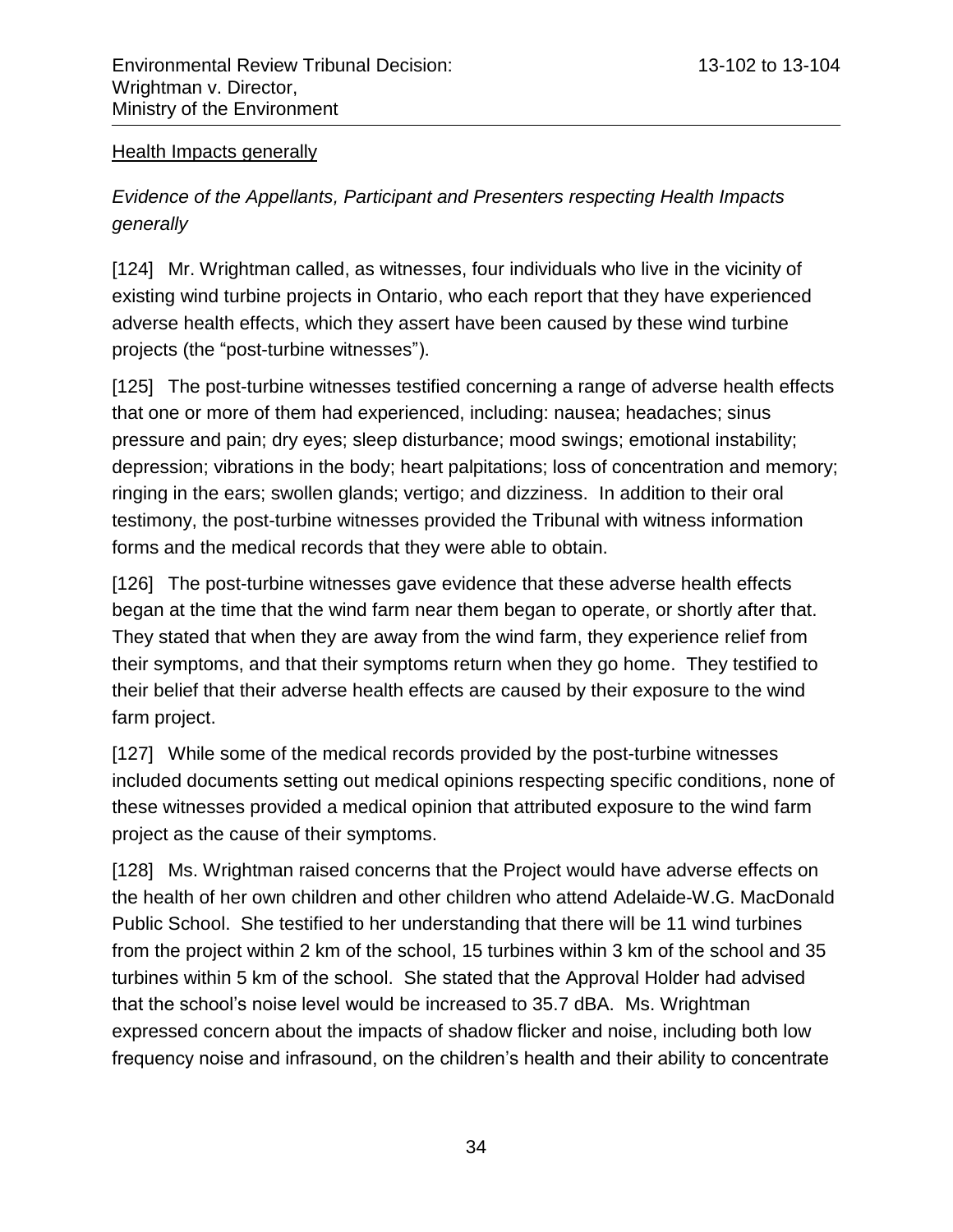and learn at school. She also said that she was concerned that the Project's transmission lines may be located near the school.

[129] Ms. Wrightman referenced the World Health Organization ("WHO") definition of "health", which states that health is a state of complete physical, mental and social wellbeing and not merely the absence of disease or infirmity. She stated that the "human habitat", within which she lives, includes her home, community, surroundings, school and local organizations. She noted that many rural families work and farm together and testified that the Project has created stress in families within the community because some individuals have signed leases for wind turbines and others oppose them. She said that there may be adverse impacts on her health and well-being, and the health and well-being of those in her community, because these family and social units are threatened by the Project.

[130] Ms. Minten also expressed concerns about the impacts of the Project on human health. She gave evidence that she had lived near a small (100 foot, 30 kilowatt) wind turbine, which became operational on the farm in 2006. She said that she did not become ill enough to go to a doctor and has no medical records, but stated that she did experience shadow flicker that was, at times, disorienting. She testified that she was aware of a pulsating noise that frequently woke her at night and contributed to tiredness. Ms. Minten also raised concerns about: electromagnetic hypersensitivity; impacts of sleep disorders on the farming community; health risks of noise for children; health effects of financial stress; and health inequality in rural Ontario.

[131] Mr. Lewis showed a video relating to his concerns about wilful blindness in organizations and institutions concerning adverse health impacts. He emphasized the importance of speaking out about his concerns regarding impacts on health.

[132] Ms. Dortmans testified that she lives on a road that will be a main access road to the Project, with collector lines for five of the turbines. Her house is close to the road, and she is concerned about adverse effects on her family's health due to the air quality and water well impacts of gravel dust and diesel exhaust from trucks during Project construction, and due to power surges from the collector lines. She also raised concerns about traffic safety as her children play outside, cycle on the road and travel on a school bus that uses the road. Ms. Dortmans also gave evidence concerning her concerns about the health impacts of noise and shadow flicker from the ten turbines that will be within 10 km of her home, and the potential impacts if she builds a home on her vacant property, as planned.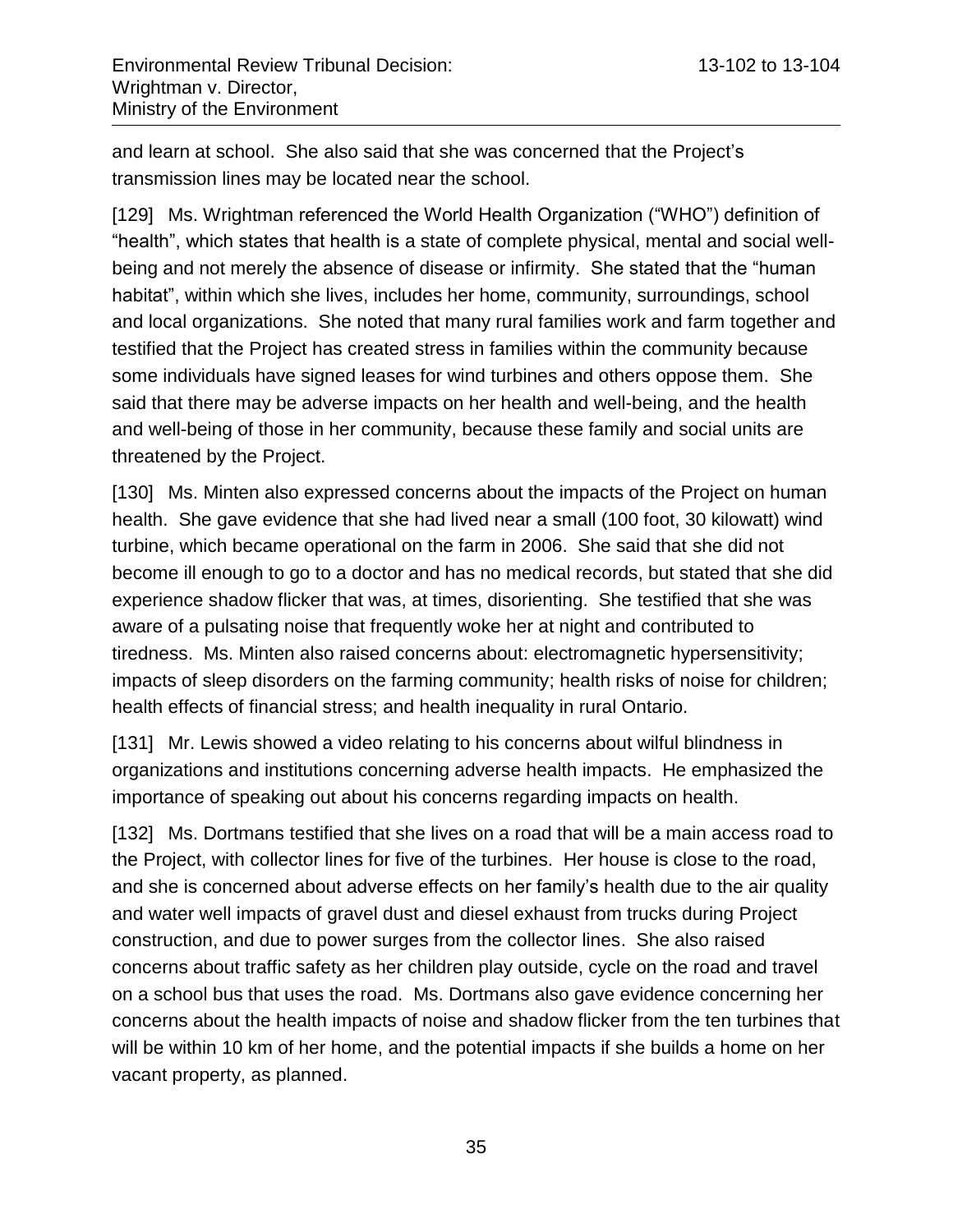[133] Ms. Johnston raised concerns about the legislative and policy framework governing the assessment of the impact of the Project on human health. She testified that the Haldimand-Norfolk Health Board and Health Unit, and the acting Haldimand-Norfolk Medical Officer of Health, have refused to engage with Ontario's Chief Medical Officer of Health to determine whether a health hazard exists, under the *Health Promotion and Protection Act*, in response to concerns raised in a petition and deputation. She also raised concerns about wind energy.

### <span id="page-35-0"></span>*Evidence of the Respondents respecting Health Impacts generally*

[134] The Director and the Approval Holder did not call any witnesses specifically to respond to the Appellants' evidence. Instead, the Director and the Approval Holder rely on their cross-examination of the Appellants' witnesses.

#### <span id="page-35-1"></span>*Submissions of the Appellants and Participant respecting Health Impacts generally*

[135] Ms. Wrightman submits that the children at Adelaide-W.G. MacDonald Public School will be affected by the wind turbines in the Project, and are at risk of severe harm. She further submits that the Project will impact the learning environment at the school. She argues that many Adelaide Metcalfe area residents will experience adverse health effects, such as sleep disturbance, vertigo, migraines and depression, from the turbines.

[136] Ms. Wrightman asserts that the Project will have adverse effects on human health, as defined by the WHO, including impacts on income and social status, social support networks, employment, working conditions, social and physical environments and healthy child development.

[137] Ms. Minten states that, in the course of the past months, she heard more and more stories of people who are being affected in negative ways from wind turbines in Southwestern Ontario. Although she acknowledges that she is not a qualified medical expert, she asserts that even qualified medical experts, and the current medical research surrounding industrial wind turbines, are unable to answer the questions that should be answered first, before construction and operation of the Project.

#### <span id="page-35-2"></span>*Submissions of the Respondents respecting Health Impacts generally*

[138] The Approval Holder submits that the Appellants have fallen short of meeting their onus of proving on a balance of probabilities that engaging in the Project in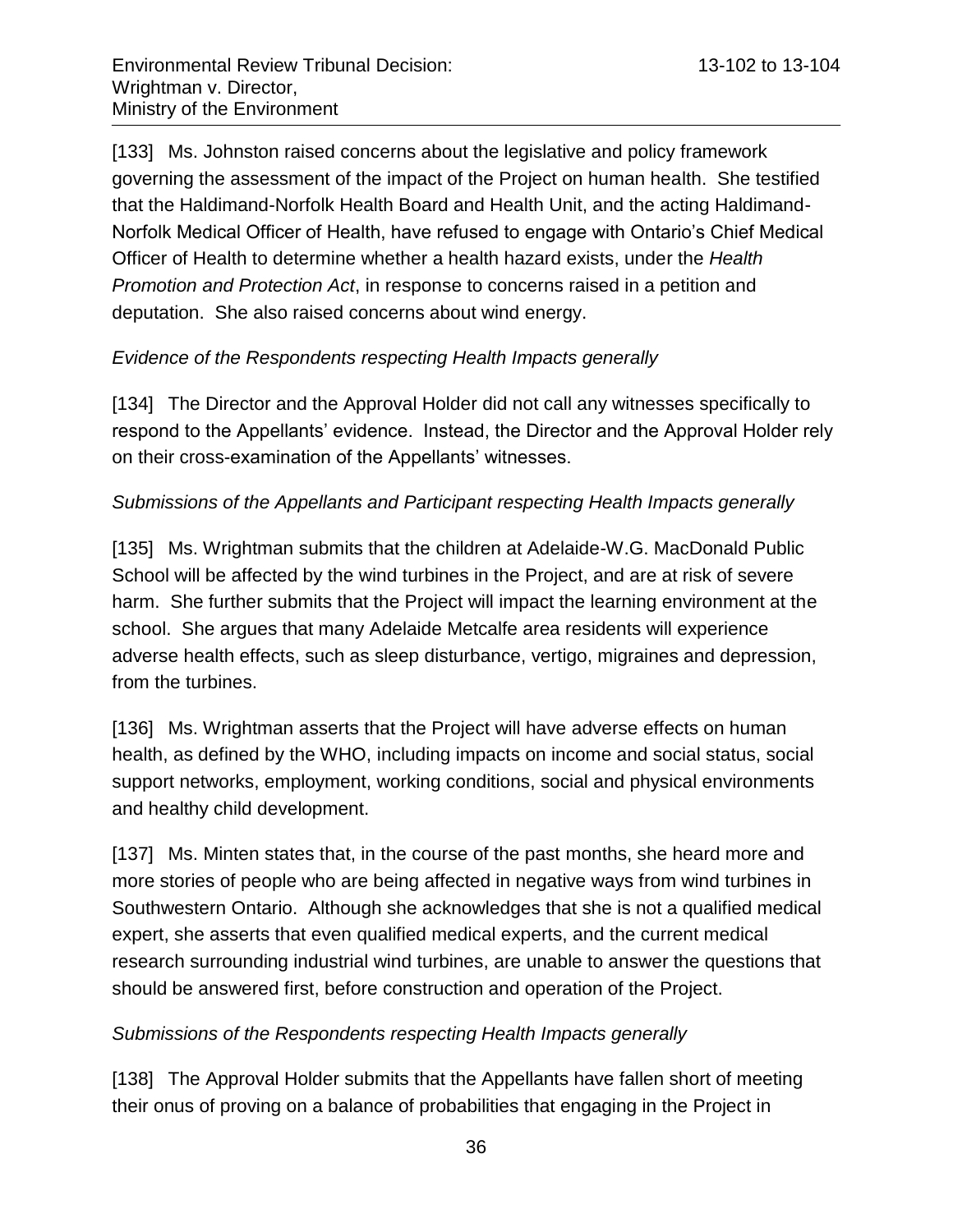accordance with the REA will cause serious harm to human health. The Approval Holder notes that the Appellants did not call any expert evidence on the human health effects of noise. The Approval Holder says that, at most, the Appellants, participant and presenters have raised concerns about the potential for harm from the Project.

[139] The Approval Holder asserts that the Tribunal should not give any weight to lay evidence about what has been said about the health effects of noise in the publications of various experts, which is hearsay, and notes that any statements of opinion offered by lay witnesses is inadmissible. The Approval Holder also asserts that some of the Appellants' evidence was directed at establishing that the Project will operate out of compliance with the REA, and that the Tribunal must assume that the Project will operate in accordance with the REA, which includes a condition requiring compliance with the MOE's noise level limits. The Approval Holder submits that Mr. Palmer's evidence on amplitude modulation was also directed at establishing that the Project will operate out of compliance with the REA.

[140] With respect to the evidence of the post-turbine witnesses, the Approval Holder notes that no health professionals were called to testify to any diagnoses reflected in their medical records, and that the medical records entered as exhibits at the hearing have not been admitted for the truth of the contents. The Approval Holder observes that none of the medical records contained any diagnosis by a medical professional that an illness had resulted from exposure to wind turbines.

[141] The Approval Holder submits that the Tribunal should find, consistent with its findings in *APPEC*, at para. 176, that the individual experiences of the post-turbine witnesses cannot be extrapolated to conclude that engaging in the Project, in accordance with the REA, will cause serious harm to human health because it has not been proven that their health complaints were caused by wind turbines. The Approval Holder argues that, to the extent that Mr. Palmer's evidence was directed at establishing that wind turbine noise might result in a health-related annoyance, such an opinion is beyond his expertise.

[142] The Approval Holder submitted that the following issues raised by the participant and presenters are beyond the scope of the health appeals either because they do not relate to human health or were not raised in the notices of appeal: Ms. Dortmans' construction-related concerns, Ms. Johnston's complaints about wind energy; and Ms. Minten's concerns about financial stress and health inequality.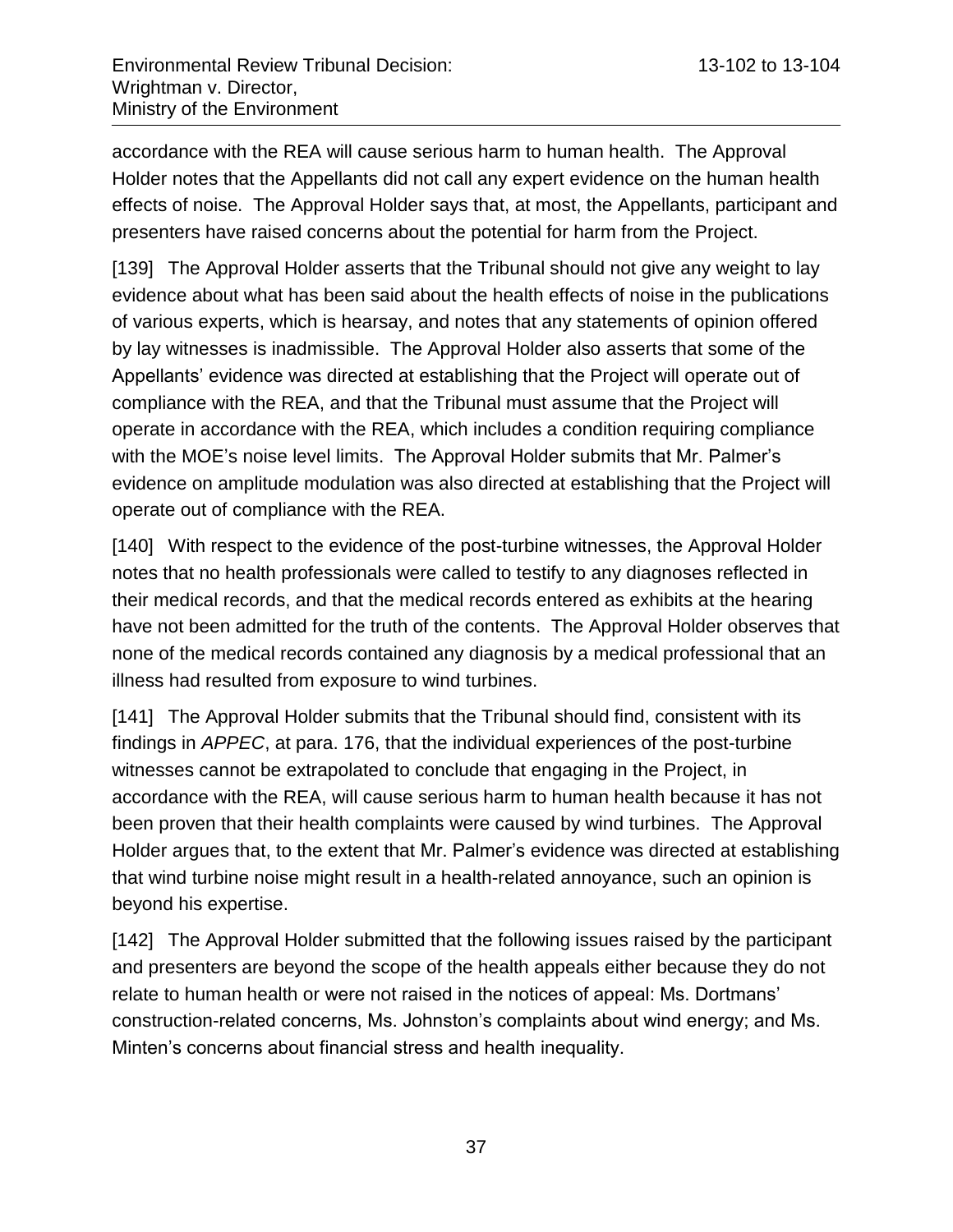[143] The Approval Holder summarizes its position, submitting there is no evidentiary basis on which the Tribunal could conclude that noise from the Project will be an issue, let alone cause serious harm to human health. In support of this position, the Approval Holder maintains that: there was a complete dearth of expert evidence on the impact of noise on human health; the Appellants relied on evidence that has already been rejected in previous cases before the Tribunal (i.e., the post-turbine witnesses' evidence); the evidence that the Tribunal heard from those opposed to the project was limited to expressions of concern that were, at best, speculative; and the limited expert evidence that the Tribunal heard from the Appellants was not health-related, and focused on a matter (alleged non-compliance with the REA) that is irrelevant to the statutory test.

[144] The Director's submissions support those of the Approval Holder. The Director submits that the Appellants have not brought any new evidence that would warrant a conclusion that is different from previous Tribunal cases in relation to harm to human health, and did not provide any expert medical evidence.

[145] The Director notes that none of the post-turbine witnesses provided noise level measurements to assist the Tribunal in determining whether they were experiencing symptoms at sound pressure levels below 40 dB, and that the turbines located near the homes of the post-turbine witnesses are not the same as those approved in the Project REA.

#### *Findings respecting Health Impacts generally*

[146] The Tribunal first turns to the evidence of the post-turbine witnesses. It is not disputed that each of these witnesses have previously testified, among others, in one or more proceedings before the Tribunal, including *APPEC* and *Bovaird v. Director (Ministry of the Environment)*, 2013 CarswellOnt 18046 ("*Bovaird*"). Their testimony in this proceeding is consistent with their testimony in those other proceedings. In *Bovaird*, paras. 300 and 301 summarize the evidence given by the post-turbine witnesses in that proceeding:

> All of the post-turbine witnesses provided a witness information form which essentially sets out their responses to a list of questions regarding their medical history, self-reported health symptoms, and other personal information. They each provided medical records that they were able to obtain in time to present at the hearing. Some of these medical records included documents setting out medical opinions respecting specific conditions. None of these witnesses provided a medical opinion which attributed exposure to wind project components as the cause of their complaints. … Despite any pre-existing medical condition these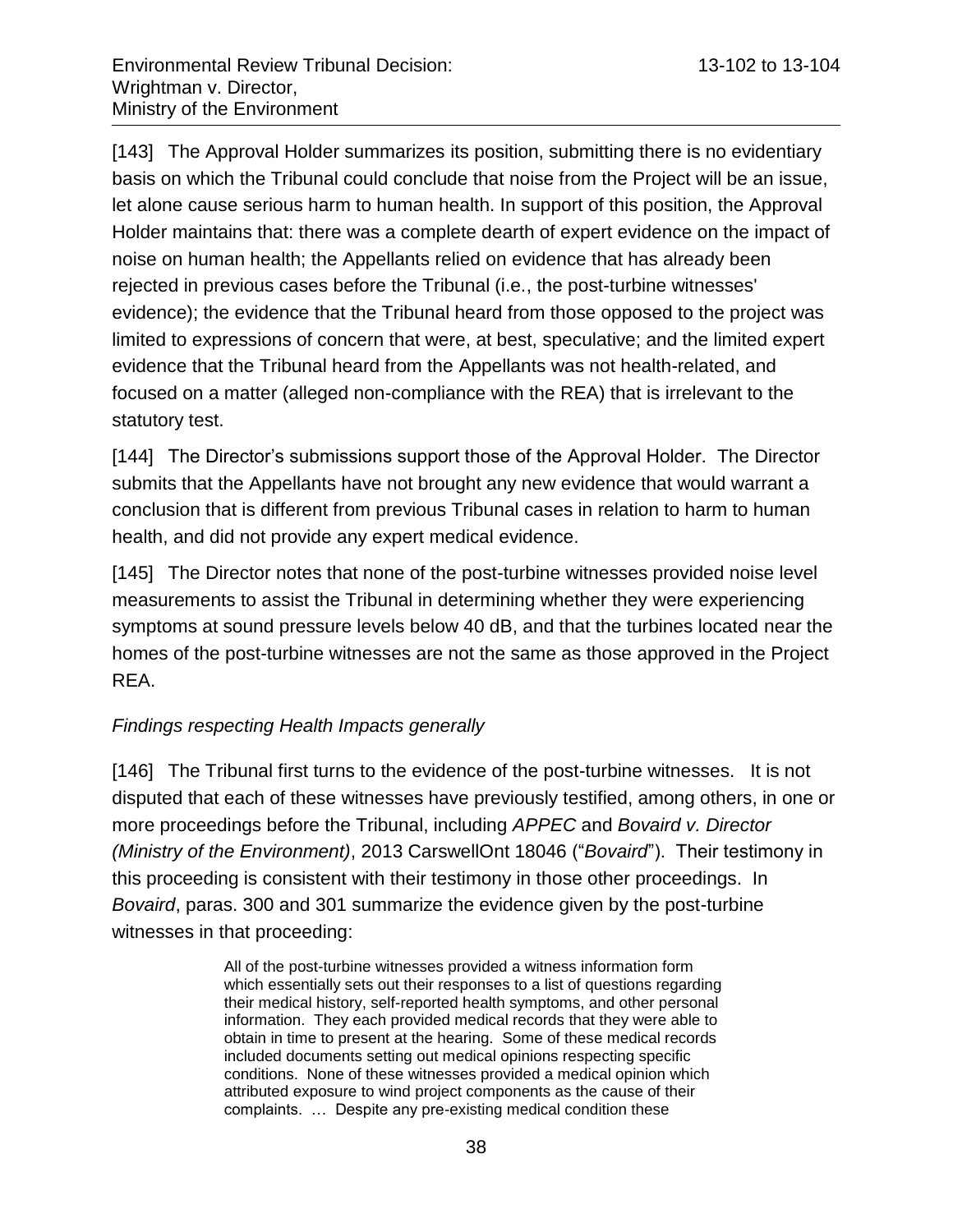witnesses may have, they each testified that, after the wind turbines became operational in their environs, they have experienced adverse health effects which they had not experienced before. They state their views that exposure to the wind farm project in the vicinity of their residences has caused these adverse health effects. They maintain that they had no negative perceptions or expectations respecting the impacts of wind turbine projects prior to experiencing adverse health effects.

They cite one or both of the following reasons to support their assertion regarding causality:

- The adverse health effects they have experienced manifested when the wind farm project commenced operation, or shortly thereafter, and they have been unable to find any other explanation for their condition; and
- They have gained respite from their various symptoms when they leave their homes, more specifically, when they are no longer in the vicinity of the wind farm for a period of time (where symptom relief is either immediate or gradual). Their symptoms resume upon returning to their homes either immediately or shortly thereafter.

[147] The Tribunal finds that this is an accurate summation of the evidence adduced by the post-turbine witnesses in this appeal.

[148] In *Bovaird*, at para. 313, the Tribunal made the following finding with respect to this evidence:

> The Tribunal does not question the sincerity of the post-turbine witnesses in giving their evidence. They acknowledge that the identification of their adverse health effects is through their own selfdiagnosis. They also acknowledge that they have reached personal conclusions regarding the issue of causation. Several of them assert that they have had to do so, because they maintain that medical professionals either have no knowledge regarding the effects of wind turbines, or are skeptical or dismissive of the possibility that wind turbines can negatively affect human health. Nevertheless, none of the post-turbine witnesses adduced any medical opinion from their health practitioners which confirms that they have experienced symptoms caused by wind turbines. The Tribunal does not question that the postturbine witnesses have experienced the symptoms they have described. After all, only they can say how they feel. However, in order to arrive at a reliable conclusion respecting causation, personal assessments which do not consider the full range of potential causes of these symptoms, are incomplete. Furthermore, the exercise of arriving at a diagnosis requires a level of education, training and experience, which none of the postturbine witnesses possess. In this regard, the Tribunal notes that in *Kawartha Dairy* [*Kawartha Dairy v. Ontario (Director, Ministry of the Environment)* (2008), 41 C.E.L.R. (3d) 184], the Tribunal found that confirmation of medical conditions requires the diagnostic skills of a qualified health professional. This conclusion was accepted in *APPEC*, and the Tribunal accepts that it applies in the circumstances of this case.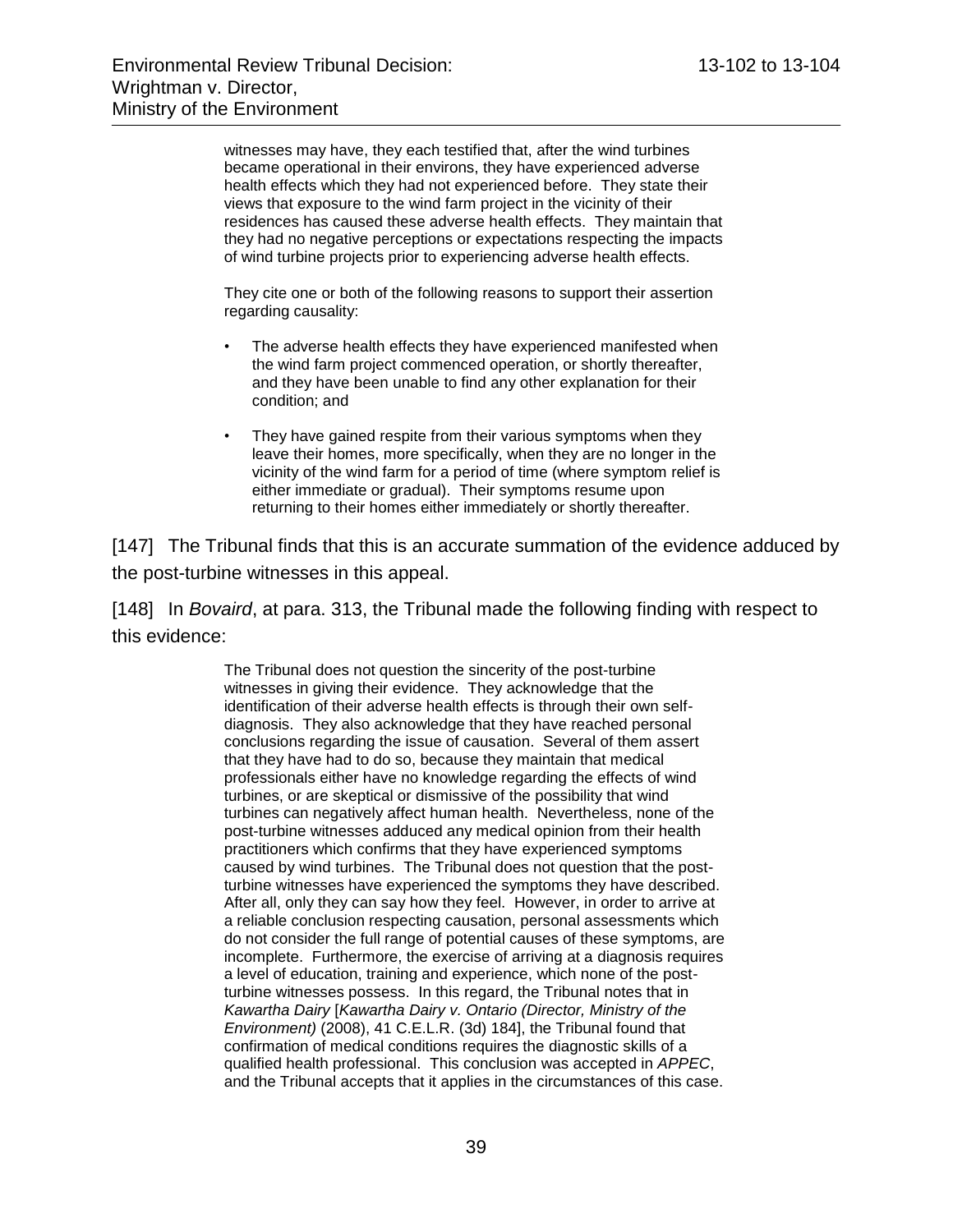[149] While the Tribunal is not bound by the decision in *Bovaird*, the Tribunal finds this analysis is persuasive, and concludes that the above findings apply equally in this case.

[150] In addition to the fact that the medical records provided by the post-turbine witnesses do not include any medical opinion that their symptoms are caused by wind turbines, the Tribunal also notes that no other independent medical opinion was adduced as evidence in this regard. As is noted below, the Tribunal excluded the proposed medical opinion evidence of Dr. Nina Pierpont. However, the Tribunal notes that Dr. Pierpont's written Witness Statement did not include any medical diagnosis in respect of any of the post-turbine witnesses.

[151] In conclusion, the Tribunal finds, (as the Tribunal found in *APPEC*, at para. 176), that the individual experiences of the post-turbine witnesses who testified in this proceeding cannot be extrapolated to conclude that engaging in the Project, in accordance with the REA, will cause serious harm to human health, because it has not been proven that their health complaints have been caused by wind turbines.

[152] The Tribunal now turns to the other more general submissions made by the Appellants, the presenter, and the participants. The Tribunal does not find it necessary to address each submission individually. None of the submissions expressing concerns respecting harm to human health were supported by the expert opinion of a qualified health practitioner. Other submissions, as was the case with Ms. Johnston in particular, only addressed policy considerations. At best, this evidence amounts to the expression of concerns that engaging in the Project will cause harm to human health. The Tribunal finds that these expressions of concern fall short of establishing that engaging in the Project in accordance with the REA will cause serious harm to human health.

# Public Safety Risks

# *Evidence of the Appellants respecting Public Safety Risks*

[153] Mr. Palmer testified that there would be a risk of ice throw, blade throw, tower collapse and fire from the turbines in the Project, stating that each of these types of failures had already occurred in Ontario. He presented a chart, compiled using data from the Caithness Wind Farm Information Forum website (the "Caithness data") as well as media and industry reports, which listed industrial wind turbine failures internationally from January 2009 to August 2013. Based on his evidence that there were two blade failures and one fire at Ontario turbines in approximately "3400 turbine years in service"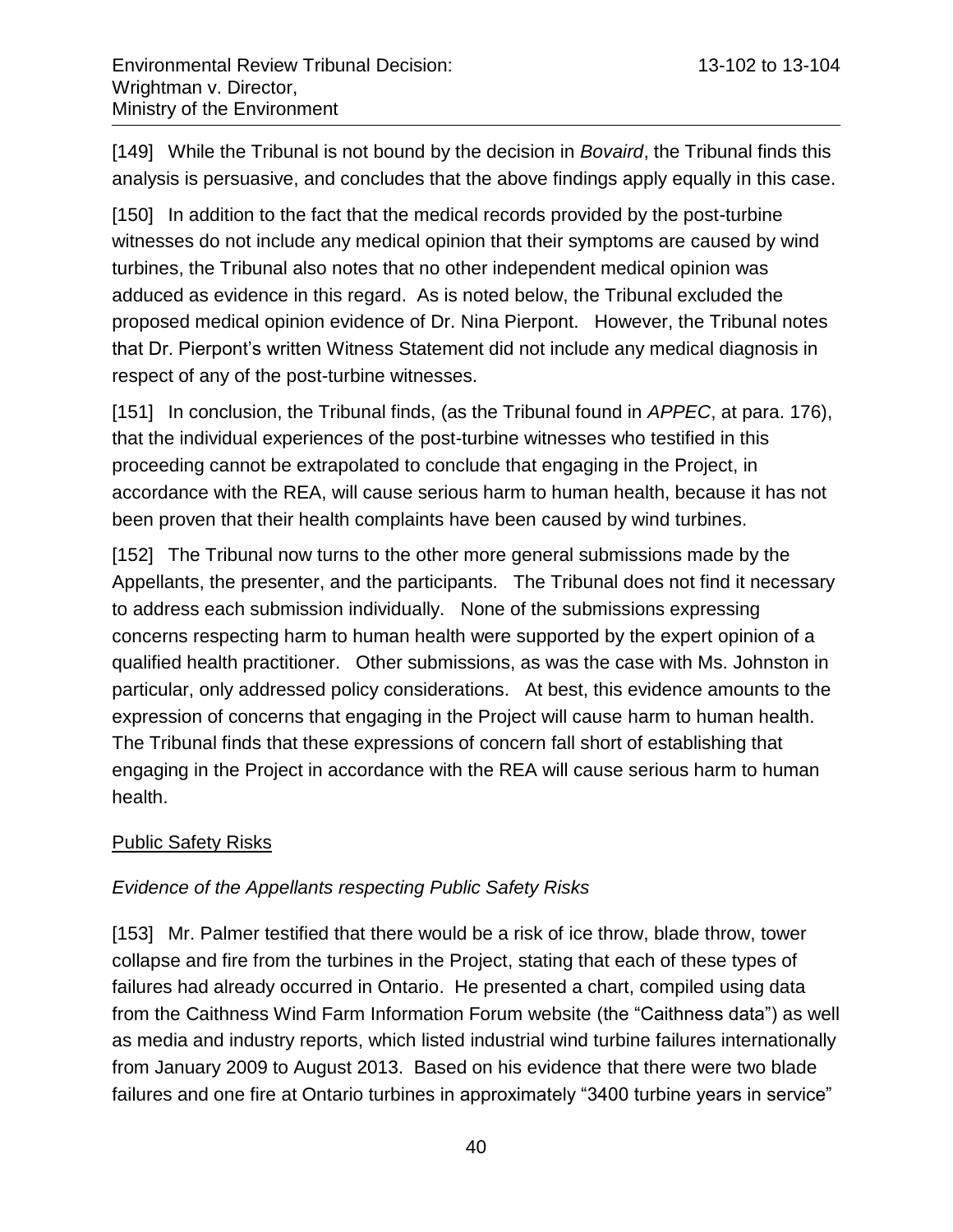during that time period, he estimated the Ontario failure rate to be approximately 0.001 failures per year. Mr. Palmer acknowledged, under cross-examination, that the Caithness organization is concerned about wind farms but said that its data provided a comprehensive list of wind turbine failures.

[154] Mr. Palmer also testified, based on his review of reports of wind power developments in the Adelaide Metcalfe area conducted in December 2012, that the Project would pose a threat to human health due to shadow flicker along Highway 402. He stated that 8 km of Highway 402 would be subject to 30 to 59 hours of shadow flicker per year, causing five minutes of sustained shadow flicker for drivers during morning and afternoon, which would be distracting and create an adverse impact on a safe driving environment. He based his analysis on his experience assessing changing radiation fields at the Bruce Nuclear Power facility.

### *Evidence of the Respondents respecting Public Safety Risks*

[155] Mr. Greenhouse testified as to the specific measures taken by the Approval Holder to prevent the build-up of ice on turbines and to ensure that safety precautions are taken if ice build-up occurs. He stated that the Approval Holder proactively shuts down turbines when conditions that would allow for ice build-up are imminent. He noted in his Supplementary Witness Statement that if ice accumulation on the blades is avoided, "the safety risk of falling ice is practically zero." He added that, even if ice were to build up on a rotating blade, the increased load and vibration on the turbine would be detected electronically and the turbine would be shut down automatically and restarted only after a visible inspection, eliminating the risk of falling ice.

[156] Mr. Dokouzian provided evidence in response to Mr. Palmer's concerns about ice throw, blade throw, tower collapse, fire and shadow flicker. In his opinion, the risk of harm from ice throw from the Project turbines is very low due to NextEra's ice throw and ice build-up prevention protocol, described by Mr. Greenhouse.

[157] Mr. Dokouzian is also of the opinion that the Project would not pose any significant safety risk to the public due to blade failure, tower collapse or fire. He noted that Mr. Palmer's statistics were generated from a very small set of data and therefore prone to statistical error. He also stated that there are no independent sources confirming that blades or tower parts were ejected from the turbines in the two Ontario blade failure events referred to by Mr. Palmer.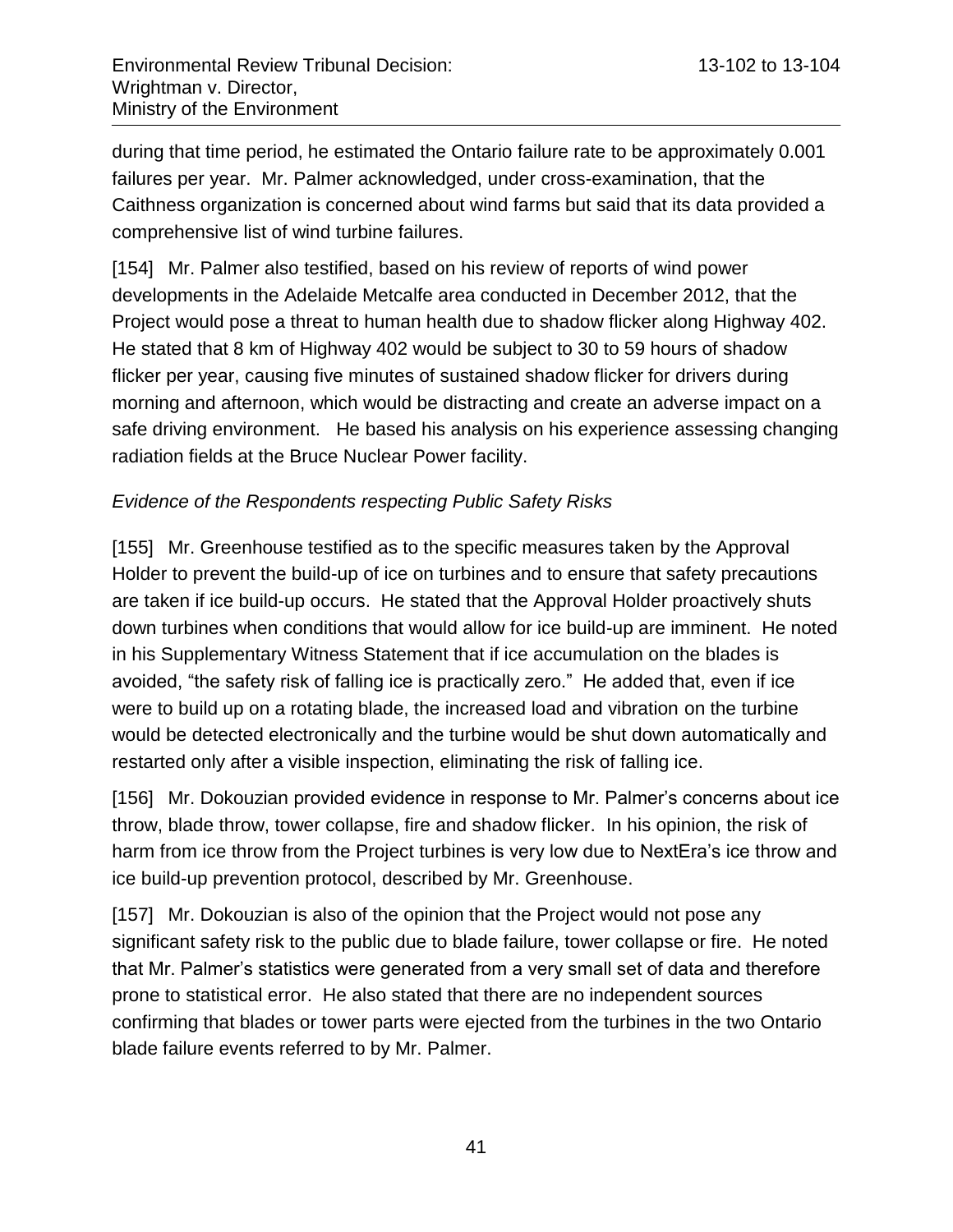[158] Mr. Dokouzian testified that blade failure events are rare (1 in 2,400 turbines per year based on 2005 Dutch research by Braam *et al*.) and, when they occur, it is more likely that the damaged structure remains attached to the turbine. He was not aware of any injuries caused by blade failure. He stated that the probability of tower collapse is even lower than that of blade failure (1 in 7,700 turbines per year based on the Dutch research). He also noted that turbine fires are extremely rare and described the safeguards with which modern turbines are equipped.

[159] Mr. Dokouzian also addressed the issue raised by Mr. Palmer concerning shadow flicker on Highway 402. He stated that the effect of shadow flicker is much less perceived in a moving vehicle outdoors than inside a dwelling while stationary, due to the diffusion of light outdoors and the lesser exposure time for a driver moving through the area. He further explained the conservative nature of the shadow flicker assessment prepared in relation to the Project.

# *Submissions of the Appellants respecting Public Safety Risks*

[160] Ms. Wrightman submits that incidents involving turbines toppling, blade throw and ice throw happen regularly. She says that the minimum regulatory setbacks are not sufficient. She asserts that shadow flicker on Highway 402 will create a hazard that has not been assessed as part of the approval process.

# *Submissions of the Respondents respecting Public Safety Risks*

[161] The Approval Holder submits that Mr. Palmer's testimony concerning ice throw, blade failure, tower collapse, fire and shadow flicker does not demonstrate that the Project will cause serious harm to human health. The Approval Holder asserts that Mr. Palmer's evidence merely raised concerns about theoretical risks of harm from wind farms in general, and that Mr. Dokouzian's expert evidence established that the Project, operated in accordance with the REA, will not cause serious harm to human health.

[162] The Director submits that Mr. Palmer's statements about the risk posed by ice throw, blade throw, fire or tower collapse are not supported by any evidence, and his opinion should not be given any weight. The Director further submits that assessing risks posed by shadow flicker is different than assessing risks posed by nuclear radiation.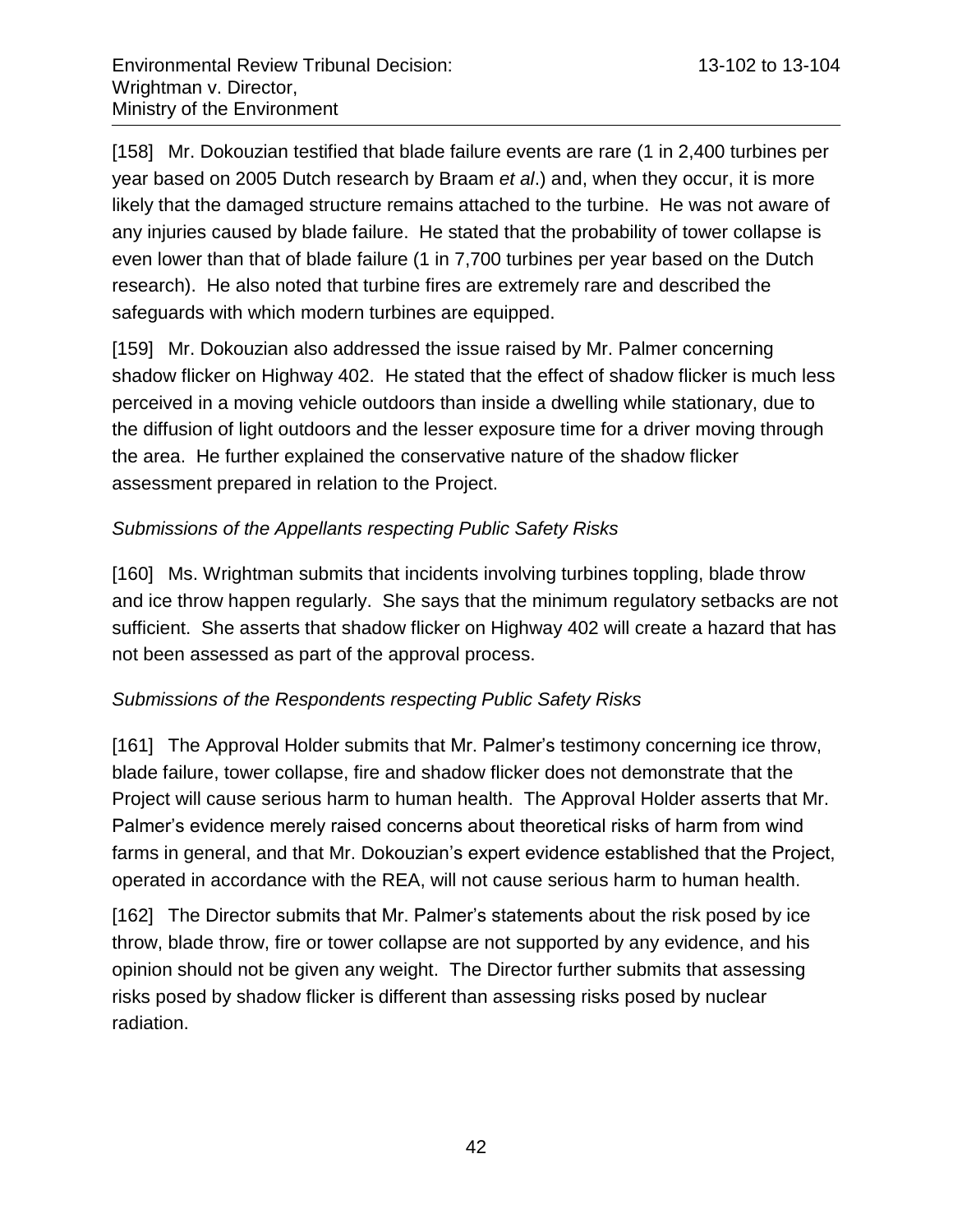#### *Findings respecting Public Safety Risks*

[163] In *Erickson*, at para. 629, the Tribunal discussed causation in the context of the "will cause" requirement in the Heath Test, stating:

> With regard to the "will cause" arguments of the Parties, the Tribunal finds that there are some aspects of the case law cited by the Parties which are applicable here. For example, there is a distinction between medical (or scientific) causation and legal causation. The Tribunal is to determine whether specified harms will be caused according to the applicable legal standard, which is a balance of probabilities. That standard is not the exact same standard used by scientists, statisticians or medical experts. The Tribunal will take its direction on determining whether the Appellants have proven that harm will be caused according to the legal concepts of proof and causation. In doing so, it will assess the scientific evidence and consider which approaches to causation and proof were used in that evidence.

The Tribunal adopts these findings.

[164] Mr. Palmer asserts that serious harm to human health will occur as a result of any of the following events: blade throw, tower collapse, damage resulting from a tower fire, ice throw, and shadow flicker distraction for drivers using Highway 402 (the "public safety events"). It is perhaps trite to observe that the Health Test does not require proof at a level of absolute certainty. Such certainty could only be established once the wind turbines are built and operating, and a public safety event occurs. Instead, an appellant must demonstrate that harm will occur on a balance of probabilities. Accordingly, the Appellants are not required to establish that there is absolute certainty that any of these events will occur. However, it is also important to note that the Director and the Approval Holder, in responding to the Appellants' case, are similarly not required to establish with absolute certainty that any of these events will not occur. Therefore, the probability (risk) that these events will occur, is a relevant consideration when determining whether harm will be caused according to legal concepts of proof and causation.

[165] Mr. Palmer was qualified to give opinion evidence regarding the application of engineering principles to risk and public safety assessment. Based on the evidence heard in this proceeding, the Tribunal understands that the key components of such a risk assessment are: (i) to identify plausible events that could cause serious harm to human health; (ii) determine the probability that such types of event will occur; and (iii) determine the probability that such an event, if it did occur, will cause serious harm. In terms of legal concepts of causation, the Tribunal will also consider whether mitigation measures are available to reduce this risk, and, if so, to what extent.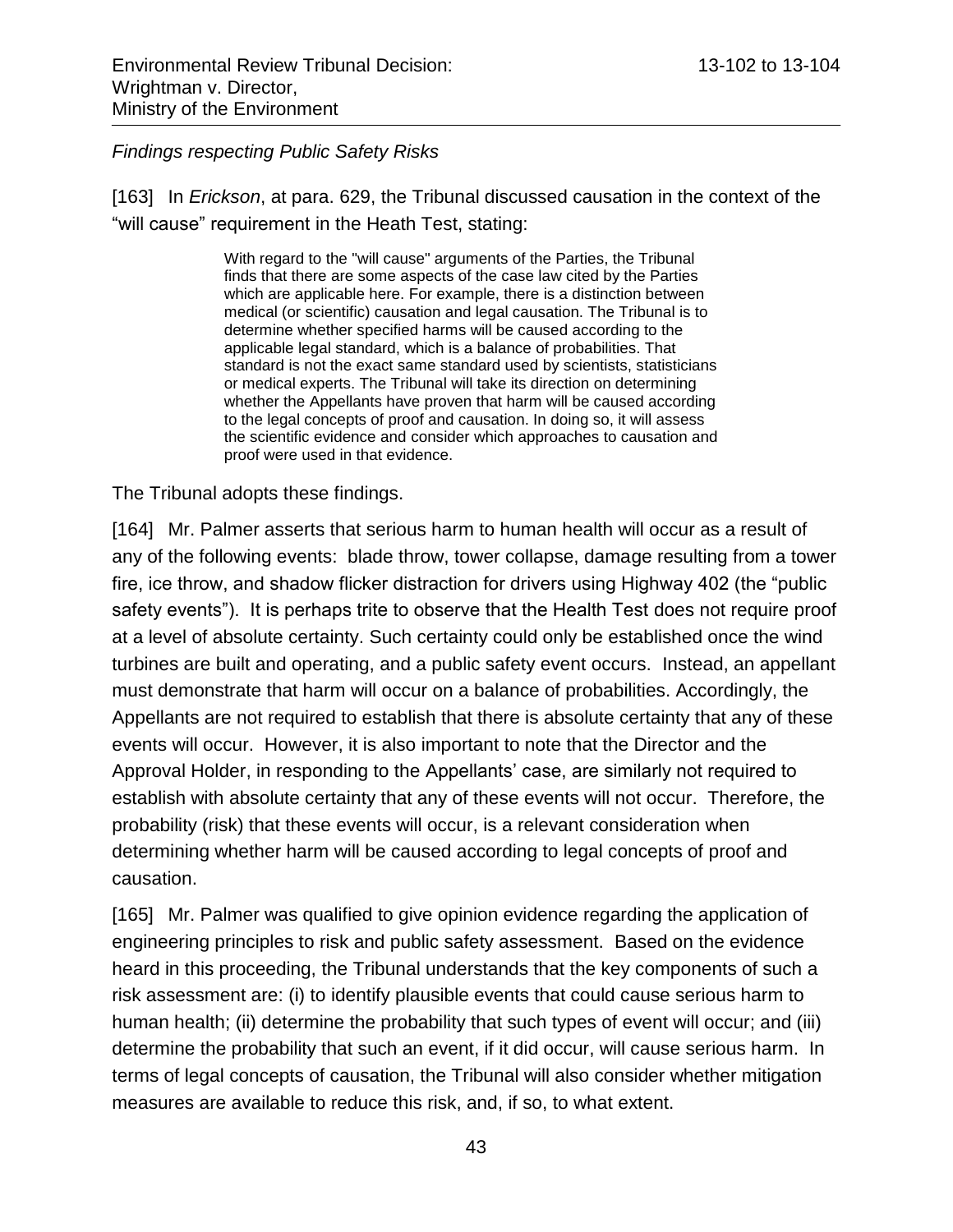[166] No one disputes that each of the public safety events identified by Mr. Palmer could potentially occur. However, the Respondents dispute that shadow flicker distraction for drivers using Highway 402 could result in serious harm. Respecting the other public safety events, they dispute both Mr. Palmer's assessment of the probability that these events will occur, and his assessment of the probability that serious harm would be caused if an event occurred.

# Shadow Flicker

[167] The Tribunal first addresses the issue of shadow flicker affecting drivers using Highway 402. The Tribunal notes that, in his evidence, Mr. Palmer baldly states that shadow flicker will occur and states his opinion that it will distract drivers. However, Mr. Palmer was not qualified to give opinion evidence on the impact of shadow flicker. The Tribunal notes that this would not preclude him from addressing shadow flicker in his risk assessment, but it does require him to include in his assessment, technical information from a reliable source respecting the nature of the shadow flicker to be produced by the 14 Project wind turbines which he states will be situated along Highway 402. In this regard, Mr. Palmer relies on the Shadow Flicker Assessment conducted on behalf of Approval Holder. He acknowledges that this assessment confirms that Highway 402 will be subject to 30 to 59 hours of shadow flicker per year. However, he critiques this assessment, stating:

> This value assumes average hours of sunshine per day, yet what it does not say is that, for many days of the year, drivers along a major traffic artery will be subjected to not only the distraction of moving wind turbines along side of the highway at a setback of barely 120 metres, but also will be subject at this distance to an immersion in pronounced shadow flicker for 5 minutes during morning and afternoon. It is clear that this will have an adverse impact on the safe driving environment for many drivers. This highway traffic safety issue is not addressed in the shadow flicker report.

[168] The Tribunal notes, however, that Mr. Palmer does not provide any explanation or definition for what he describes as "pronounced shadow flicker", or how he determined that it will occur for five minutes during the morning and afternoon. In addition, Mr. Palmer does not provide any explanation, nor was he qualified to give opinion evidence, on how a driver might respond to such flicker, and, to the extent it caused distraction, whether the nature of the distraction could interfere with a driver's ability to safely drive the vehicle. The Tribunal also notes that, in cross-examination, Mr. Palmer acknowledged that he had no statistical evidence demonstrating that people driving by wind farms are in fact distracted by shadow flicker, and admitted that he is not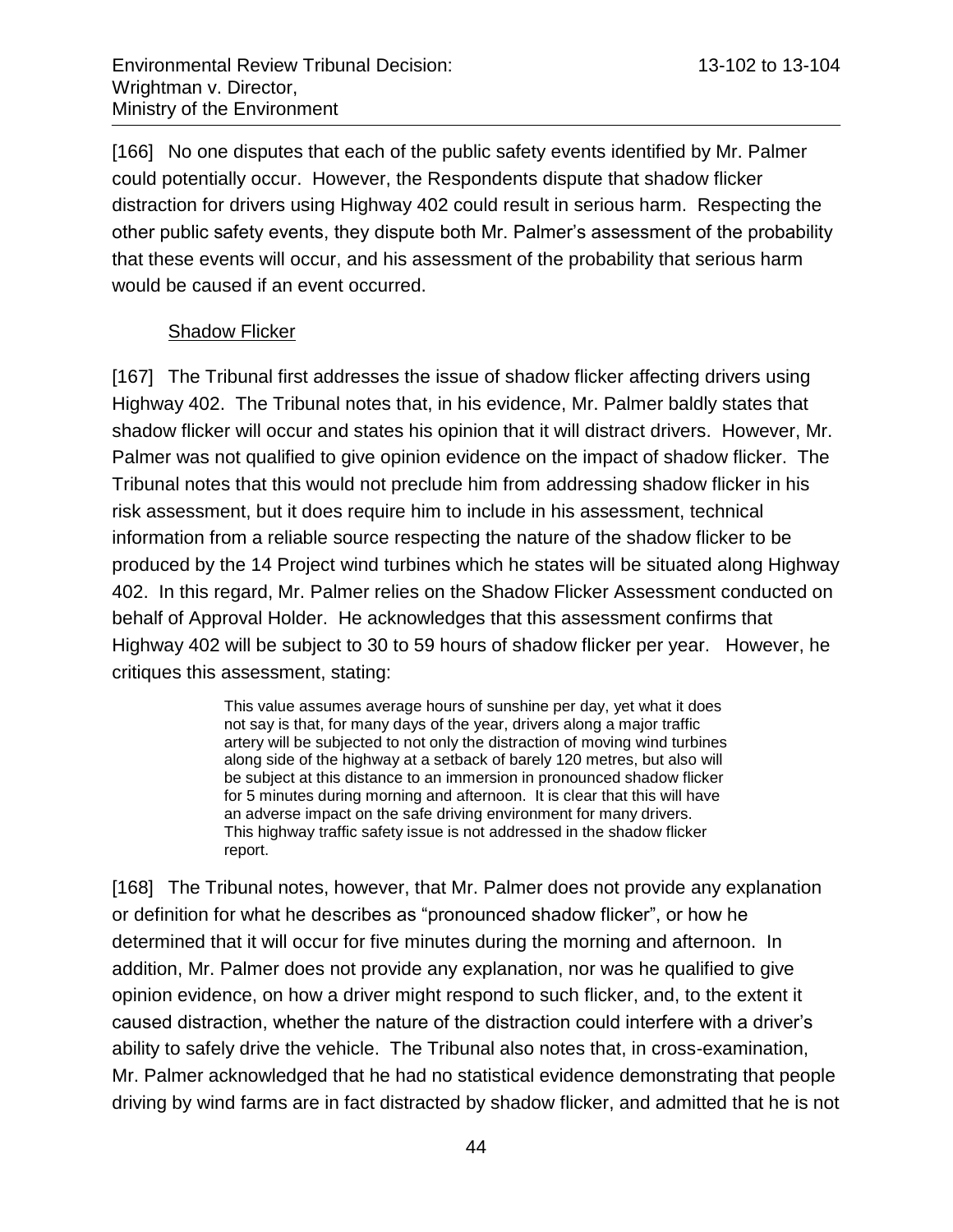aware of any accidents having been caused by shadow flicker. In his evidence, Mr. Palmer simply assumes both that distraction will occur and that it will interfere with driver safety. The Tribunal finds this to be a significant deficiency in his assessment.

[169] Mr. Dokouzian was qualified to give opinion evidence on shadow flicker. He conducted a shadow flicker assessment for the Project, and it was his un-contradicted opinion that the effect of shadow flicker is much less perceived in a moving vehicle outdoors than inside a dwelling while stationary, due to the diffusion of light outdoors and the lesser exposure time for a driver moving through the area.

[170] In light of the deficiency in Mr. Palmer's assessment and the un-contradicted opinion evidence of Mr. Dokouzian, the Tribunal finds that the Appellants have not established that shadow flicker will cause serious harm to drivers on Highway 402.

### Ice throw

[171] No one disputes that a person could be seriously harmed, if struck by ice thrown from a wind turbine blade. However, the Tribunal finds that Mr. Palmer's assessment in respect of ice throw from wind turbine blades only establishes that this is a plausible event. In this regard, the Tribunal notes that he does not provide any information or analysis respecting the formation of ice on wind turbine blades, or the incidence and conditions where such an event may have occurred in the past. He only provides an assertion that Project wind turbines are located sufficiently close to Highway 402 and other receptors to impact them by ice throw. Furthermore, his assessment does not contain any technical information respecting the Project wind turbines related to the management of ice conditions to prevent ice build-up on turbine blades. The Tribunal finds this to be another significant deficiency in his assessment.

[172] The Approval Holder has provided detailed evidence related to the management of ice conditions to prevent ice build-up on turbine blades, which has been summarized earlier in this decision. Mr. Dokouzian, who was qualified to give opinion evidence respecting this matter, has expressed his opinion that the safety risk of falling ice is practically zero. This evidence was not contradicted.

[173] In light of the deficiency in Mr. Palmer's assessment and the un-contradicted opinion evidence of Mr. Dokouzian, the Tribunal finds that the Appellants have not established that ice throw from wind turbine blades will cause serious harm to human health.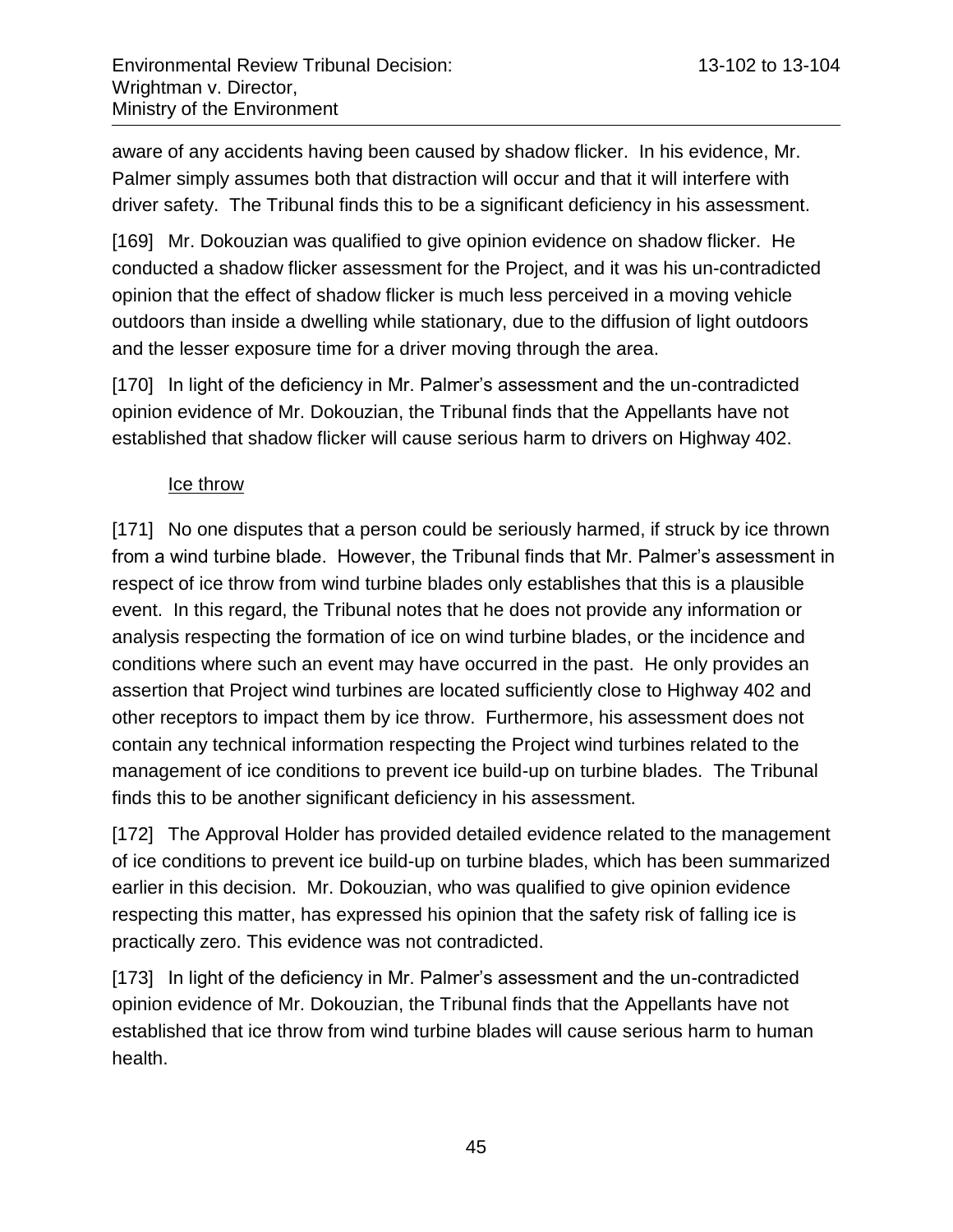#### Blade throw, tower collapse, damage resulting from a tower fire

[174] Blade throw, tower collapse, and damage resulting from a tower fire are collectively referred to as "turbine failure". Blade throw refers to an event whereby a turbine blade becomes detached from the hub and, if the turbine blades are spinning, will then be thrown some distance from the turbine tower. This could be caused by mechanical failure, or due to damage if the wind turbine catches fire. Collapse of the wind turbine tower could similarly occur due to mechanical failure or if the tower catches fire. The Tribunal first turns to an evaluation of how these events could plausibly result in serious harm to human health. In his assessment, Mr. Palmer referred to a report, described only as the "Copes report" which he states identifies that blade parts have been known to have travelled to a distance of 500 m from a wind turbine base. He also refers to a report that, due to a turbine fire at the Kingsbridge I Wind Project North of Goderich, Ontario, burning parts have travelled up to 200 m from the wind turbine tower. Mr. Palmer noted that, in this case, the collapse of a Project wind turbine "can put blade parts…at distances of over 130 metres from the tower". Mr. Palmer also provided a listing of source data describing wind turbine failures at wind farm projects worldwide from January 2009 to August 2013, which he obtained from the Caithness data. In cross-examination, Mr. Palmer acknowledged, as noted above, that the Caithness organization is a group of people concerned about wind farms, and stated that it is a member of a European association of groups which oppose wind farms.

[175] The Respondents did not dispute that these are plausible events which could cause serious harm to human health. However, they dispute Mr. Palmer's assessment of the probability that these events will occur. They also maintain that Mr. Palmer did not assess the probability that any of these events would cause serious harm to human health, if these events were to occur. The Tribunal will assess each factor in turn.

[176] Regarding the probability that wind turbine failure will occur, Mr. Palmer's assessment does not present a probability for each of these three types of events individually. Instead, he calculates the probability of turbine failure which could include any of the events. His Witness Statement states his conclusion solely in respect of the probability of turbine failure in Ontario, indicating that it is approximately 0.001 failures per year. An alternative way of stating this probability is 1 failure for every 1000 wind turbines each year. Mr. Palmer provides the basis for his calculation. He stated that there were three known incidents of wind turbine failure in Ontario from January 2009 to August 2013, for approximately 3400 turbine years in service during this same time period.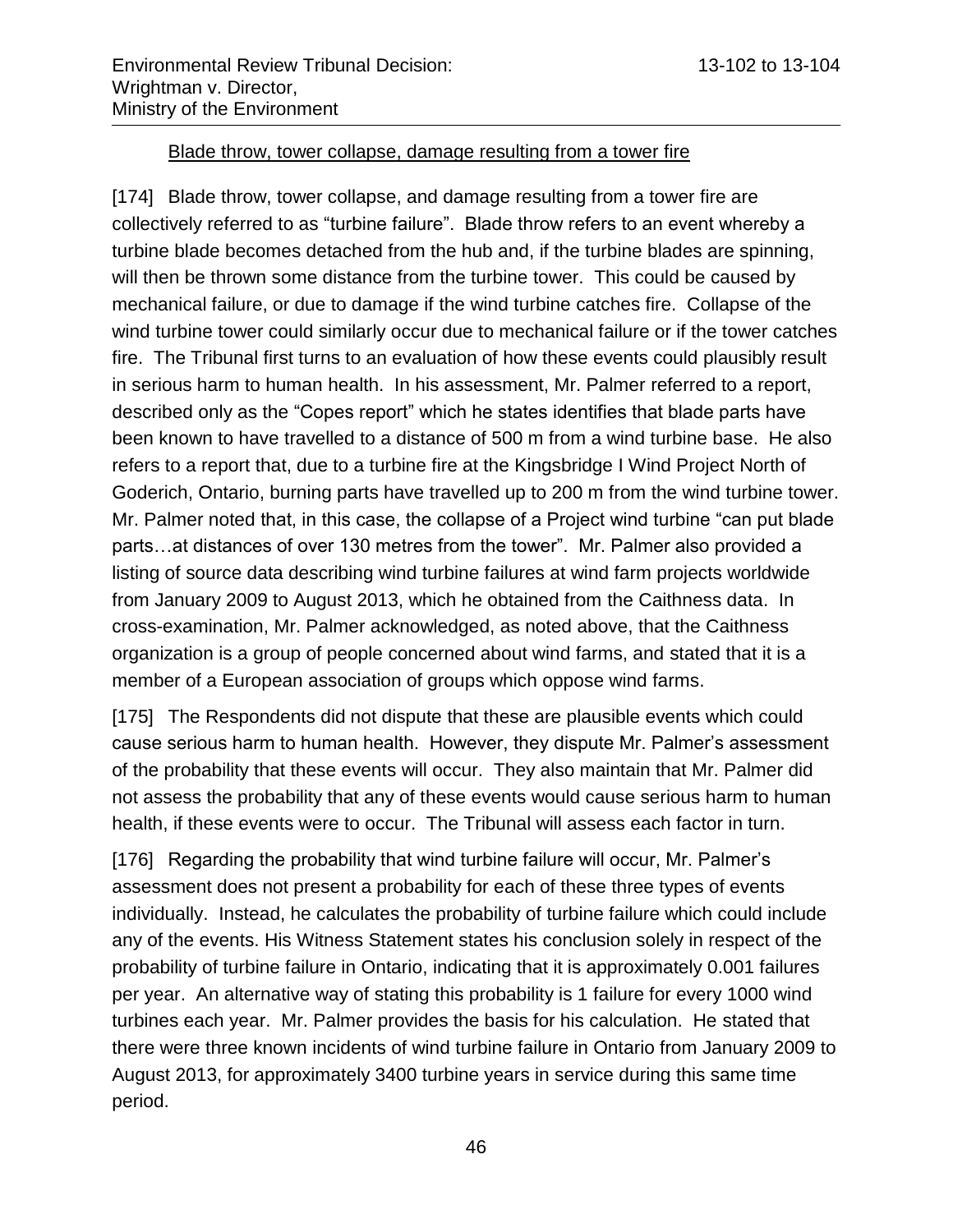[177] In response, Mr. Dokouzian testified that these wind turbine failure events are very rare, and referred to a 2005 Dutch study which states that the risk of blade failure was calculated to be 1 in 2,400 turbines per year and the risk of tower collapse was stated to be 1 in 7,700 turbines per year. He explained that even these low probabilities are very conservative by today's standards, given the evolution and improvement of wind turbine design since 2005.

[178] Mr. Dokouzian also expressed his opinion that Mr. Palmer's conclusion respecting the probability of wind turbine failure is unreliable. In support of this opinion, he notes that Mr. Palmer's calculation was based on limited data, restricted to turbine failure events in Ontario, over a limited time period. On this basis he asserts that Mr. Palmer's calculation is statistically unreliable. The Tribunal notes, however, that Mr. Dokouzian was not qualified to give opinion evidence on statistics, so no weight is given to this aspect of Mr. Dokouzian's evidence.

[179] The Tribunal finds, however, that Mr. Palmer's assessment did not include consideration of the 2005 Dutch study, nor did Mr. Palmer explain why a calculation of probability should be based on data respecting only wind turbines in Ontario. The Tribunal finds these to be significant deficiencies in his assessment. In this regard, the Tribunal notes that Mr. Palmer did include a calculation of probability for known international events, based on the Caithness data (116 incidents of turbine failures for 570,000 turbine years) which showed that the failure rate is approximately 0.0002 failures per year, but he did not explain why he did not adopt this probability, or factor it into his conclusion regarding what the risk of Project failure would be.

[180] In summary, for the purpose of expressing an opinion respecting the probability of wind turbine failure, the Tribunal does not accept that use of only the Ontario data, as Mr. Palmer has done, is adequate. The Tribunal accepts that the Dutch study demonstrates that the probability could be much lower than Mr. Palmer has calculated. However, the Tribunal was not provided with a full report of this study. As such, the Tribunal finds that the evidence adduced in this proceeding is insufficient for the Tribunal draw any firm conclusion regarding the probability that wind turbine failure will occur.

[181] The Tribunal now turns to the probability that wind turbine failure, if it occurred, would cause serious harm to human health. It is clear that the mechanism of the harm to be addressed here, is that a person could be seriously injured if struck by any part of the wind turbine. Therefore, key to Mr. Palmer's risk assessment, is the determination of the maximum distance that wind turbine parts may be thrown in the event of turbine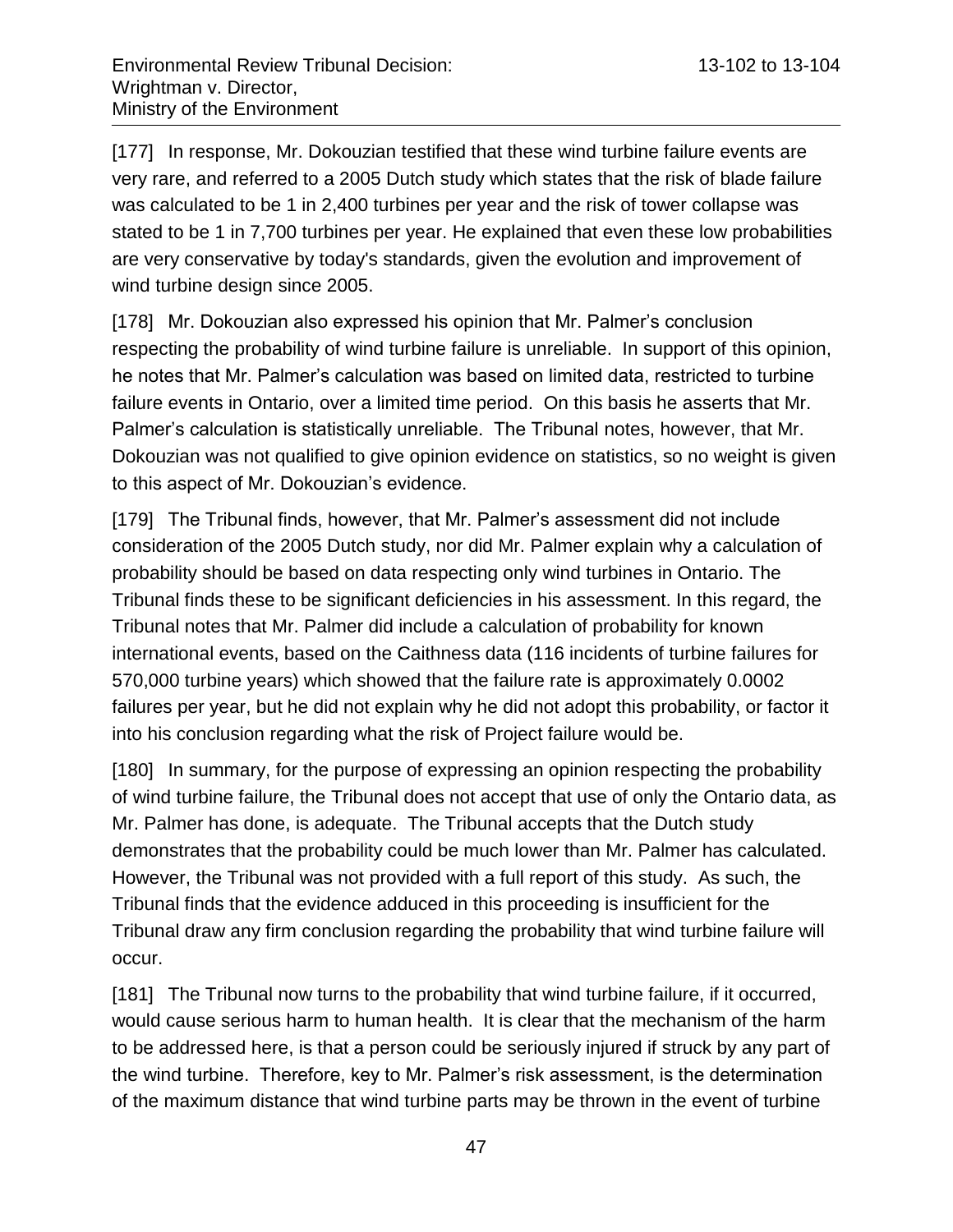failure ("striking range"), and the probability that anyone would be within this striking range. The evidence Mr. Palmer adduced respecting striking range is very limited. As noted above, Mr. Palmer quotes one source as describing an event where blade parts were thrown 500 m. However, he did not provide a copy of this report, nor any description of the wind turbine. Therefore, the Tribunal finds it is not possible to draw any firm conclusion respecting striking range for parts throw for Project wind turbines in this case. The striking range for tower collapse for Project wind turbines is relatively straightforward. It is not disputed that the tower height is 80 m, and the blade length is 50 m, so the maximum striking distance would be 130 m. However, the Tribunal notes that this assumes that a tower falls over without first being itself thrown forward from its base. The Tribunal notes that it did not receive any evidence respecting whether a tower could first be thrown forward from its base if a collapse occurred.

[182] The Tribunal observes that, as the striking distances for parts throw and tower collapse appear to be different, the probability of event occurrence should, ideally, be calculated separately for parts throw and tower collapse. As noted above, Mr. Palmer's assessment does not do so. The Tribunal finds this to be a significant deficiency in his assessment.

[183] The Tribunal now turns to the probability that anyone would be within these striking ranges. Mr. Palmer correctly points out that the non-participating owner and occupants of a property, which is adjacent to the property on which a wind turbine is situated, are entitled to be present anywhere within the boundary of their property. He notes that s. 53 of O. Reg. 359/09, which specifies the minimum setback distance for wind turbines, states:

#### **Class 3, 4 and 5 wind facilities**

53.(1) No person shall construct, install or expand a wind turbine that is to form part of a Class 3, 4 or 5 wind facility unless,

- (a) the distance between the centre of the base of the wind turbine and any public road rights of way or railway rights of way is equivalent to, at a minimum, the length of any blades of the wind turbine, plus 10 metres; and
- (b) the distance between the centre of the base of the wind turbine and all boundaries of the parcel of land on which the wind turbine is constructed, installed or expanded is equivalent to, at a minimum, the height of the wind turbine, excluding the length of any blades.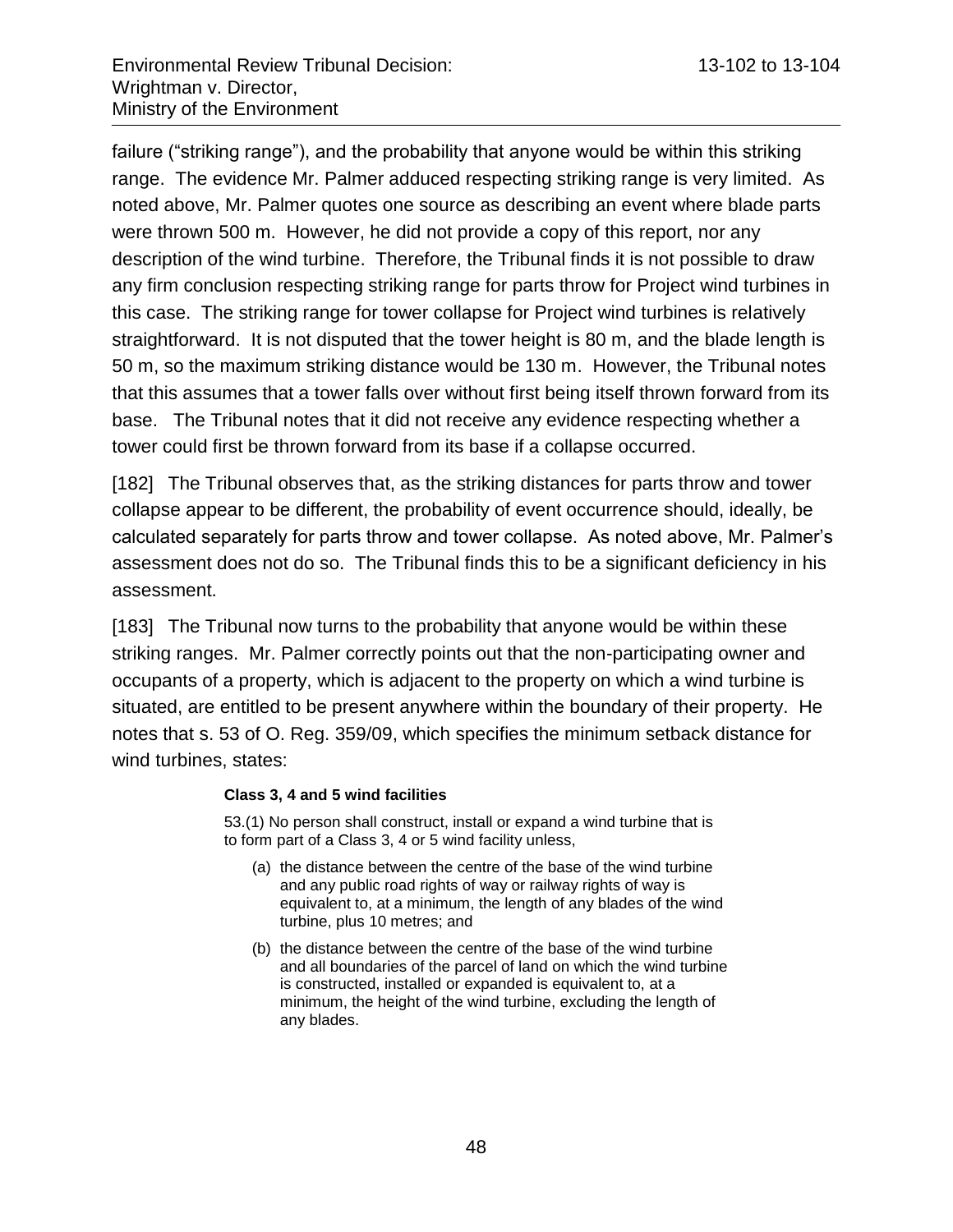[184] Therefore, Project wind turbines may be located a minimum of 60 m from public road or railway rights of way, and a minimum of 80 m to the boundary lines of the property where a Project wind turbine is located. Assuming striking distance due to parts throw could be up to 500 m, or even a more conservative estimate of 200 m (as demonstrated by the other data provided by Mr. Palmer discussed above), there clearly is the potential for persons on adjacent properties or on public roadways to be within striking distance, based on these minimum setbacks. However, a proper risk assessment respecting the Project requires consideration of the actual proposed setback for each individual turbine from adjacent property boundaries and public roads and railways. For example, assuming that the maximum striking distance is 500 m, an adjacent property owner would not be exposed to any risk if a wind turbine is actually located more than 500 m from the property line. The Tribunal notes that Mr. Palmer's assessment does not include or consider this data. The Tribunal finds that this is a significant deficiency in his assessment.

[185] As noted above, the assessment of risk of injury due to parts throw or tower collapse must also include the probability that anyone would be within striking range. Although Mr. Dokouzian was not qualified to give opinion evidence respecting risk assessment, he testified that a proper risk assessment of turbine failure should not only consider the failure rate and striking distance, but also the probability of a person being at that specific location at a given time. This evidence was not contradicted by the Appellants.

[186] The Tribunal notes that Mr. Palmer's assessment did not include consideration of the probability that a person would be within striking ranges of wind turbine parts throw or tower collapse. The Tribunal finds that this is a significant deficiency in his assessment.

[187] In his testimony, Mr. Dokouzian expressed his opinion that the probability that a person would be within striking distance when an event occurred would be very low. However, the Tribunal notes that he provided no data or analysis to support this conclusion. Mr. Dokouzian stated that, if this probability is included in the risk assessment, the probability of harm to a person, as a result of an event, would be much lower than the probability that the event would occur. He further asserted that this risk would be lower than the risk of being hit by lightning, which he stated is often used as a benchmark in risk assessments. However, the Tribunal again notes that Mr. Dokouzian was not qualified as an expert in conducting risk assessments, and, like Mr. Palmer, he did not provide any data regarding actual turbine setback distances, in support of his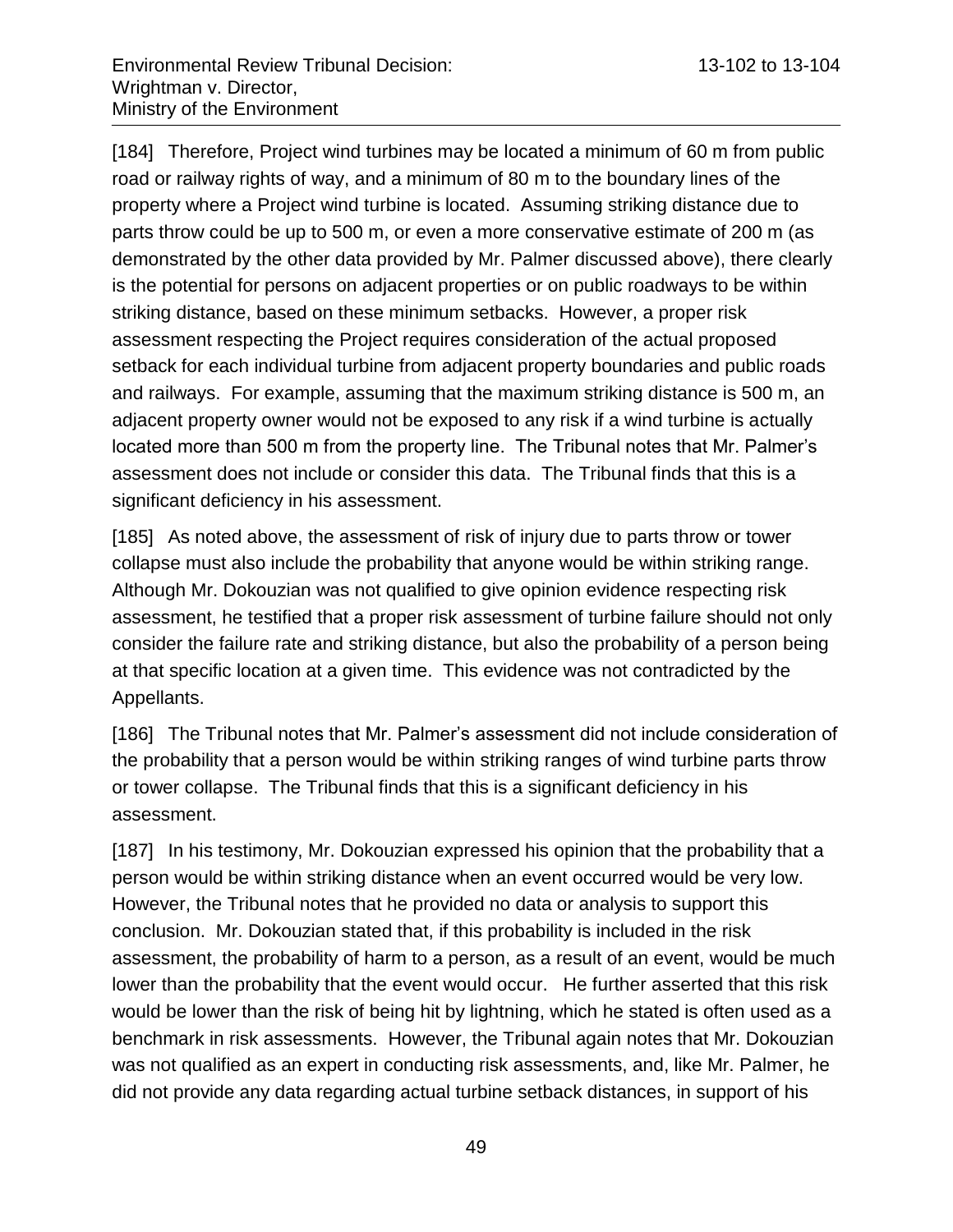conclusion. Consequently, the Tribunal finds that it cannot make any definitive findings based on this evidence.

[188] In summary, due to the numerous deficiencies in Mr. Palmer's assessment, and limitations respecting the evidence adduced in response to Mr. Palmer's evidence, the Tribunal finds that it has received insufficient evidence to make any definitive findings regarding the probability that blade throw, tower collapse, and damage resulting from a tower fire, would cause harm to human health. As such, the Tribunal finds that the Appellants have provided insufficient evidence to meet their onus to establish that such turbine failure will cause serious harm to human health.

[189] In light of this finding, the Tribunal finds that it is unnecessary to address the Respondents' submissions respecting bias. These submissions are summarized in the procedural ruling respecting Mr. Palmer's qualification to give expert evidence, which is set out in Appendix A to this decision, as described below.

# **Summary conclusion**

[190] The Tribunal has found that the Appellants have failed to establish that the Health Test has been met based on the public safety risks cited by the Appellants, namely: shadow flicker; ice throw; and blade throw, tower collapse, and damage resulting from a tower fire.

#### **Stray Voltage**

# *Evidence of the Participant respecting Stray Voltage*

[191] Ms. Minten gave evidence on her concerns about stray voltage, which she described as power acting in unintended ways, including ground current, earth potential rise, step and touch potential, induced current and harmonic frequency. She testified concerning her understanding of each of these topics.

[192] Ms. Minten raised concerns that having the Project's high voltage transmission lines near her property would create stray voltage problems, causing electrical shock, which could have adverse health effects on her and her family. She expressed concern that increased levels of electrical exposure could result in injury, pain, respiratory arrest, severe muscular contractions, adverse impacts on pregnant women, and potentially death.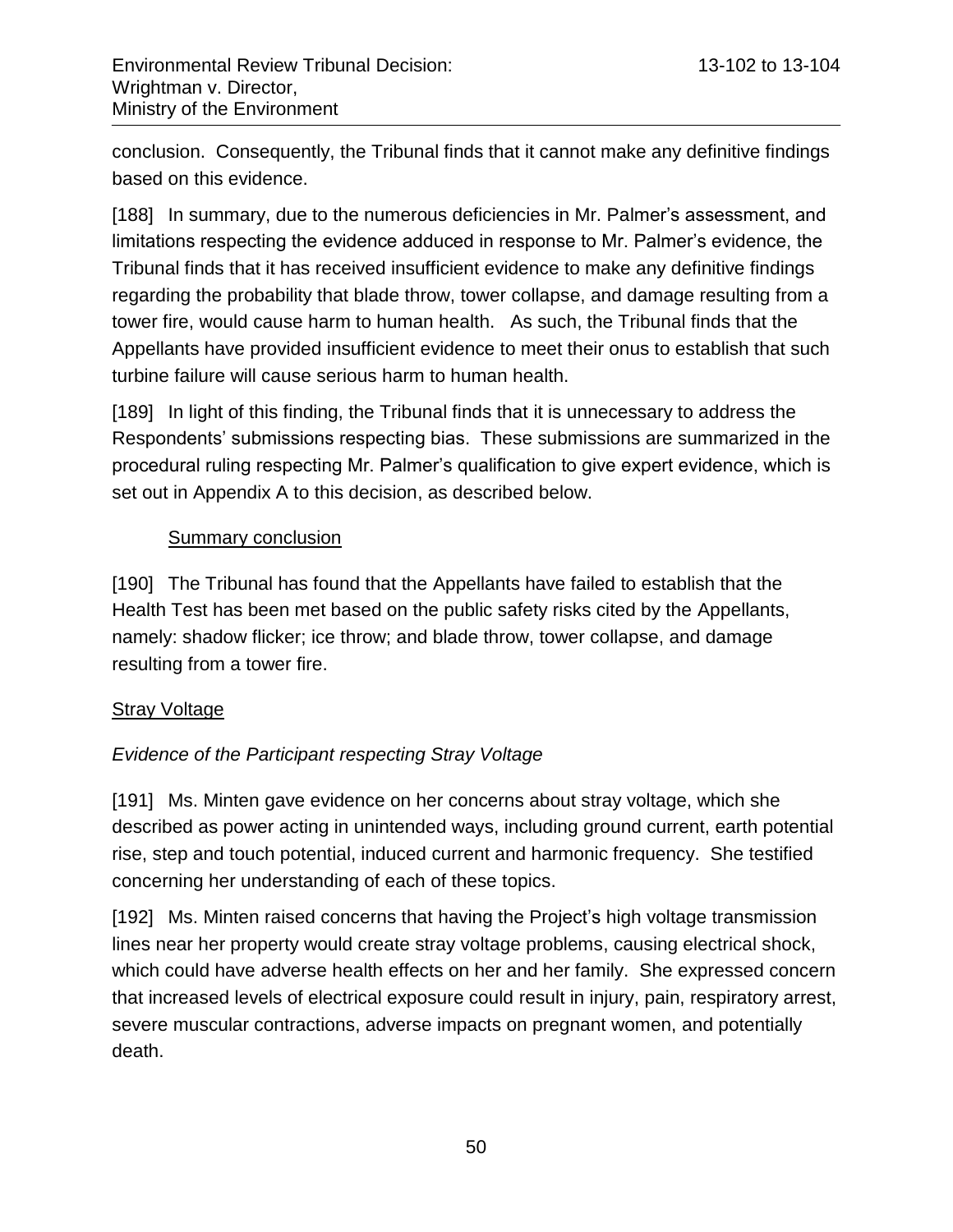# *Evidence of the Respondents respecting Stray Voltage*

[193] Mr. Arkerson described the layout and components of the Project transmission facilities in relation to Ms. Minten's property. He testified that all transmission line designs used in the Project are signed by Ontario Licensed Professional Engineers, ensuring the safety of the transmission lines and their compliance with applicable Ontario regulations, including the Electrical Safety Code.

[194] Mr. Arkerson noted that NextEra does not narrow the definition of stray voltage to the concerns set out by Ms. Minten, and stated that stray voltage is a general term used to describe low-level voltages that may occur on surfaces that animals contact. He said that distribution systems use the neutral wire as a return path for current flow and, based on local service loading, may have unbalanced flows on the phase wires, creating stray voltage issues. He testified that the Project transmission line is not a distribution line and is not impacted by local service loading because it is not directly connected to the local distribution system. He stated that, due to its design, the Project transmission line would have balanced current conditions.

[195] Mr. Arkerson specifically explained how the design of the transmission line and mitigation measures would address Ms. Minten's concerns with respect to ground potential rise, step and touch potential limits, induced voltage and harmonic distortion, and ensure that they are kept to safe levels. He testified that, given the nature and design of the transmission line and the mitigation measures implemented by NextEra, the transmission line would not cause harm to human health.

# *Submissions of the Participant respecting Stray Voltage*

[196] Ms. Minten submits that the health of people in her community will be seriously harmed by the Project, and requests that the REA be revoked.

# *Submissions of the Respondents respecting Stray Voltage*

[197] The Approval Holder submits that all of the potential problems that Ms. Minten raised have been given consideration by the Approval Holder's professional engineers and addressed where appropriate. The Approval Holder further submits that Mr. Arkerson's expert evidence should be preferred to Ms. Minten's non-expert, lay opinion.

[198] The Director submits that Ms. Minten's evidence and the documents she referred to should be deemed inadmissible and irrelevant, and should not be considered by the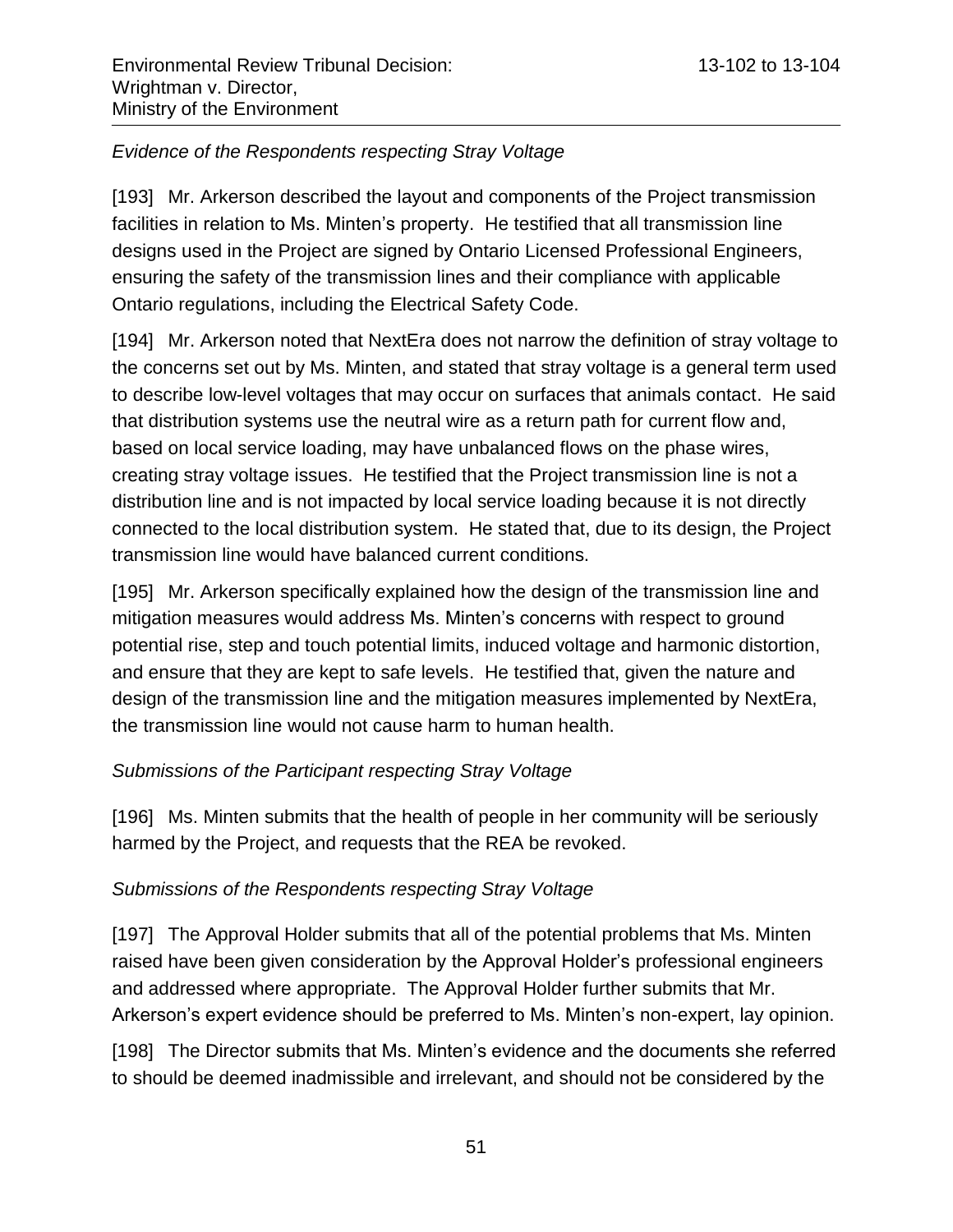Tribunal. The Director asserts that it is clear from Mr. Arkerson's testimony that Ms. Minten's evidence is inaccurate and that there is no basis for her concerns.

### *Findings respecting Stray Voltage*

[199] Ms. Minten testified as a fact witness in this proceeding. As noted elsewhere in this decision, the Respondents challenged the admissibility of her evidence on the basis that she does not have the requisite expert qualification to give the opinions she has expressed in her Witness Statement. Ms. Minten acknowledges that she is not an expert for the purpose of providing opinion evidence, nor does she have expertise in interpreting scientific and technical evidence. The Tribunal found that she should be allowed to express her views, as this may assist the Tribunal's understanding of the issues. The Tribunal also accepted that, where appropriate, she could refer to scientific, technical or other forms of expert information, solely on the basis that it informs or clarifies her views, but not as proof of such supporting information.

[200] In her evidence, Ms. Minten provided detailed commentary on a variety of technical topics related to stray voltage, including ground current and earth potential rise, induced current along high voltage transmission lines, harmonic frequency and its effect, and health effects of electrical currents on humans. None of the parties disputed that this subject matter involves scientific and technical information. Ms. Minten does not dispute that, in her evidence, she presents and analyzes this technical information and provides her views on the implications of this analysis as it relates to harm to human health.

[201] The Tribunal finds that Ms. Minten's evidence in respect of stray voltage is technical and scientific evidence for which opinion or interpretative evidence is required. Although she gave a thoughtful, detailed, and well-organized presentation, Ms. Minten's evidence can only be accepted as a statement of her concerns respecting the issues she has raised. Mr. Arkerson was qualified to give opinion evidence in this area. Accordingly, his is the only opinion evidence before the Tribunal in this proceeding on this issue. For this reason, the Tribunal does not find it necessary to discuss Ms. Minten's evidence in detail.

[202] Mr. Arkerson's overall opinion and conclusion, as stated in his Witness Statement, is:

> Due to the nature and design of the transmission system for the Adelaide project, stray voltage, ground current, induced current and harmonics will be kept to safe levels. NextEra's transmission line also meets or exceeds all relevant Ontario safety requirements.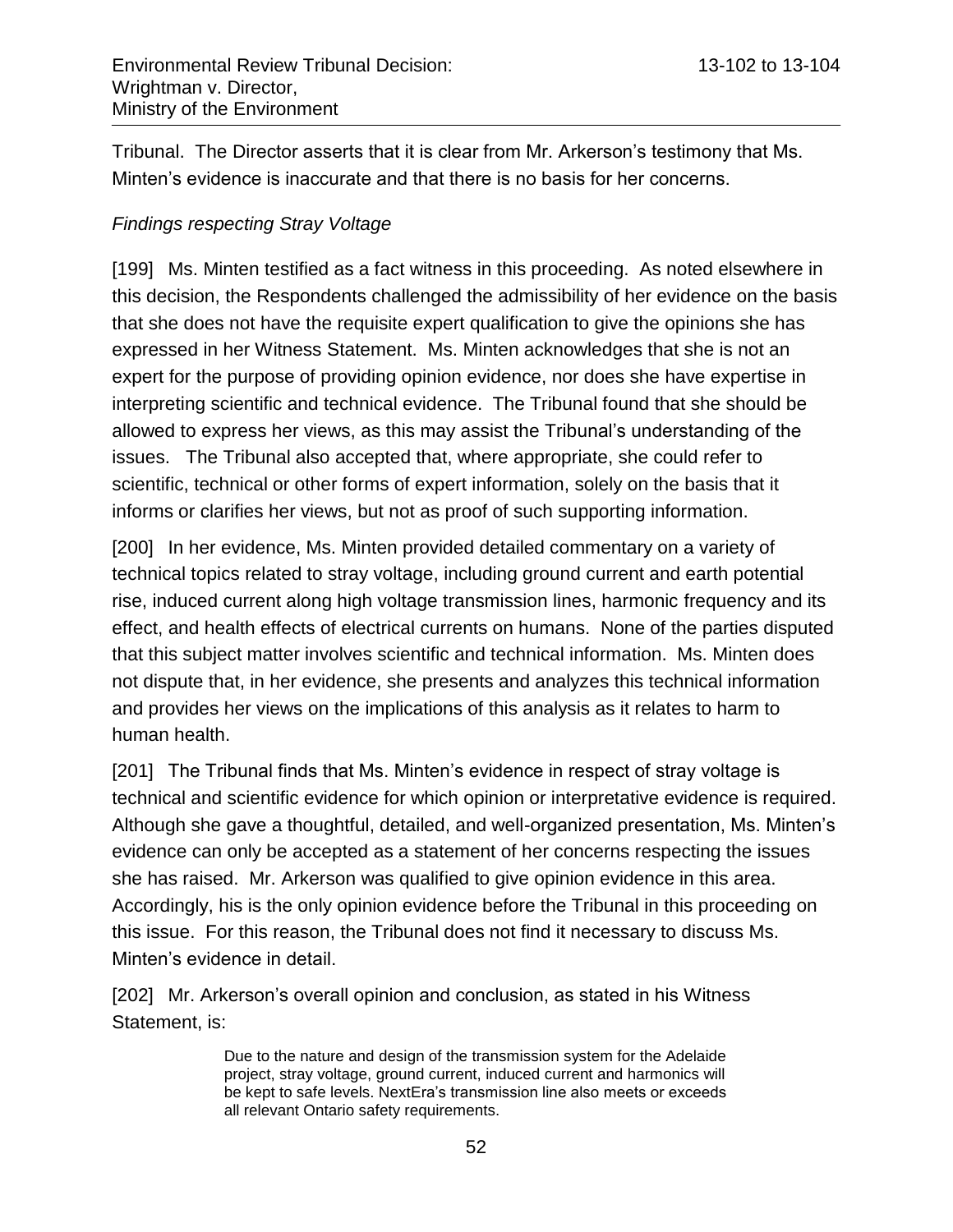[203] As Mr. Arkerson's expert opinion evidence has not been contradicted by any expert evidence adduced by the Appellants, the Tribunal finds that the Appellants have failed to establish that the Health Test has been satisfied.

### **Findings on Issue No. 2**

[204] Based on the evidence before the Tribunal, the Appellants have not met their onus to prove that engaging in the Project in accordance with the REA will cause serious harm to human health.

# **Issue No. 3: Whether the renewable energy approval process violated Mr. Wrightman's and Ms. Wrightman's rights to security of the person under s. 7 of the** *Charter.*

[205] Although Mr. Wrightman and Ms. Wrightman raised the s. 7 *Charter* violation issue in their notices of appeal, and Mr. Wrightman filed a Notice of Constitutional Question, neither Appellant made submissions on the *Charter* question. As noted above, the parties agreed that the Appellants would not proceed with a constitutional challenge under s. 47.5 of the *EPA*. However, the Appellants did not withdraw their constitutional challenge to s. 142.1 of the *EPA*.

[206] Ms. Wrightman's submissions did not address this issue at all, and Mr. Wrightman merely included a copy of the Notice of Constitutional Question in his written submissions. While the Appellants called evidence concerning human health, as described above, they did not identify any specific evidence in relation to the constitutional issue.

[207] As a result, these Appellants did not proceed with their constitutional challenge to s. 142.1 of the *EPA*.

[208] In the absence of sufficient evidence and legal submissions from Mr. Wrightman and Ms. Wrightman to establish their case on the constitutional issue, the Tribunal finds that it is not appropriate to make any formal rulings on this issue. For that reason, the constitutional issue in these appeals is dismissed.

[209] The Tribunal did receive submissions on the constitutional issue from the Director, but in light of its finding above, it is unnecessary to summarize them.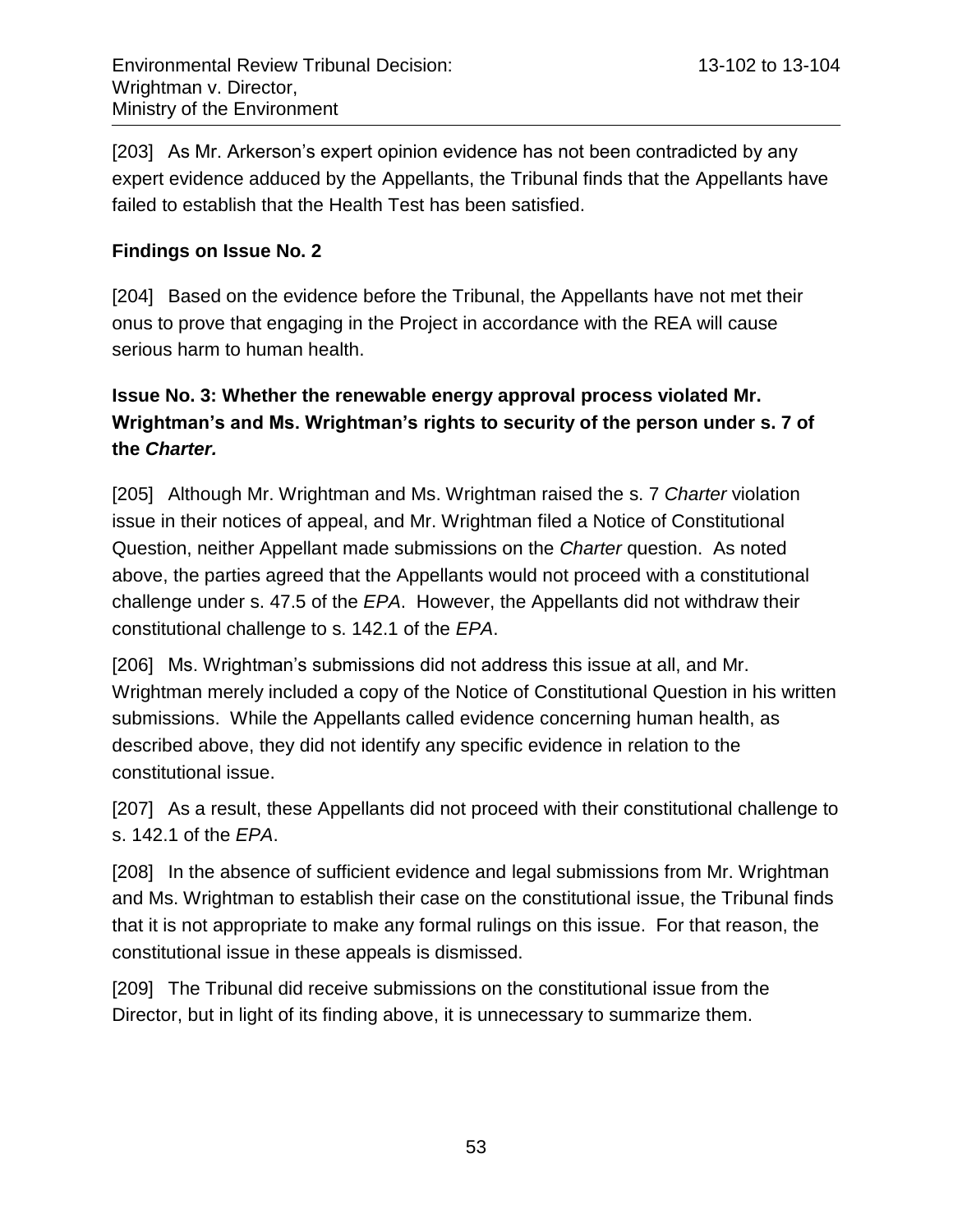# **DECISION**

[210] The Tribunal finds that the Appellants have not established that engaging in the Project as approved will cause serious and irreversible harm to plant life, animal life or the natural environment.

[211] The Tribunal finds that the Appellants have not established that engaging in the Project as approved will cause serious harm to human health.

[212] The Tribunal dismisses the constitutional challenge to s. 142.1 of the *EPA* on the basis that the Appellants did not proceed with this issue in their appeal.

*Appeals Dismissed*

Dirk VanderBent, Panel Chair

Maureen Carter-Whitney, Member

Appendix A – Procedural Rulings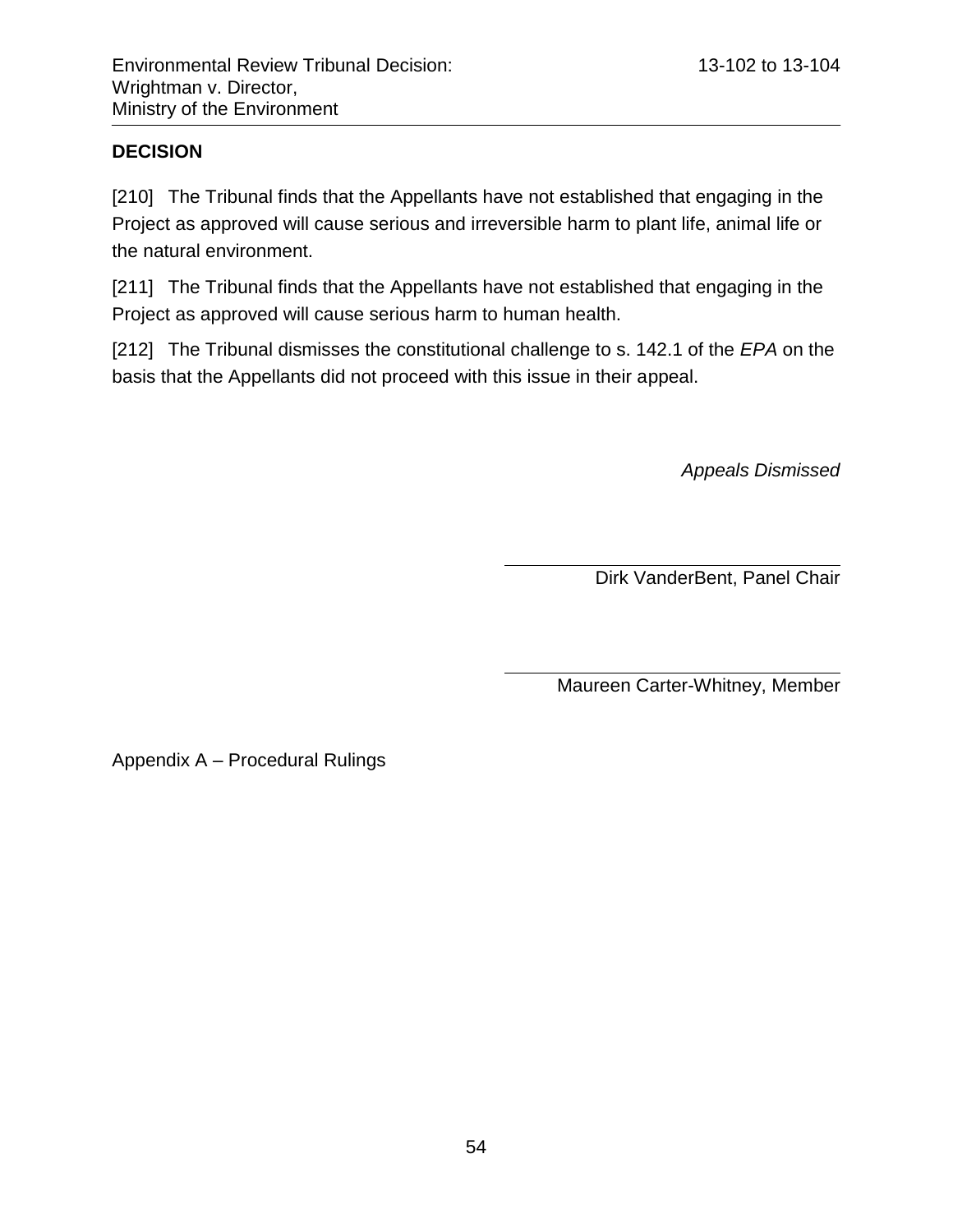# **Appendix A**

# **Procedural Rulings**

The Tribunal made a number of procedural rulings over the course of the hearing. These rulings are set out in this section of the decision.

# *Motion to Strike paragraphs in notices of appeal*

The Approval Holder brought a motion to strike out paras. 30 and 35 of Ms. Wrightman's, and para. 17 of MLWAG's and Mr. Wrightman's, notices of appeal. Ms. Wrightman's notice of appeal refers to "any other issues which the community feels would cause harm to human health and safety, and to plants, animals and the natural environment", and both notices of appeal refer to "such further and other grounds as counsel may advise and this Tribunal may permit." The Approval Holder submitted that these allegations are vague and unparticularized, and asserted that the Tribunal does not have jurisdiction under the *EPA* to consider them.

At the commencement of the hearing, the Tribunal heard submissions and issued an oral ruling, as follows:

> Regarding the motion to strike certain grounds in the notices of appeal, the Tribunal finds it unnecessary to do so. The witness statements have been filed, so the issues have been identified for this proceeding. The Tribunal confirms, therefore, that no additional grounds can be raised.

#### *Motion to exclude evidence of Larry Cook and Harvey Wrightman*

Prior to the commencement of the hearing, the Approval Holder brought a motion to exclude the testimony of Ms. Wrightman's witnesses, Larry Cook and Harvey Wrightman, regarding lease negotiations. In its order dated October 11, 2013, the Tribunal ordered that this issue be determined by the panel hearing the appeals.

At the commencement of the hearing, the Tribunal heard submissions and issued an oral ruling, as follows:

> The Tribunal finds that the Appellants have not established that the evidence proposed to be given is relevant to the test under 142.1 of the *EPA*. While the Appellants have concerns regarding the leasehold negotiations, how these negotiations came about does not indicate one way or the other, whether engaging in the Project in accordance with the REA will cause serious harm to human health or serious and irreversible harm to plant life, animal life or the natural environment.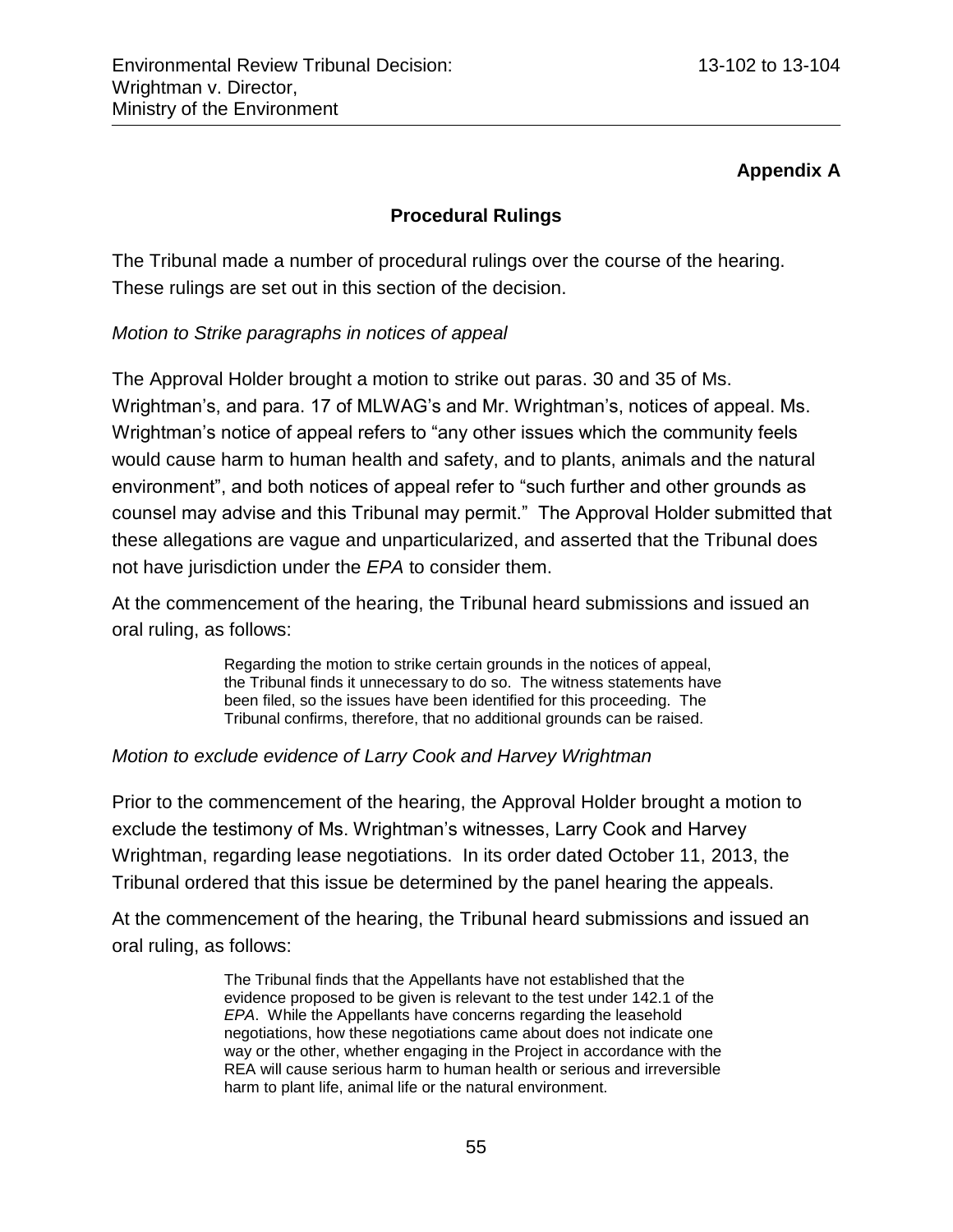Respecting the last sentence in Mr. Wrightman's Witness Statement, which asserts that the documents of the wind companies reveal that the effects of these projects will cause serious harm to human health, the Tribunal notes that this statement is in the nature of a submission, and Mr. Wrightman is entitled to make closing submissions, based on the evidence, at the end of the hearing.

#### *Motion to exclude evidence of Linda Rogers*

In response to Ms. Wrightman's request that Linda Rogers be permitted to give evidence in this proceeding, the Tribunal heard submissions and issued an oral ruling at the hearing, as follows:

> Pursuant to the schedule of events, all reply witness statements were to be filed by Sept. 24, 2013. In this regard, the Tribunal notes that the purpose of establishing a final date for the filing of witness statements, is to establish a date by which the Tribunal can identify the witnesses who will be called to give evidence by each party, so that the Tribunal can set the hearing schedule for the main hearing. In the case of renewable energy appeals, the timely scheduling of hearing dates is of particular importance, given the strict legislative timeline for completion of these appeals.

> At a continuation of the preliminary hearing held on Sept 27, 2013, the Tribunal granted Ms. Wrightman, at her request, an extension of the filing due date to Oct. 1, 2013. The Tribunal made it clear that this was the final date by which the Appellants' witness statements were to be filed. It is not disputed that Ms. Rogers' witness statement was served and filed on October 9. The commencement date of the hearing is October 15, 2013, which is insufficient time to allow the Respondents a fair opportunity to identify whether they would need to call a witness or witnesses to respond to Ms. Rogers' evidence if she were allowed to testify, nor for the Tribunal to schedule such response witnesses within the days which have already been scheduled to hear the respondents' case.

> The Tribunal will not comment on Ms. Rogers' qualification to give opinion evidence, or the evidence she proposes to adduce. The Tribunal is prepared to accept that Ms. Rogers' testimony is not solely to replace the testimony of Ben Lansink and Michael McCann, whom the Tribunal has ruled cannot testify in this proceeding. However, the Tribunal notes that the Appellant has not established any basis on which to conclude that Ms. Rogers' proposed evidence could not have been identified, and her Witness Statement served and filed by the October 1<sup>st</sup> deadline.

For these reasons, the Tribunal does not grant Ms. Wrightman's request that Ms. Rogers be allowed to given evidence in this proceeding.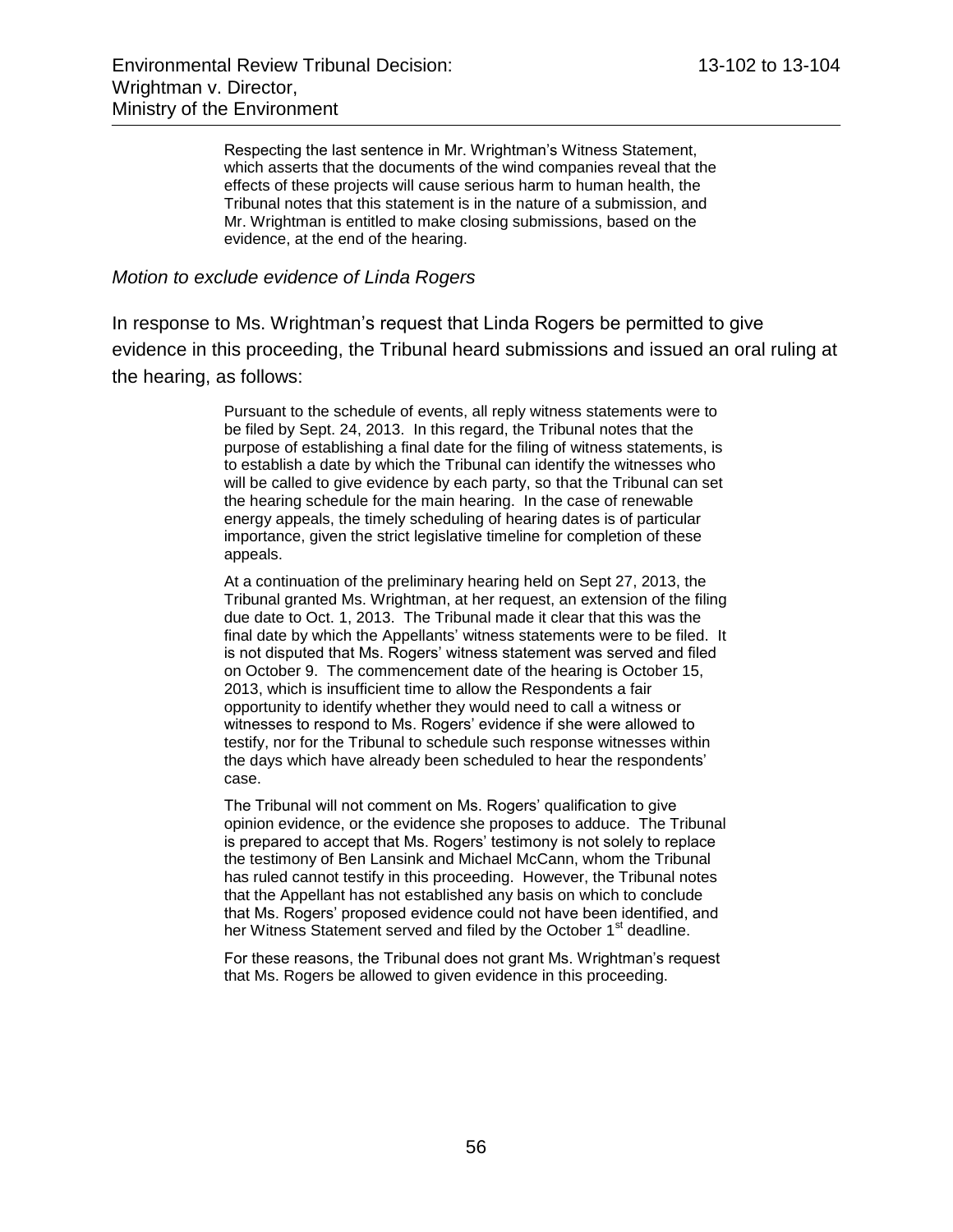#### *Motion to exclude evidence of Dr. Nina Pierpont*

Prior to the commencement of the proceeding, the Director brought a written motion dated October 4, 2013, requesting an order prohibiting Dr. Pierpont from testifying in this proceeding. This motion was adjourned to be heard by the Hearing Panel in this proceeding. The Hearing Panel then heard this motion and gave an oral ruling as follows:

> It is regrettable that this particular issue has not been avoided, and therefore the Tribunal has had to make a very difficult decision. The Tribunal grants the Director's request that Dr. Pierpont be prohibited from testifying at this hearing. The Tribunal will provide written Reasons to follow.

The Tribunal now provides its reasons for this disposition.

#### Background

On September 24, 2013, Ms. Wrightman disclosed a witness statement for Dr. Pierpont (the "Witness Statement"). This brief Witness Statement states:

#### **BACKGROUND AND AREA OF EXPERTISE**

I am a physician (MD, Johns Hopkins University School of Medicine, 1991) and ecologist (PhD, Princeton University, 1985), and the author of Wind Turbine Syndrome: A Report on a Natural Experiment (K-Selected Books, 2009), a peer-reviewed book of original, primary research data and analysis, addressing specifically the issue of why some people are affected by symptoms in the presence of wind turbines and others not, and placing the symptoms in the context of the known physiology and pathophysiology of the ear, balance system, and brain. A CV is attached.

#### **INTRODUCTION**

I will attempt to teach the representatives of NextEra and the Ontario Ministry of the Environment, as well as the members of the Tribunal, enough about brain and ear physiology and pathophysiology, populationlevel studies in free-living organisms, and medical interviewing that they can understand the wind turbine-associated health issues. I will review and discuss studies since 2009 that have supported my conclusions and reports that oppose them.

I will also review the history since 1987 of the stratagems used by the wind industry and its consultants to deny health effects. These include:

- The assertion that wind turbines with upwind blades do not cause the same problems to nearby residents as wind turbines with downwind blades.
- The assertion that if a sound cannot be heard, it cannot have any other effects on the ear or body.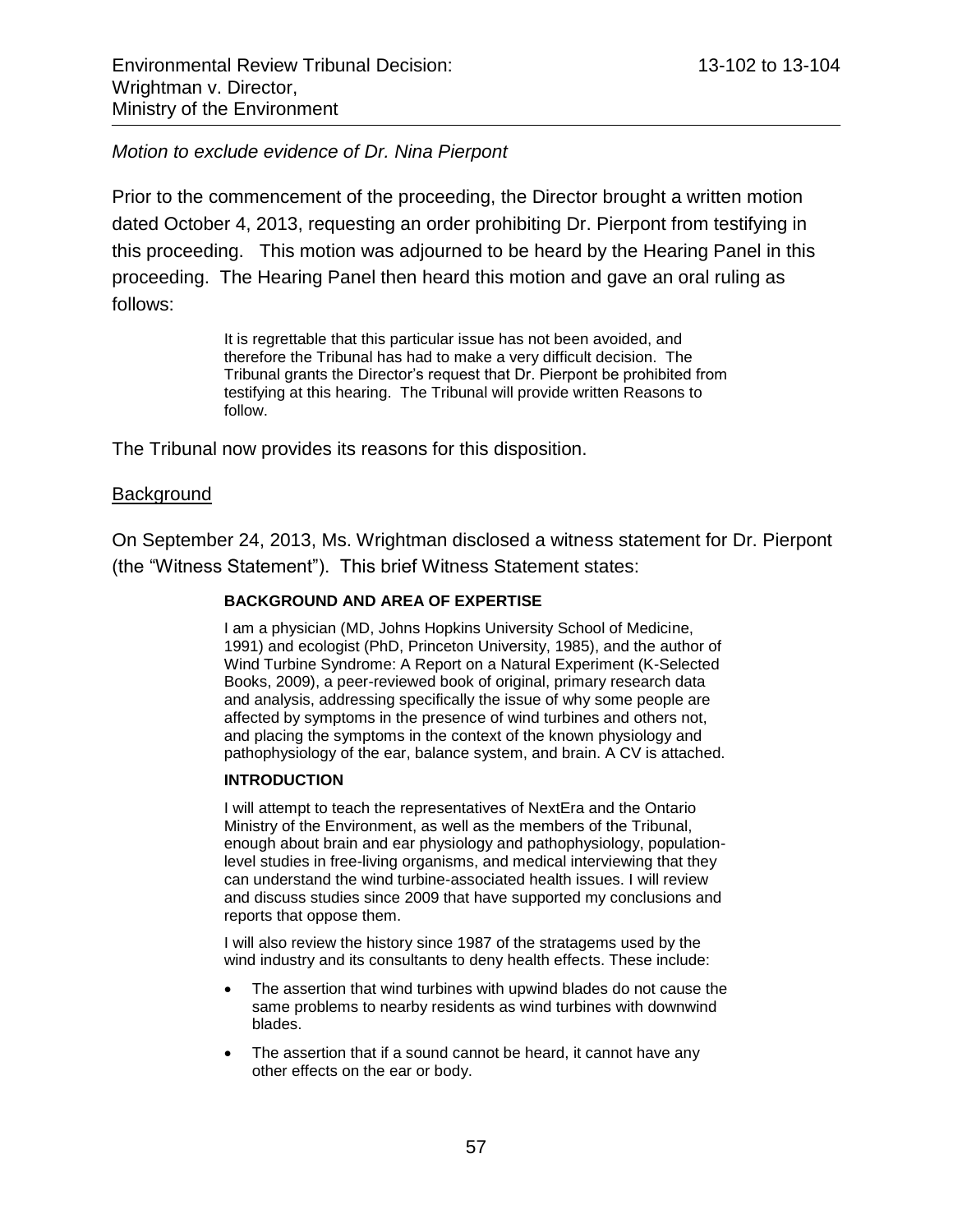- The assertion that internally generated infrasound is more apparent to the ear than wind turbine-generated infrasound.
- The assertion that differences in susceptibility mean that the people with symptoms are either consciously or unconsciously making up their symptoms.
- The assertion that my book and other descriptions of turbineassociated symptoms are creating these symptoms in other people by suggestion.

#### **DOCUMENTS REVIEWED**

Pierpont, N. 2009. Wind Turbine Syndrome: A Report on a Natural Experiment. K-Selected Books, Santa Fe, NM, 294 pp.

Remainder of list in file submitted is pending.

#### **SUMMARY OF OPINION**

Current evidence makes the denial of health effects from wind turbines an increasingly untenable position by the wind industry and Ontario government.

By email dated September 25, 2013, Katie Clements, counsel for the Director, wrote to Ms. Wrightman:

> I am in receipt of the witness statement and 52 supporting documents that you provided for Nina Pierpoint. In Dr. Pierpont's witness statement, she does not specifically reference these supporting documents or what portions of those documents she will be referencing.

Rule 170 of the Tribunal's Rules requires that a witness statement include not only a summary of the opinions, conclusions and recommendations of the witness, but also reference to those portions of other documents which form an important part of the opinions, conclusions and recommendations of the witness.

In its Practice Direction for Technical and Opinion Evidence, the Tribunal states that "where the opinion and evidence are based on information contained in other documents, detailed references should be provided in any report prepared by the expert" [10(f)]. The Practice Direction also states that the report "provide enough information on the assumptions made, procedures used, and conclusions drawn to allow comprehension of the report as it stands, and to permit a fair and efficient crossexamination [10(c)].

Dr. Pierpont's witness statement is incomplete and we are not able to properly prepare a reply witness statement. I would ask that you forward to us a complete witness statement in accordance with the Rules forthwith.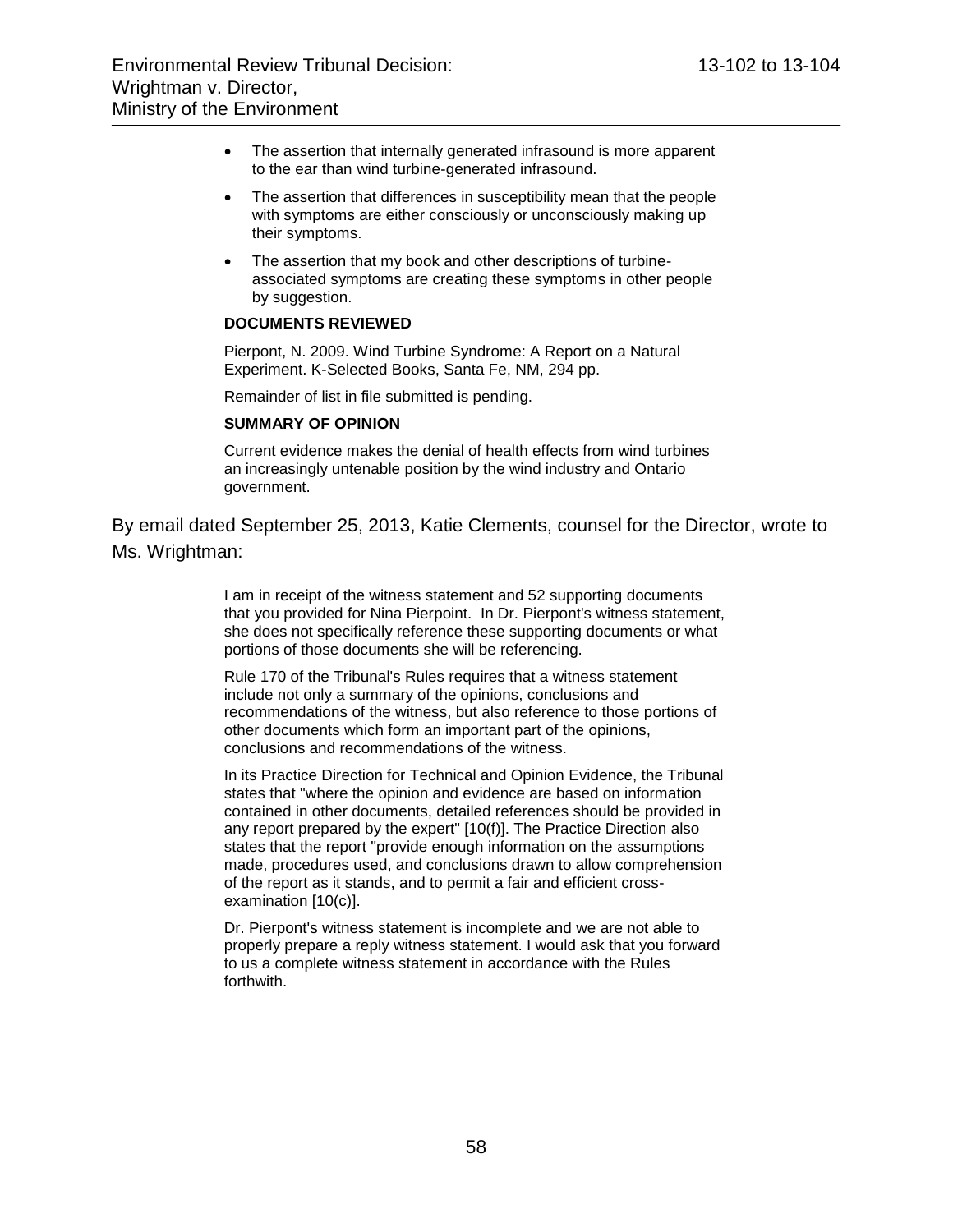#### Ms. Wrightman then responded the same day:

Dear Ms. Clements,

I re-read Dr. Pierpont's witness statement and believe it is sufficient.

You will note in her Documents Reviewed, Dr. Pierpont states one reference: "Pierpont, N. 2009. Wind Turbine Syndrome: A Report on a Natural Experiment. K-Selected Books, Santa Fe, NM, 294 pp."

I am sending you this book today and encourage you to read it entirely as an extension of her witness statement. It clearly details how Dr. Pierpont formed her, "opinions, conclusions and recommendations". As well, this book has sixteen pages of footnoted references throughout.

#### Ms. Clements then responded on September 26, 2013:

#### Ms. Wrightman,

The 52 documents that you provided are not reference[d] in either Dr. Pierpont's book or her witness statement. As such, I will assume, unless you indicate otherwise, that Dr. Pierpont will not be relying upon any of those 52 documents you provide[d] on Tuesday night. If Dr. Pierpont does want to rely upon the 52 documents, a detailed witness statement with references is required in accordance with the Rules.

In accordance with Rule 170, could you provide us with the passages of the book that Dr. Pierpont will be relying on in her evidence? As you mentioned there are 16 pages of references, which you have not disclosed to us. If Dr. Pierpont is relying on some of those book references in her evidence, the disclosure rules would dictate that we should receive a copy of at least the references relating to the most significant portions of the book that Dr. Pierpont would be relying on.

Ms. Wrightman then replied September 26, 2013:

I do not have Dr. Pierpont's witness statement and evidence in comic book form.

Luckily when she wrote her book, she divided it into two sections: for physicians, and for non-physicians. At the very least read through the non-physician portion if you want a clear understanding of what she will speak to.

Although, as you are a professional, it would be best if you made it through the physician portion as well, which is written in a very comprehensible format.

In a continuation of the preliminary hearing by telephone conference call ("TCC") with the parties on September 27, 2013, Tribunal Vice-Chair, Paul Muldoon, who chaired the preliminary hearing, directed that Ms. Wrightman be permitted the opportunity to file additional witness statements no later than October 1, 2013. In this TCC, the Tribunal confirmed the Tribunal's requirement that each witness statement must fully summarize all of the evidence the witness intended to adduce at the hearing.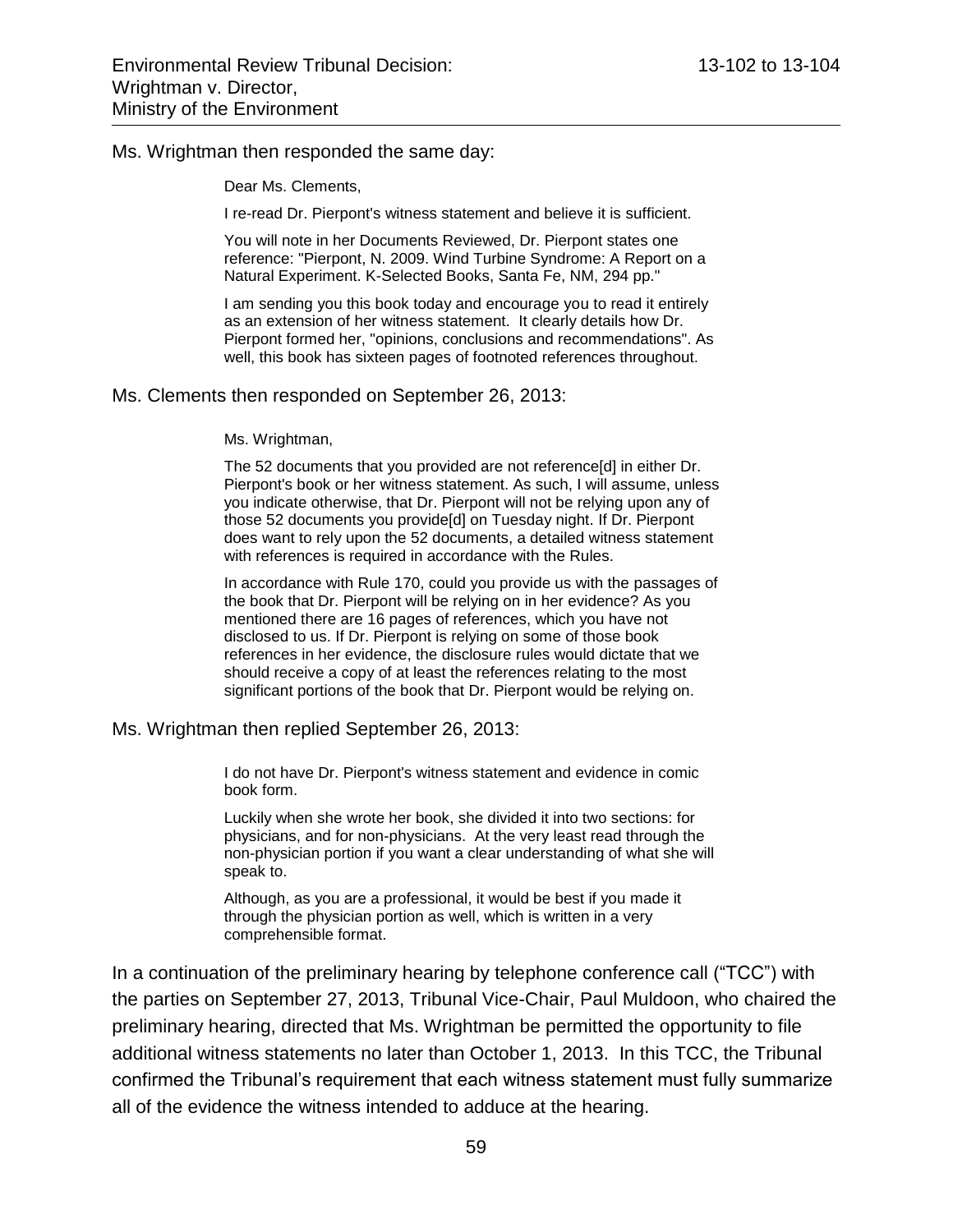On September 30, 2013, Ms. Wrightman delivered an updated version of Dr. Pierpont's Witness Statement (the "updated Witness Statement"), although it remained signed and dated September 24, 2013. Para. 1 was amended as follows:

#### **INTRODUCTION**

I will attempt to teach the representatives of NextEra and the Ontario Ministry of the Environment, as well as the members of the Tribunal, enough about brain and ear physiology and pathophysiology, populationlevel studies in free-living organisms, and medical interviewing that they can understand the wind turbine-associated health issues **(ref. 1-3).** I will review and discuss studies, reports, and submitted evidence since 2009 that have supported my conclusions **(ref. 4-30)** and reports that oppose them **(ref. 34-46).**

This updated Witness Statement also includes a new section entitled "Documents Reviewed" and lists 46 documents which include Dr. Pierpont's book, published papers, and other articles.

### Submissions of the Director and Approval Holder

The Director provided written submissions in his motion record, which are supported by the Approval Holder. The Director relies on Rule 170, particularly Rules 170(b), (e), (f), and (g), and paras. 2 and 10(c), (e), and (f) of the Practice Direction for Technical and Opinion Evidence. The Director made the following submissions:

- Dr. Pierpont's Witness Statement is deficient and does not allow the Director to know the case to meet and to prepare a responding case. The Director submits that the Pierpont Statement should be excluded from evidence as it prejudices the Director's ability to prepare a responding case.
- In light of the expedited timelines enshrined in the REA appeal process, it is critical that the responding parties receive as much information as possible to be able to understand the case that each of the Appellants intends to advance. One of the key ways that this is achieved is by providing detailed witness statements in advance of the hearing. Complete witness statements in accordance with the Rules are necessary so that the responding parties can understand the case to be met and can adequately prepare their responding cases within the strict timelines set out by the Tribunal
- The Tribunal has continually emphasized the need for detailed witness statements and adequate particularization of the Appellants' case in this proceeding as well as other REA appeal proceedings. Given the limited time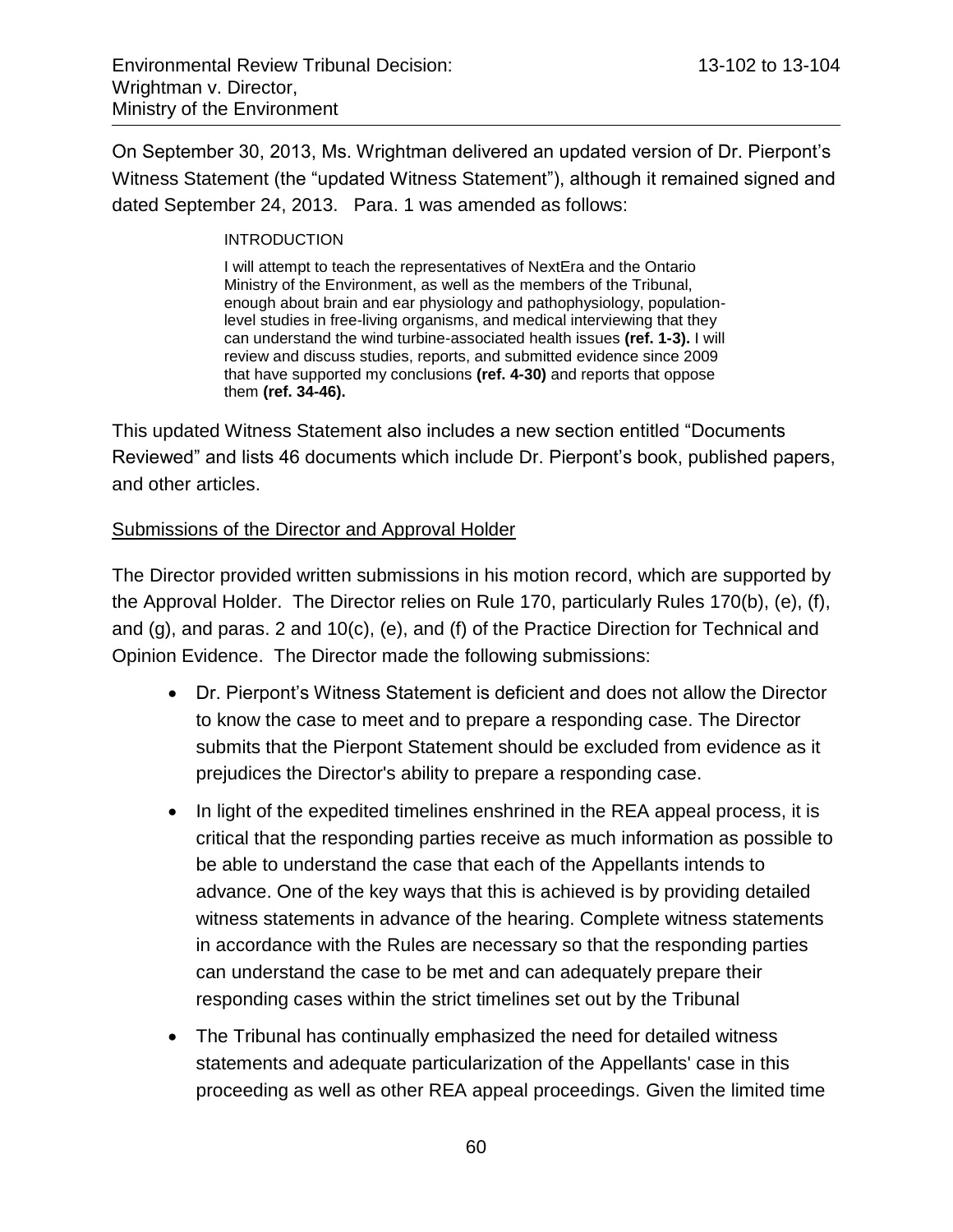available for hearings, it is imperative that parties provide detailed witness statements in order that opposing parties know the case to meet and have the opportunity to meet it.

- The need to promote efficiency and fairness in the Tribunal's process and to decrease delay has a heightened significance in REA appeal proceedings relative to other appeals under the *EPA*. In *Preserve Mapleton Inc. v. Ontario (Ministry of the Environment)* (2012), 67 C.E.L.R. (3d) 246*,* at para. 64, the Tribunal held that the "expedited nature of the REA appeal process demands that the parties make their best efforts to provide as much information to each other as early as possible…".
- Dr. Pierpont's Witness Statement does not reference those specific portions of other documents which form an important part of the opinions, conclusions and recommendations of the witness. Nor does it provide basic information about the content of her opinions and conclusions. Given that there is no explanation of the reasons and facts supporting the opinion, it is not obvious what portions of the references are being relied upon. Furthermore, the Pierpont Statement does not indicate whether Dr. Pierpont has an interest in the proceeding or not.
- Dr. Pierpont's Witness Statement states "I will review and discuss studies, reports, and submitted evidence since 2009 that have supported my conclusions (ref. 4-30) and reports that oppose them (ref. 34-46)." It is insufficient to simply say that a proposed witness will review 42 documents that support or oppose her conclusions, without providing any content to the review that is proposed to be conducted. The failure to provide a basic outline of the proposed witness' opinions and conclusions about these articles does not permit fair and efficient cross-examination, as required by the Tribunal.
- Similarly, Dr. Pierpont's Witness Statement provides that she will "review the history since 1987 of the stratagems used by the wind industry and its consultants to deny health effects" and she lists five (5) of these "stratagems." In effect, Dr. Pierpont lists five (5) statements that she opines are false. However, there is no summary or commentary as to why these five (5) statements are false and how Dr. Pierpont came to the conclusion that these statements are false.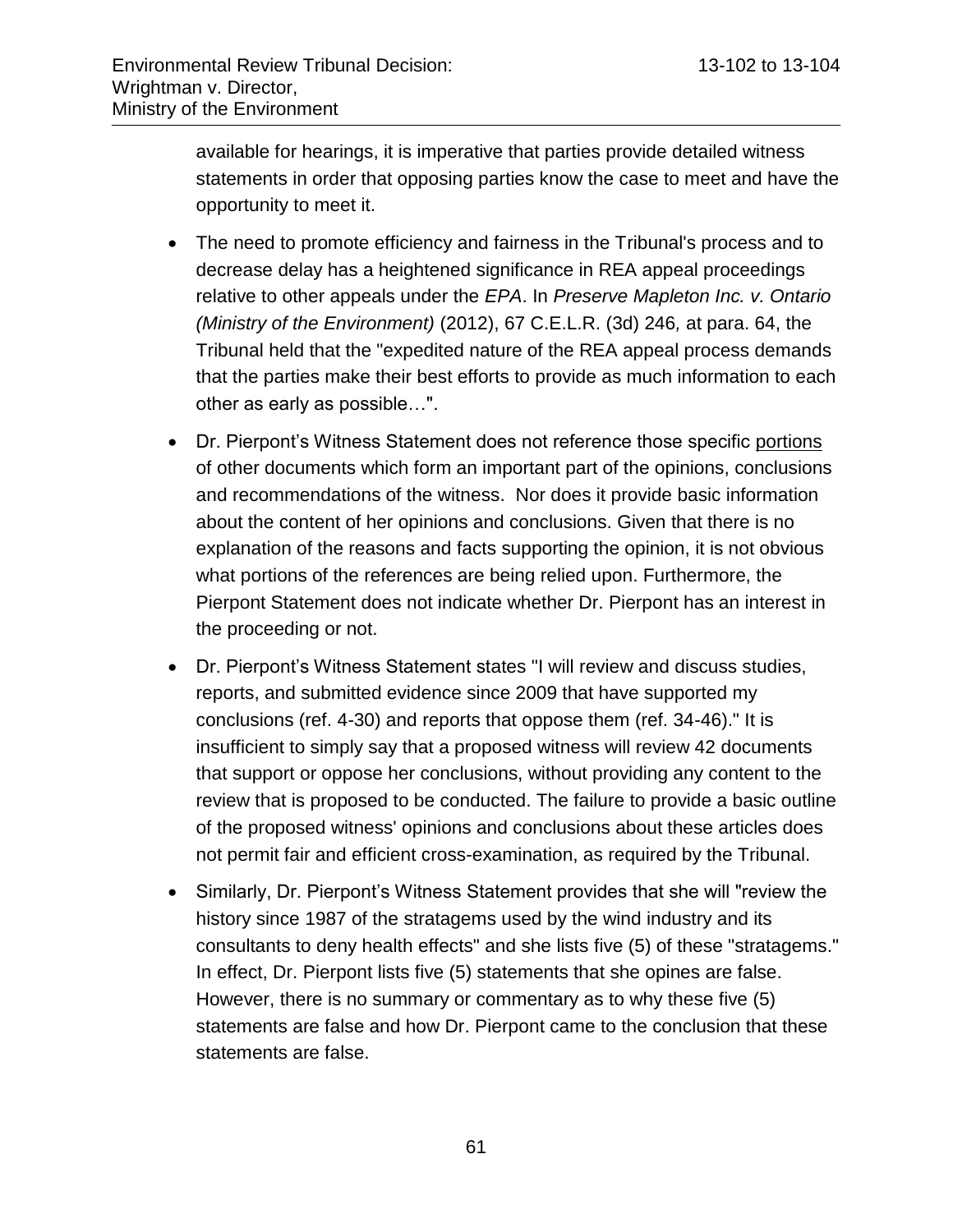- Dr. Pierpont's Witness Statement meets neither the heightened requirements for statements in renewable energy appeal proceedings nor even basic compliance with the letter of the Rules*.*
- As such, the Director submits that the Tribunal should decline to accept the evidence of Dr. Pierpont.
- The Tribunal states very clearly in para.15 of its Practice Directions the consequences of failing to comply with Practice Directions:

If this Practice Direction is not complied with, the Tribunal may:

- (a) decline to accept the opinions or evidence of an otherwise qualified witness;
- (b) admit the evidence, but accord it little weight;
- (c) adjourn the date of the Hearing until such time as this Practice Direction is complied with;….

In order for the responding parties to provide meaningful additional disclosure and witness statements in accordance with the subsequent disclosure deadlines, they must be substantially aware of the case each of the Appellants intends to call. In particular, it is essential that the parties know what witnesses will be called by each Appellant, the content of each witness's evidence and how each witness's evidence will assist the Tribunal in determining whether the statutory test has been met.

 Given that the Tribunal has already extended the deadline for Ms. Wrightman to provide a revised witness statement that complies with the Rules*,* Ms. Wrightman's failure to do so, and the impending commencement of the hearing, the Director requests that the Tribunal strike the evidence of Dr. Pierpont. Ms. Wrightman has been provided with the opportunity twice to provide a detailed witness statement that permits for fair and efficient crossexamination. Ms. Wrightman has refused to provide a detailed witness statement. It would be unjust and unfair to permit Ms. Wrightman to benefit from her non-compliance with the *Rules,* despite an additional opportunity to comply.

# Submissions of Ms. Wrightman and Mr. Wrightman/MLWAG

The Appellants did not respond to the Director's motion in writing. Their response submissions were given orally by Ms. Wrightman. Mr. Wrightman and MLWAG support her position. In summary, her submissions are: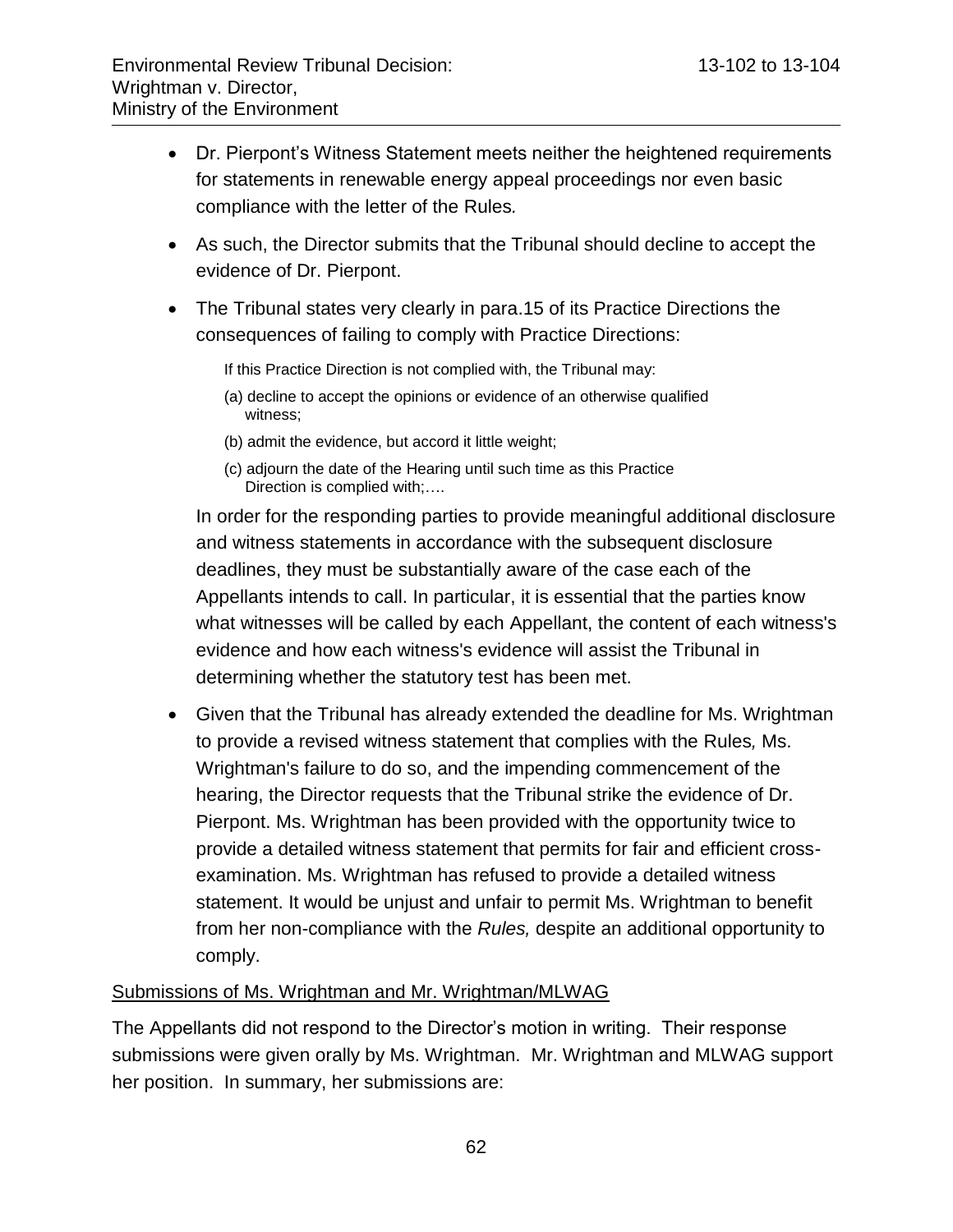- Ms. Wrightman states her belief that there is no restriction as to the length of a witness statement. She submits that the second version of Dr. Pierpont's Witness Statement listed the documents to be reviewed by Dr. Pierpont and specified which of these documents she would be relying on in support of her conclusions.
- Ms. Wrightman points out that she provided the Respondents with a document entitled *Wind Turbine Syndrome – A Twenty Minute Crash Course* (the "Crash Course Document"), which is a written transcript of a video-conference presentation given by Dr. Pierpont in Shelburne Falls, Massachusetts on January 28, 2012. She asserts that this document provides an outline of what Dr. Pierpont's evidence will be in this proceeding. She stated that she assumed she would have heard from the Respondents if this was not satisfactory.
- Ms. Wrightman submits that if Dr. Pierpont's Witness Statement is an expert report, it should have been called that. She indicated that it is surprising that Dr. Pierpont's Witness Statement could take the place of direct evidence. She notes that Dr. Pierpont included her book, *Wind Turbine Syndrome: A Report on a Natural Experiment* described in her Witness Statement ("Dr. Pierpont's Book") which Ms. Wrightman submits is an extension of her Witness Statement. She emphasizes that this book was written by Dr. Pierpont, and extensively addresses what Dr. Pierpont referenced in her Witness Statement. Ms. Wrightman asserts that it is there if you read Dr. Pierpont's Book.
- Ms. Wrightman asserts that there has been no delay, and maintains that Dr. Pierpont's Witness Statement was delivered on time and Dr. Pierpont is prepared to attend and testify as scheduled.
- Ms. Wrightman emphasizes that para. 15 of the Tribunal's Practice Directions, which addresses the consequences of failing to comply with the Practice Directions, states that the Tribunal *may*, not shall, decline to accept the evidence of a witness. She submits that the prejudice to her case far outweighs any prejudice to the Respondents, whose resources are limitless, as compared to hers, which hardly exist.
- Ms. Wrightman asserts that the Respondents have indicated their right to have evidence admitted "may" be prejudiced, or there "may" be a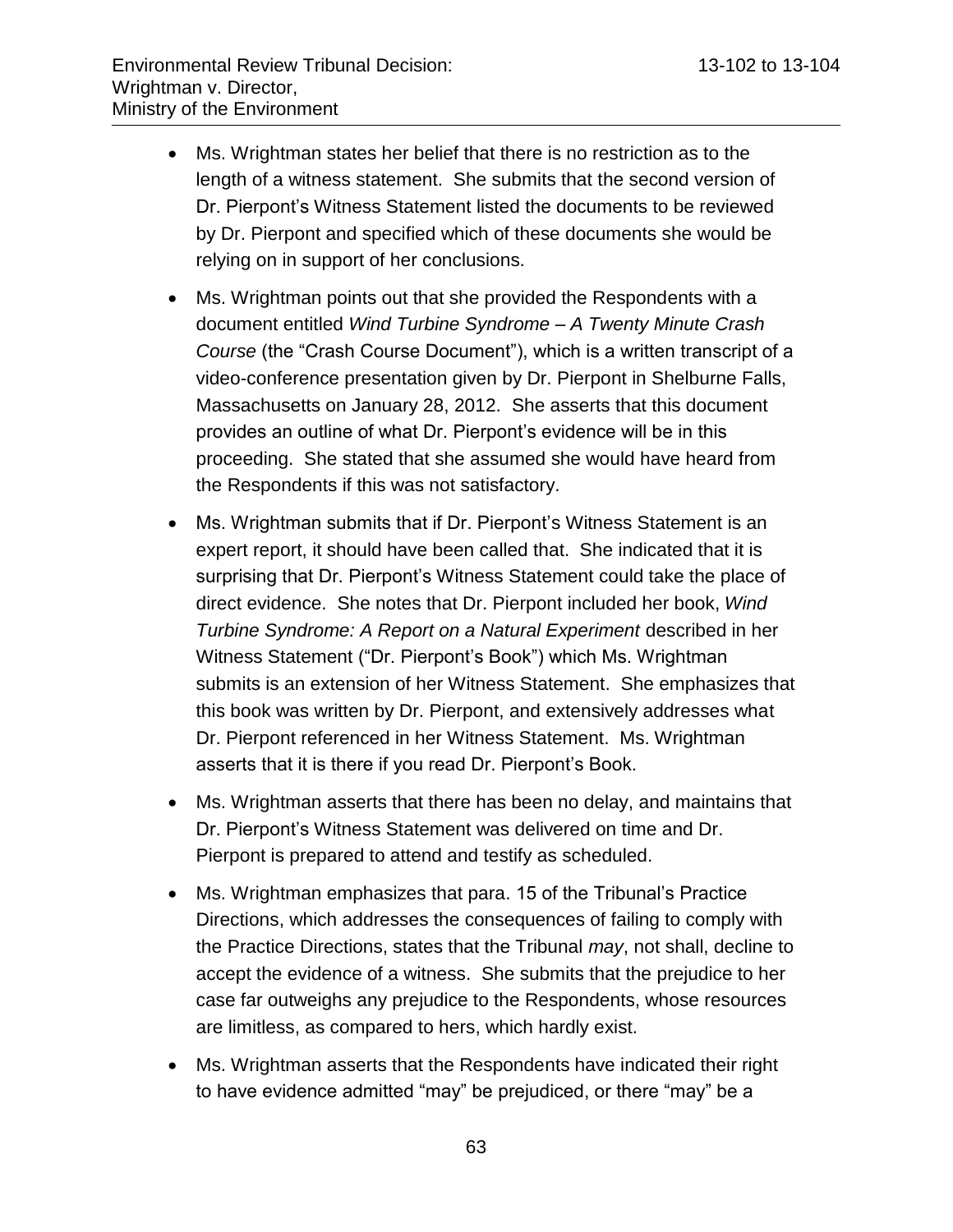delay in the hearing. She submits that her Witness Statement was filed in time, and she doesn't see what the problem is.

• In summary, she asks that the Tribunal "not throw the baby out with the bathwater". She submits that fairness requires that Dr. Pierpont should be heard, and that the Tribunal should listen to her testimony and then apply weight. She submits that there is no reason to decline her evidence, and that the Director's request is frivolous.

# Findings respecting the request for an order prohibiting Dr. Pierpont from testifying in this proceeding

The Tribunal finds that Rule 170, particularly Rules 170(b), (f), and (g), and paras. 2 and 10(a), (c), (e), and (f) of the Practice Direction for Technical and Opinion Evidence apply in the circumstances of this case.

Rule 170 states:

#### **Witness Statements**

170. If the Tribunal requires the production of witness statements, the Parties and Participants shall serve those statements on each other and file them with the Tribunal within the time directed by the Tribunal, which is usually no later than 15 days before the commencement of the Hearing. Each witness statement shall include, where applicable:

- (a) the name, address and telephone number of the witness;
- **(b) whether the evidence will be factual evidence or, if the witness is qualified, opinion evidence;**
- (c) a resume of the witness' qualifications, where the witness is to give opinion evidence;
- (d) a signed form in accordance with Form 5 in Appendix F, where the witness is to give opinion evidence;
- (e) whether or not the witness has an interest in the application or appeal and, if so, the nature of the interest;
- **(f) a summary of the opinions, conclusions and recommendations of the witness;**
- **(g) reference to those portions of other documents which form an important part of the opinions, conclusions and recommendations of the witness;**
- (h) a summary of answers to any interrogatories to or from other Parties that will be relied upon at the Hearing;
- (i) where applicable, a discussion of proposed conditions of approval that are in controversy among the Parties or agreed upon conditions that may be related to issues in dispute;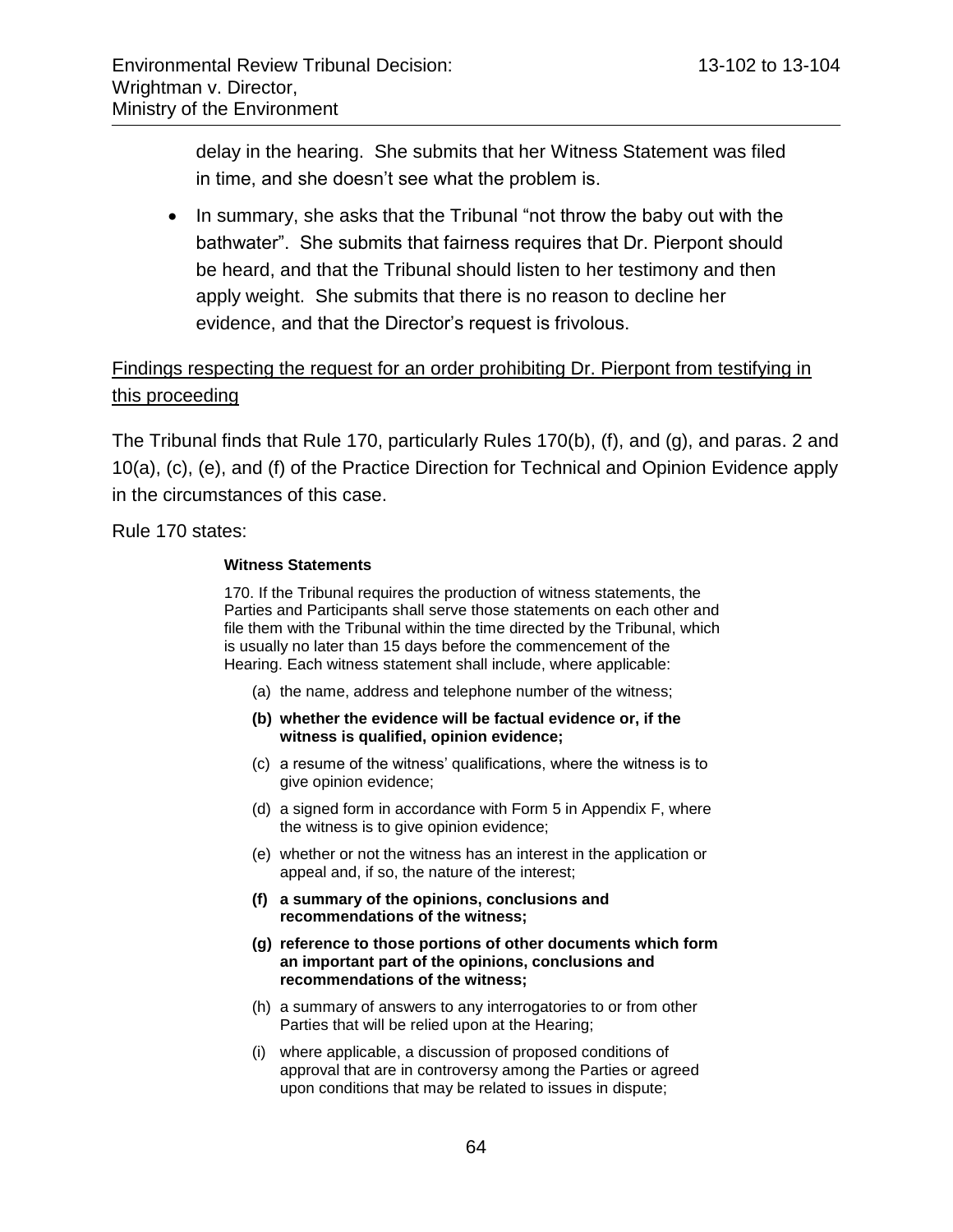- (j) the date of the statement; and
- (k) the signature of the witness. [emphasis added]

Paragraphs 10 (a), (c), (e), and (f) and para. 15 of the Practice Direction for Technical and Opinion Evidence (the "Practice Direction") state:

#### **Preparing Reports**

10. In preparing reports to be used by the witness' employer or client in determining the issues to be raised and the employer or client's position on those issues and for use as evidence, and *in testifying before the Tribunal, the witness has the following disclosure duties*:

- (a) It is the responsibility of the witness to make fair and full disclosure.
- …
- (c) To provide enough information on the assumptions made, procedures used, and conclusions drawn to allow comprehension of the report as it stands, and to permit fair and efficient cross-examination.
- …
- (e) The witness should state all the material facts and assumptions upon which his or her opinion is based. He or she should consider and acknowledge material facts which could detract from the opinion. Where the facts are in dispute, the Tribunal expects that the witness will give his or her view of the facts and the proof relied upon before giving the opinion.
- (f) Where the opinion and evidence are based on information contained in other documents, detailed references should be provided in any report prepared by the expert, and copies of those documents made available on request before and during the Hearing.

#### **Compliance**

15. If this Practice Direction is not complied with, the Tribunal may:

- (a) decline to accept the opinions or evidence of an otherwise qualified witness;
- (b) admit the evidence, but accord it little weight;
- (c) adjourn the date of the Hearing until such time as this Practice Direction is complied with;
- …

[emphasis added]

The Tribunal turns first to the requirement of Rule 170.

The Tribunal first notes that Dr. Pierpont's proposed evidence is to address the issue of whether engaging in the Project, in accordance with the REA, will cause serious harm to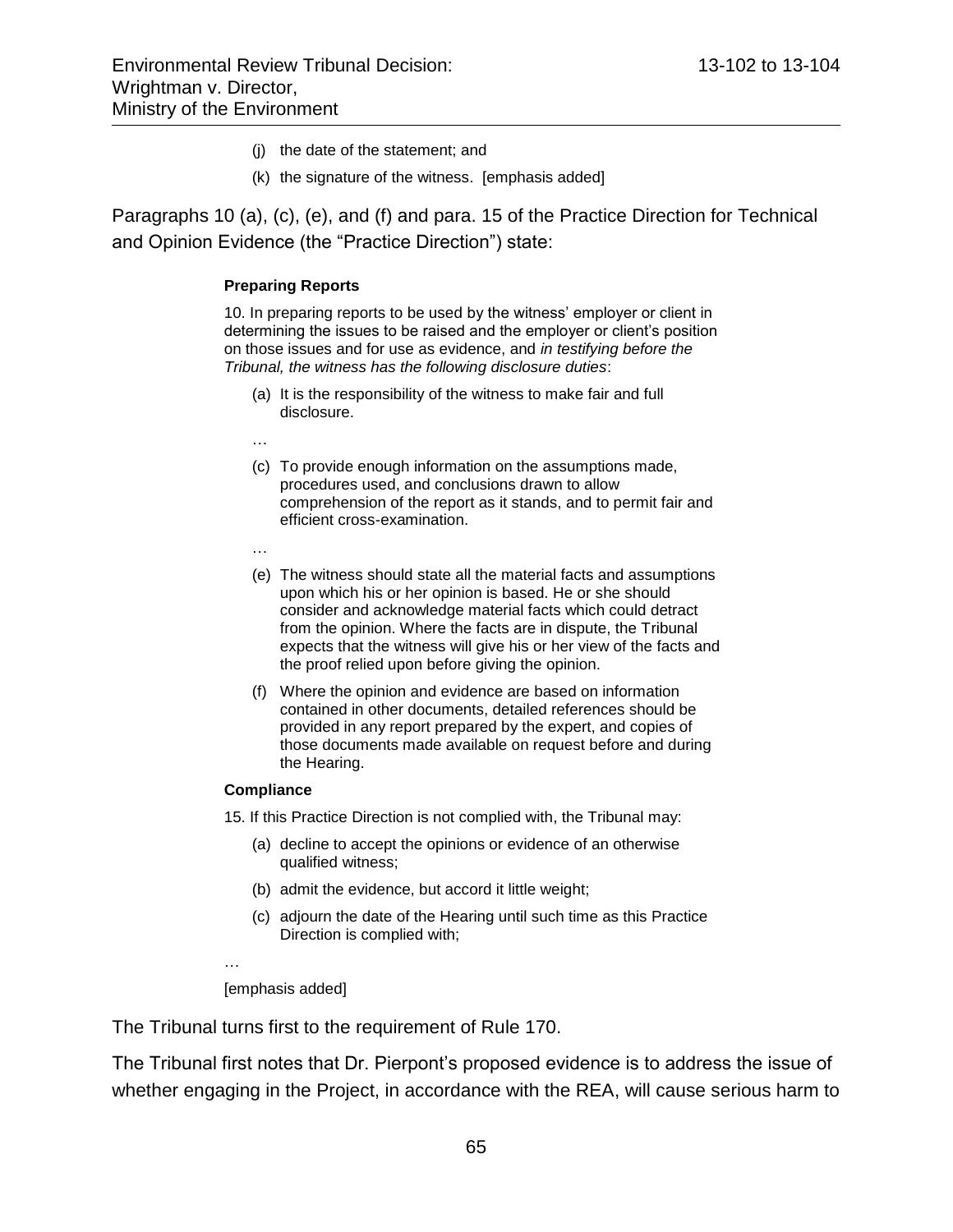human health. The adequacy of her Witness Statement must be assessed in this context.

In reviewing Dr. Pierpont's updated Witness Statement, the Tribunal finds she clearly provides only one conclusory opinion, in the section entitled Summary of Opinion. She states "Current evidence makes the denial of health effects from wind turbines an increasingly untenable position by the wind industry and Ontario government."

However, the Tribunal finds that statement is better described as a summation. In this regard, she refers to "current evidence", but provides no indication of the specific evidence on which she relies. Even if the Tribunal accepts Ms. Wrightman's assertion that the list of documents reviewed should be read as an extension of Dr. Pierpont's Witness Statement, the Witness Statement itself states that this list include documents that both support and oppose her conclusions. Consequently, there is no indication of the specific evidence on which she will rely to support this conclusion.

Clearly, Dr. Pierpont's Witness Statement, at best, can be described as setting out a list of topics that she intends to address in her evidence. Her Witness Statement does not provide any of her substantive opinions on any of these topics. There appears to be a misunderstanding on her part, when she states in the introduction that she "will attempt to teach" the parties and the Tribunal about the topics she specified. In the context of being a teacher it may be sufficient to simply provide an outline of the topics to be addressed. However, if she were an expert witness in this proceeding, her role would be to provide her expert opinion regarding the issues to be addressed in this proceeding. As with all witnesses, her evidence may be challenged by the other parties through cross-examination, and by calling response witnesses. The other parties can only do so if they have been provided with a clear statement of what her specific opinions will be.

It is not sufficient, as Ms. Wrightman suggests, that the parties be left to read through the documents Dr. Pierpont has listed for review. This only leaves them to guess which opinions, analysis, data, or other information Dr. Pierpont will adopt as her evidence. Ms. Wrightman's answer to this, particularly as it relates to Dr. Pierpont's book, is that Dr. Pierpont relies on all of it. The Tribunal does not accept this position. The documents listed by Ms. Wrightman, including her book, were not written to respond to the issues in this proceeding. Furthermore, other parties are not required to respond to the portions of these documents which will not be referenced by Dr. Pierpont. Therefore, it is incumbent on Dr. Pierpont to identify, in her Witness Statement, her specific opinions as they relate to the issue in this proceeding, and to quote the specific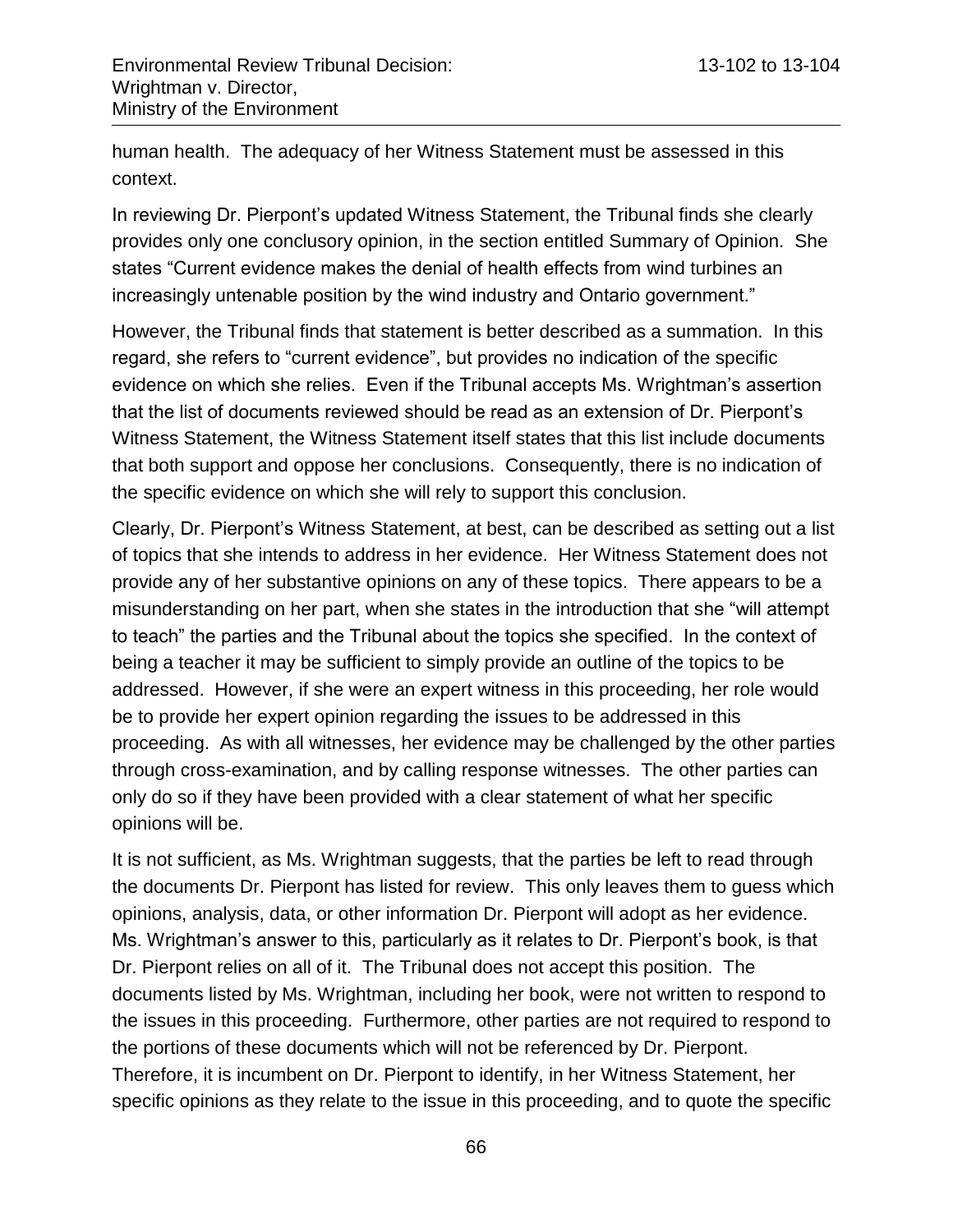parts of the documents listed on which she relies in support her opinions. Without this information, the other parties will be unable to determine precisely what her evidence will be, and, as a consequence, have no fair opportunity to respond to her evidence.

The Tribunal's finding in this regard is clearly supported by the Rules and the Practice Direction. Rule 170(f) requires that a witness statement include a summary of the opinions, conclusions and recommendations of the witness. Rule 170(f) does not say that a witness is merely required to provide an agenda respecting the subjects of the opinions to be provided.

Rule 170(g) requires that a witness statement include "reference to those portions of other documents which form an important part of the opinions, conclusions and recommendations of the witness". This section clearly underscores that there is a difference between the opinions, conclusions, and recommendations that are to be included in the witness statement under Rule 170(f), and the portions of other documents referenced in support of those positions. Apart from this, Rule 170(g) clearly requires reference to the specific portions of the documents on which she relies. It is clear that Dr. Pierpont's Witness Statement does not comply with this provision. Her Witness Statement only lists the titles of the documents reviewed. The Tribunal also notes that the requirement of Rule 170(g) is substantially repeated in para. 10(f) of the Practice Direction.

Regarding para. 10 of the Practice Direction, although Ms. Wrightman questions whether there is a difference between an expert report and a witness statement, the Tribunal finds that any distinction between the two is not a probative consideration. Paragraph 10 expressly states that it applies in preparing reports *and* when giving testimony before the Tribunal. Clearly the report is evidence. Therefore, the Tribunal finds that, for expert witnesses, requirements for reports also apply to witness statements. The Tribunal notes that the wording of sub-paras, 10 (a), (c), and (e) are clear. It is the responsibility of the witness to make full disclosure, to provide enough information on assumptions, procedures, and conclusions to allow comprehension of the report or witness statement as it stands. This means that the witness statement itself must allow comprehension of the opinion evidence, without further reference to the information contained in other documents that have been cited in support of the opinion evidence. Clearly, Dr. Pierpont's Witness Statement does not satisfy this requirement. It also does not satisfy the requirement of para. 10(e). Dr. Pierpont's Witness Statement does not include all the material facts and assumptions upon which her opinions are based.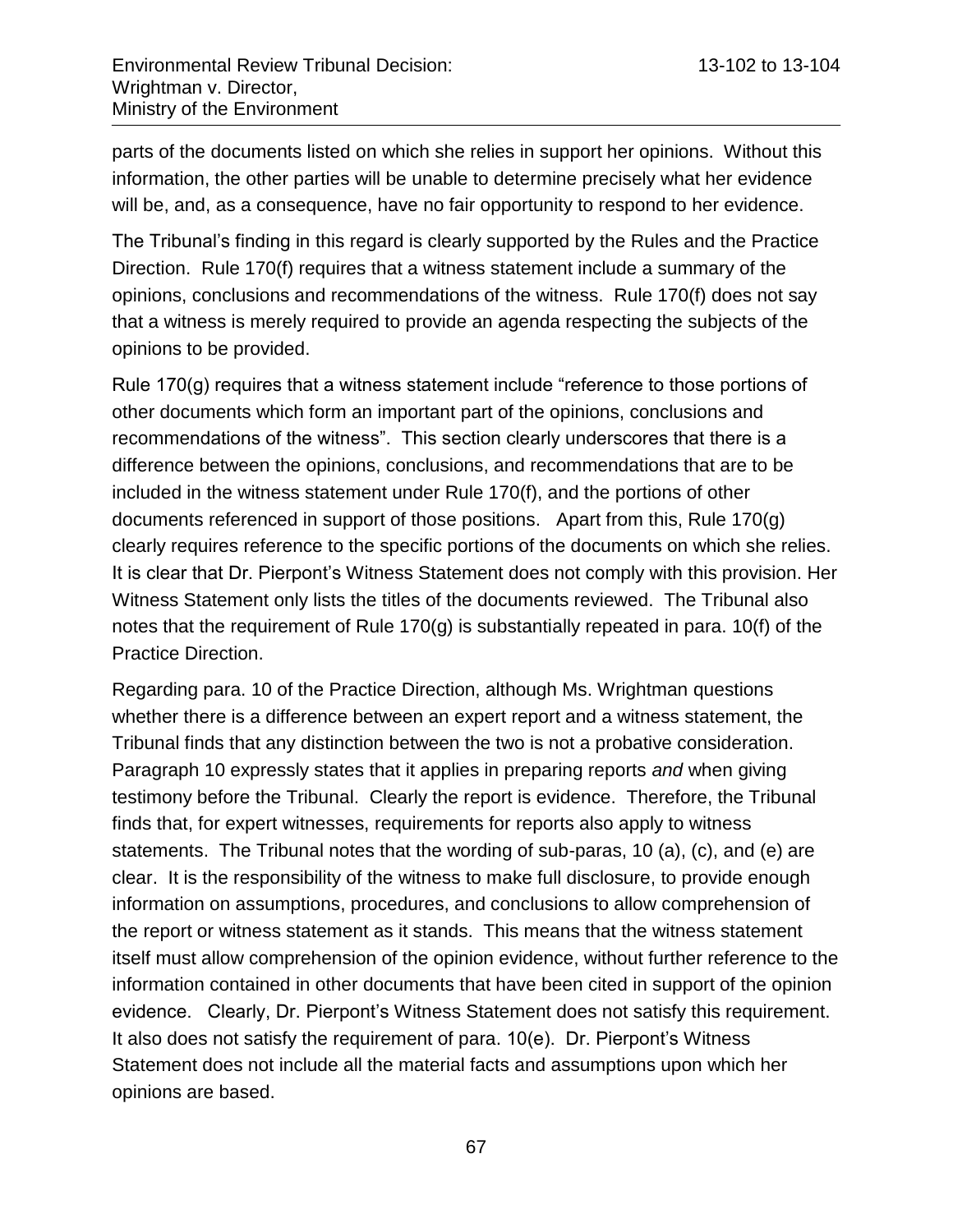Ms. Wrightman also submits that the Crash Course Document provides an outline of what Dr. Pierpont's evidence will be in this proceeding. The Tribunal does not accept this submission. The Tribunal has reviewed this document. As noted above, it is a transcript of a public lecture given by Dr. Pierpont. As such it does not indicate the evidence which Dr. Pierpont intends to adduce in respect of the issues in this proceeding.

In summary, based on the above analysis and findings, the Tribunal finds that Dr. Pierpont's Witness Statement does not satisfy the applicable requirements of Rule 170 and the Practice Direction.

Having found that Dr. Pierpont's Witness Statement does not comply with Rule 170 and the Practice Direction, the Tribunal turns to its analysis of the appropriate response. As noted in para. 15 of the Practice Direction, the Tribunal may: decline to accept the opinions or evidence of an otherwise qualified witness; admit the evidence, but accord it little weight; or adjourn the date of the Hearing until such time as the Practice Direction is complied with. The Tribunal accepts Ms. Wrightman's submission that, because para. 15 says it may take any of the listed responses, the Tribunal has discretion to allow Dr. Pierpont to testify. The question, therefore, is whether the Tribunal should do so.

The least intrusive response is to adjourn the hearing until the Practice Direction has been complied with. The Tribunal finds that this is not a feasible option. Based on the witness schedule, approximately half of the hearing is devoted to the Health Test. Ms. Wrightman made no alternative submissions regarding whether Dr. Pierpont would comply with the Practice Direction, and, if so, when. In any event, rescheduling this part of the proceeding would significantly delay completion of the hearing, bearing in mind that the hearing must be completed and the appeals disposed of within six months from the filing of the appeals. The Tribunal finds that such an adjournment would seriously prejudice the Tribunal's ability to complete the hearing of these appeals and dispose of them within six months.

The Tribunal next considers whether it should admit the evidence but afford it little weight. The Tribunal finds there is no purpose to be served by this approach in the circumstances of this case. Dr. Pierpont's Witness Statement, in and of itself, contains virtually no substantive evidence, so allowing Dr. Pierpont to testify, but restricting her evidence to the contents of her Witness Statement, would be of no assistance to the Tribunal.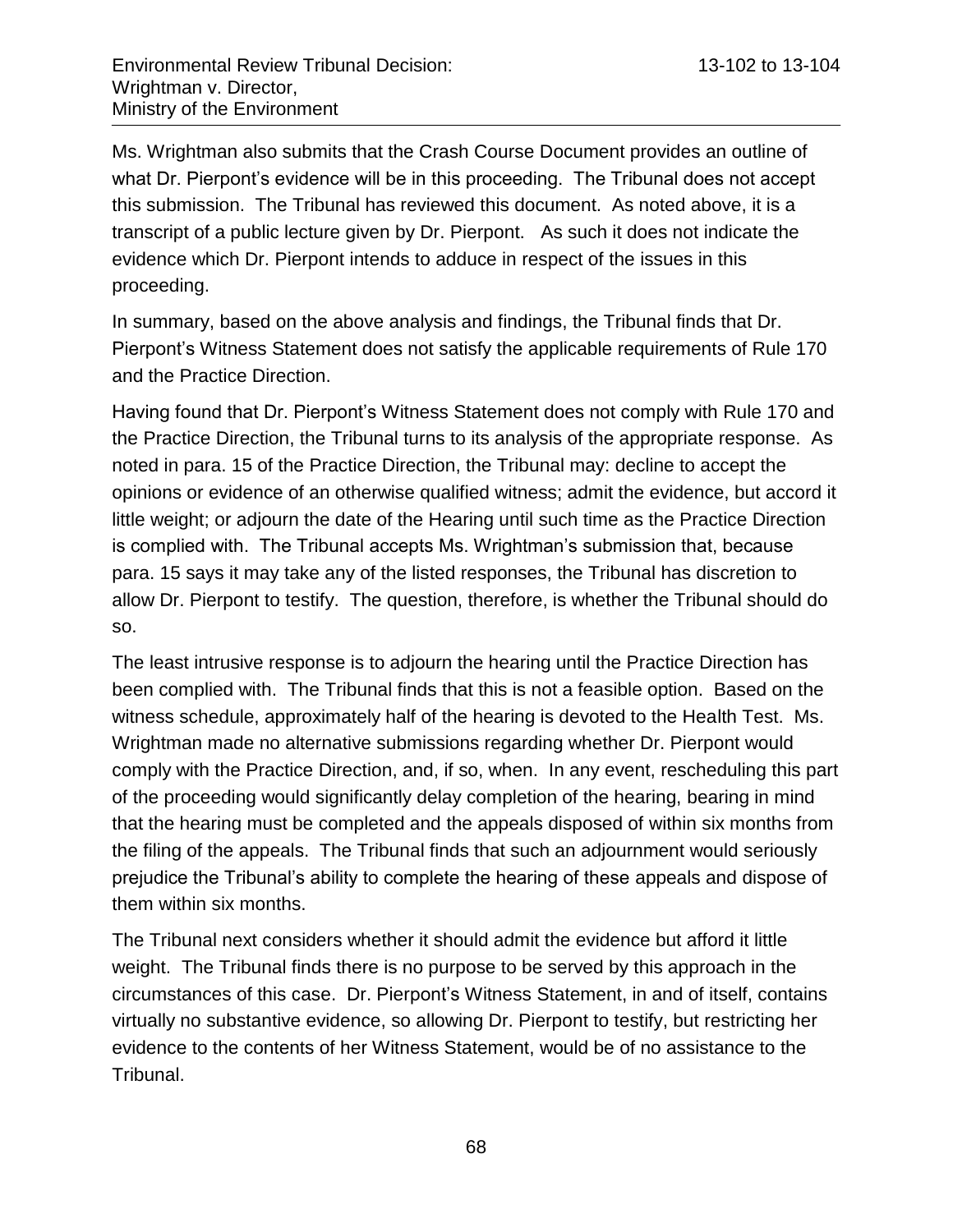The remaining option is to decline to accept Dr. Pierpont's evidence. Ms. Wrightman asserts that it would be unfair to do so, and submits that Dr. Pierpont should be allowed to testify. Each case must be determined on its own merits. The Tribunal accepts that an overall consideration of fairness is relevant, and has given this matter serious consideration, particularly as the Appellants assert that Dr. Pierpont's evidence is important for their case. However, the Tribunal must also consider whether the current situation could have been avoided. In this regard, the Tribunal has considered the following:

- Ms. Clements, in her emails dated September 25 and 26, 2013, clearly alerted Ms. Wrightman to the requirements of Rule 170. Ms. Wrightman's reply email dated September 26, 2013, can be characterized as a flippant response.
- The Tribunal extended the filing due date for her witness statements to October 1, 2013, in order to allow Ms. Wrightman a further opportunity to provide a witness statement for Dr. Pierpont which would satisfy the requirements of Rule 170 and the Practice Direction, but Ms. Wrightman did not do so.
- The Director's motion is dated October 4, 2013, and was originally brought before the Tribunal on October 8, 2013, so the Appellants were well aware of the issues being raised by the Director, and the relief being sought, prior to the commencement of the hearing on October 15, 2013.
- All parties were aware of the Tribunal's direction that examination-in-chief would be restricted to less than hour, and, therefore, it would be necessary for witness statements to contain all the witness's evidence, so the witness could adopt the witness statement when testifying. Clearly, given the scope of the topics described in Dr. Pierpont's Witness Statement, oral examination-inchief could not possibly be completed within this time frame.

Based on these considerations, the Tribunal finds that reasonable efforts were made to: (i) alert Ms. Wrightman to the requirements for Dr. Pierpont's Witness Statement; (ii) allow her the opportunity, and sufficient time, to prepare and file an adequate witness statement; and (iii) provide her with notice of the potential consequences if she did not do so. Consequently, the Tribunal finds that Ms. Wrightman could have avoided this situation had she chosen to do so.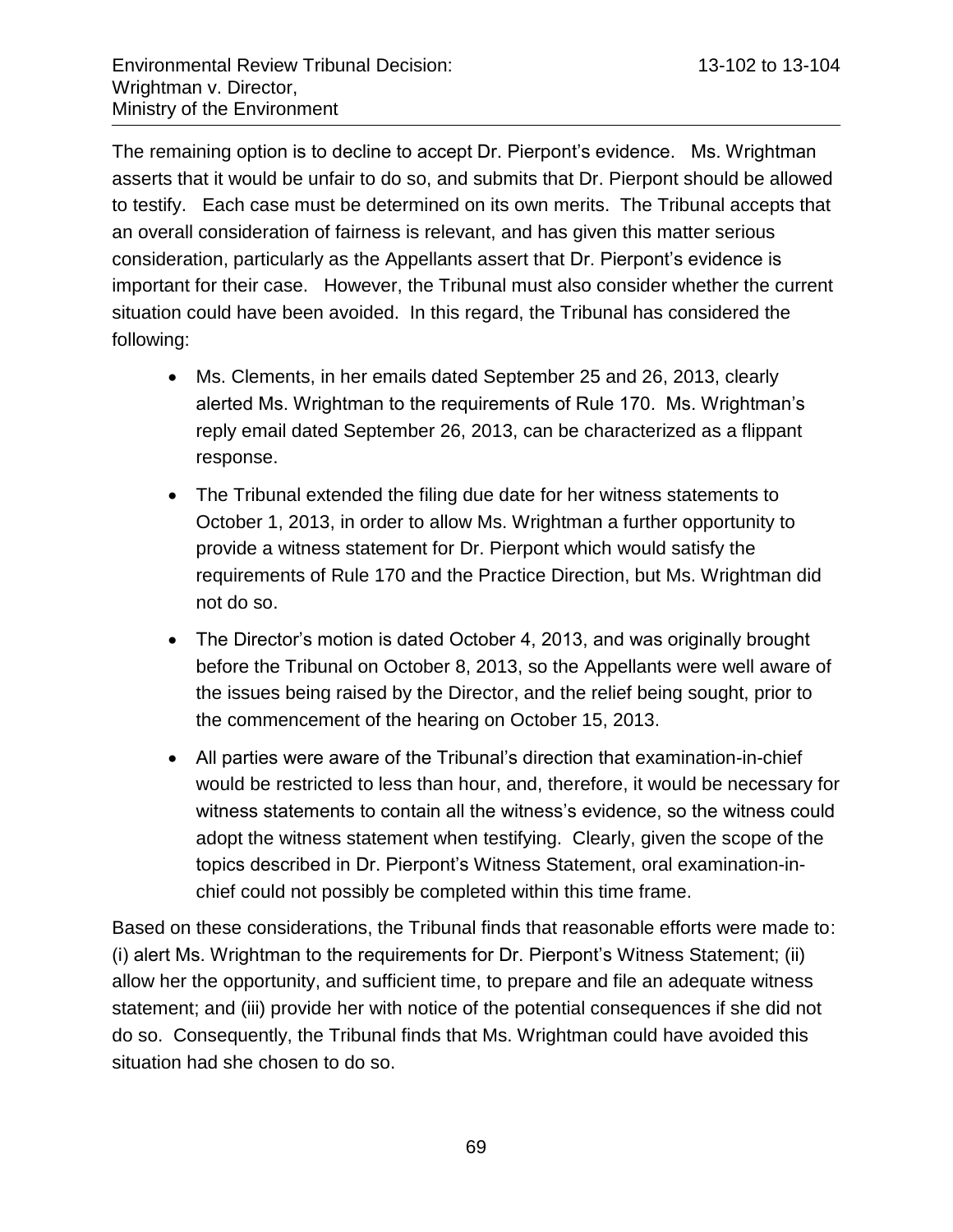Based on the above analysis and findings, the Tribunal has, as stated in its oral ruling, exercised its discretion to prohibit Dr. Pierpont from testifying in this proceeding.

### *Request for qualification of William Palmer as an expert witness*

The Appellants and Mr. Palmer requested that he be qualified by the Tribunal to give opinion evidence as a professional engineer in the province of Ontario with experience and qualification in the operation, public safety, risk assessment and environmental assessment related to the electrical power generating system. This includes evaluating operation of electrical generating systems, including wind turbines, and advising and reporting specific to the professional engineering aspects of safeguarding of life, health, property and the public welfare requiring the application of engineering principles of risk assessment, and evaluation of operating experience.

The Respondents opposed this request as discussed in greater detail below.

The Tribunal provided an oral ruling as follows:

The Tribunal qualifies Mr. Palmer to give opinion evidence regarding the application of engineering principles to risk and public safety assessment, and in the area of acoustics.

Our reasons will follow. However, to assist the parties in proceeding with Mr. Palmer's evidence, the Tribunal makes two observations:

- Submissions regarding bias and advocacy will be assessed by the Tribunal when giving weight to the evidence; and
- This witness may speak to the areas for which he has been qualified, and the Tribunal will assess the extent to which his opinions apply to the subject areas addressed in his Witness Statement.

The Tribunal now provides its reasons for this ruling.

Mr. Palmer prepared a written Witness Statement dated September 24, 2013, and a Supplemental Witness Statement dated October 1, 2013, jointly referenced as the "Witness Statements".

Regarding Mr. Palmer's qualifications, he is a professional engineer, having a Bachelor of Applied Science degree, which included auditing a course on acoustics. He has taken courses at the Massachusetts Institute of Technology in nuclear power reactor safety and risk-informed operation management. His Witness Statement indicates that these courses include areas of risk assessment (deterministic and probabilistic) and evaluation of operating experience of generation systems. He is a member of the Acoustical Society of America. His Witness Statement also indicates that he has attended several international conferences respecting wind turbine noise. In terms of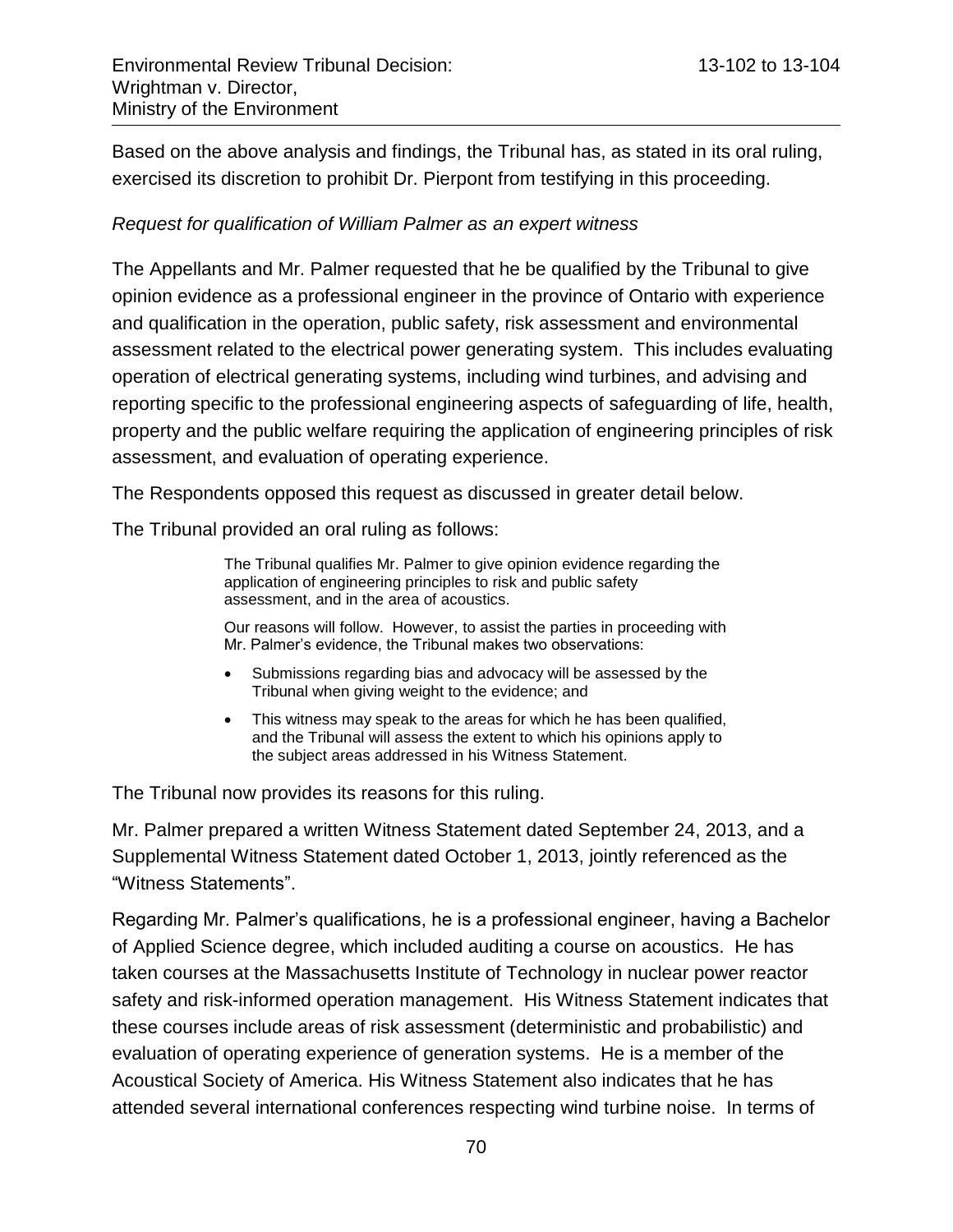his work experience, he has worked for approximately 30 years at the Bruce Power facility in various positions, the most recent as the section manager for performance assessment. Since his retirement in 2007, he has continued to maintain his registration as a professional engineer.

Mr. Palmer testified that he has expertise in conducting shadow analysis respecting nuclear radiation, which he asserted is expertise which can also be applied to shadow flicker analysis.

Regarding the field of acoustics, Mr. Palmer testified that professional engineers in Ontario are not specifically registered as acoustical engineers. He noted that there is a consulting engineer association which designates consulting acoustic engineers, but the only standard to be met is primarily to pay a registration fee. He explained that the MOE has specifically identified within their compliance protocols for industrial wind turbines a set of criteria for persons who would do acoustical audits. He also stated that persons other than engineers may be qualified as acousticians, pointing out that the Acoustical Society of America has associate and full members, where full membership is granted based on recognition of work done in the field of acoustics. Mr. Palmer testified that, since he retired, he has worked the equivalent of six or seven years of full time self-training and work, the majority of this time being devoted to the area of acoustics, with the remaining time including work on risk assessment. Respecting his experience relate to industrial wind turbines, his Witness Statements list papers he has presented, conferences he attended, his involvement in proceedings before the Ontario Municipal Board and the Ohio Power Siting Board, and as technical advisor to a Multi Municipality Wind Turbine Working Group. He states that he has also personally viewed all the major wind turbine arrays in Ontario.

The Respondents objected to several areas addressed in Mr. Palmer's Witness Statement and Supplemental Witness Statement, including Mr. Palmer's comments on medical evidence, natural environmental resource assessment, and greenhouse gas emissions. In reviewing his Witness Statements, the subject matter of some of his opinions clearly fall outside his qualification as requested by the Appellants. In addition, the Tribunal notes the Witness Statements include opinions in response to witnesses who did not testify in this proceeding, which includes the subject area of greenhouse gas emissions. Mr. Palmer acknowledges that he does not have special expertise respecting health matters. He testified that he has no qualifications in the fields of ecology and biology, and his experience respecting environmental assessment was in working on a team where he received input from other persons with expertise in those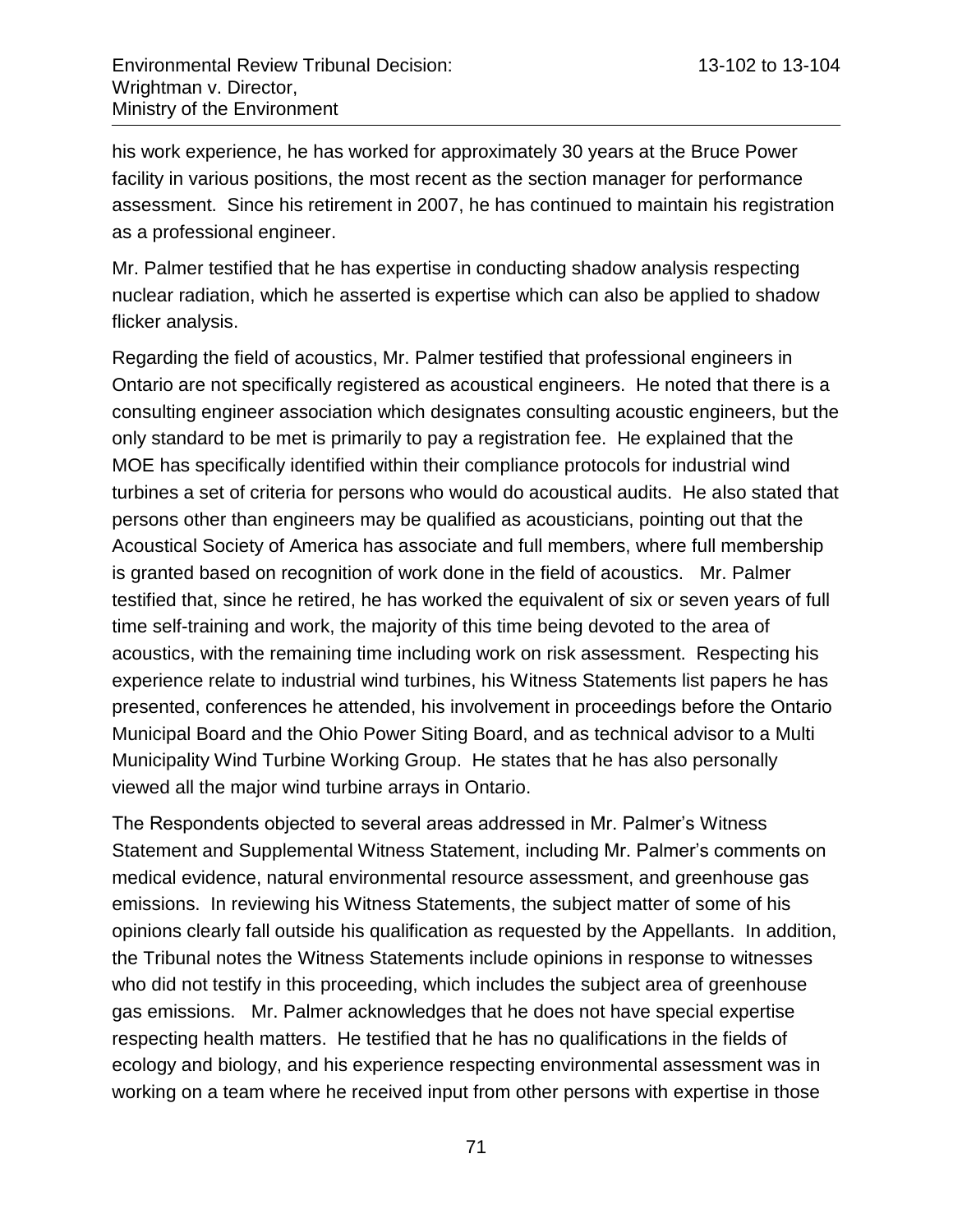areas. For the above reasons, the Tribunal concludes that he should be not be qualified in the areas of health, or natural resource environmental assessment.

The Respondents assert that Mr. Palmer is not qualified to give expert opinion on shadow flicker. The Tribunal accepts that Mr. Palmer does not have direct experience respecting shadow flicker, *per se*, but he does have related expertise, which the Tribunal finds qualifies him to comment on shadow flicker, in the context of applying engineering principles to risk and public safety assessment.

The Respondents assert that Mr. Palmer is not qualified to give expert opinion evidence on acoustics, noting that he is not an acoustical engineer. However, the evidence adduced indicates that acousticians are not legislatively regulated as a professional occupation. Mr. Palmer is a professional engineer who has audited one academic course in acoustics, and has engaged in significant amount of self-study in acoustics as it relates to industrial wind turbines, and has presented papers on this subject at several conferences. Therefore, the Tribunal finds that he has sufficient education, training and expertise to be qualified to give opinion evidence on acoustics.

The Respondents do not challenge that Mr. Palmer has significant experience in public safety and risk assessment in the nuclear energy field, but they argue that it cannot be assumed that this experience is transferable to industrial wind turbine energy. The Tribunal accepts this submission in part. Mr. Palmer did not clearly state that he had direct experience in conducting public safety and risk assessment. But he is a professional engineer who has considerable related work experience in the nuclear energy field. Therefore, the Tribunal is satisfied that he is qualified to give opinion evidence on the application of engineering principles to risk and public safety assessment.

The Tribunal finds that the wording of the qualification sought by the Appellants for Mr. Palmer is imprecise, and his training, education and experience only support a more circumscribed qualification, as stated in the Tribunal's oral ruling. Finally, the Tribunal notes, that this ruling is only in respect of his qualification to give opinion evidence. It is not an acceptance that all opinions, as presented in his Witness Statements, fall within the areas for which he has been qualified, nor is it an indication of the weight to be given to Mr. Palmer's opinion evidence.

The Respondents have also raised concerns respecting Mr. Palmer's qualification as an expert on the grounds that he has, in the past, been affiliated with an organization which opposes industrial wind farms, and has been an advocate against wind farm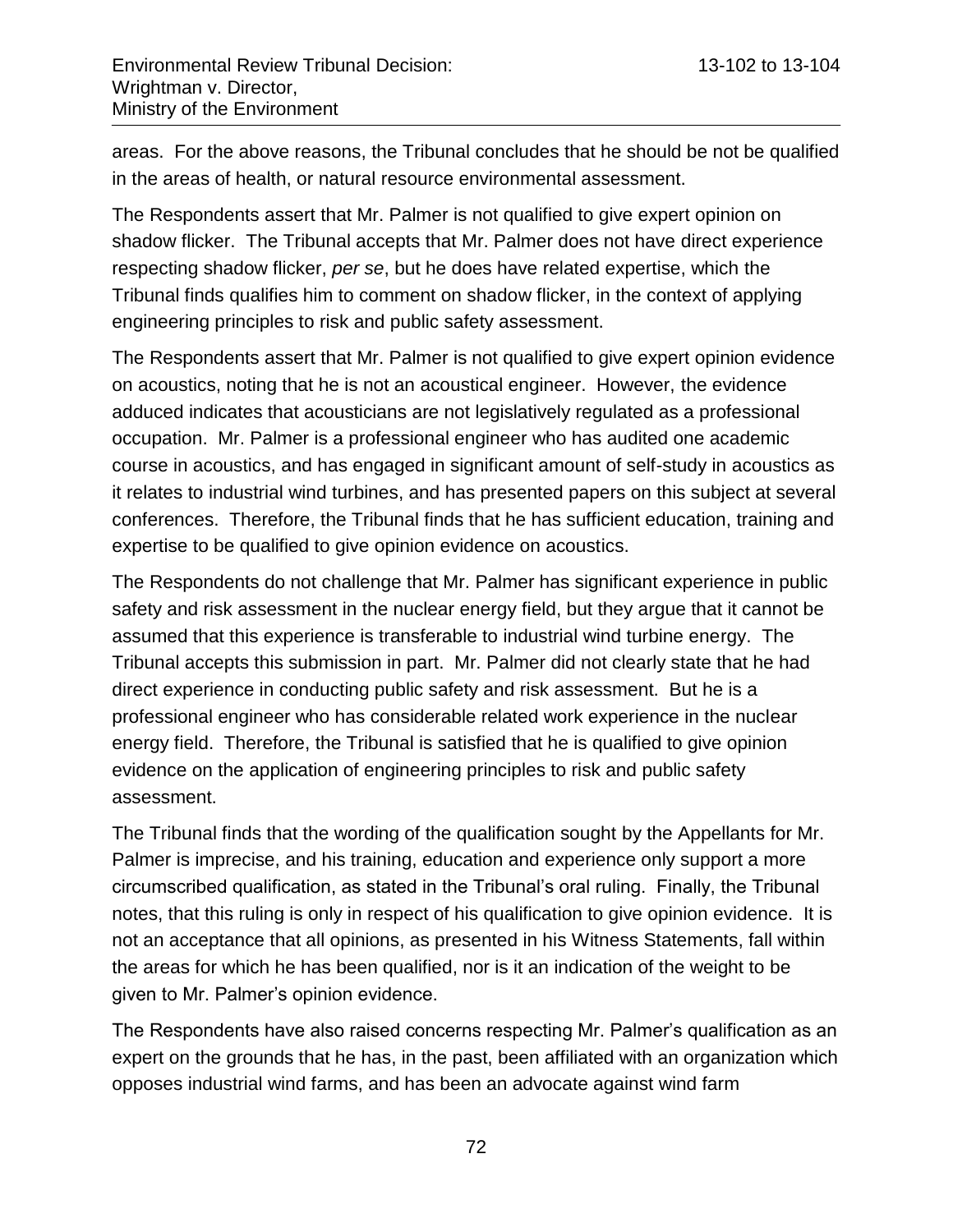development. As noted in the Tribunal's oral ruling, these submissions regarding bias and advocacy will be assessed by the Tribunal when weighing his evidence.

## *Request to strike witness statement of Kathryn Minten*

During the proceeding, the Approval Holder brought an oral motion to request that Ms. Minten's Witness Statement be struck and that her evidence in this proceeding be restricted to oral evidence of a lay (fact) witness. One of the Approval Holder's grounds in support of this motion, was that portions of Ms. Minten's Witness Statement speak to issues which were not raised in the Appellants' notices of appeal. In this regard, the Approval Holder had, earlier in the proceeding, raised a request to strike certain parts of these appeals on the grounds that they were so broadly drafted that they did not disclose a discrete ground in support of the appeals. The Approval Holder asserted that these clauses included phrases such as "any other issues which the community feels will cause harm" or "such further or other grounds as counsel may advise and this Tribunal may permit".

The Tribunal's ruling on the motion to strike Ms. Minten's Witness Statement was prepared in writing, and delivered by the Tribunal's case coordinator to the parties by electronic mail:

> Regarding the Tribunal's earlier ruling respecting the Approval Holder's motion to strike what has been described as the "basket clause" grounds of appeal (Paragraph 17 of the MLWAG/Harvey Wrightman Notice of Appeal, and paragraphs 30 and 35 of the Esther Wrightman appeal), the Tribunal clarifies that it did not find it necessary to rule on this request, as the Tribunal expected that the issues should have been adequately identified through the witness statements filed in this proceeding. As a further clarification of this ruling, the Tribunal notes that it does not accept that these "basket clauses" can be relied on when determining whether proposed evidence is relevant. However, this does not mean, as the Approval Holder has submitted, that relevance is to be determined in the context of the scope of the witness statements of the parties' witnesses. The Tribunal finds that relevance is to be determined having regard to the grounds set out in the notices of appeal (other than the basket clauses).

> As Ms. Minten has been granted participant status in a later stage of this proceeding, she was directed to file her Witness Statement by October 16. The Approval Holder requests that the Tribunal strike Ms. Minten's Witness Statement in its entirety, and that she only be allowed to testify orally to evidence that is generally accepted from a lay fact witness. In this regard, the Approval Holder refers to the Tribunal's Practice Direction for Technical and Opinion evidence. The Approval Holder's submissions in support of this request fall into two categories: (i) matters addressed in Ms. Minten's Witness Statement are not relevant to the grounds of appeal of any of the Appellants; and (ii) her Witness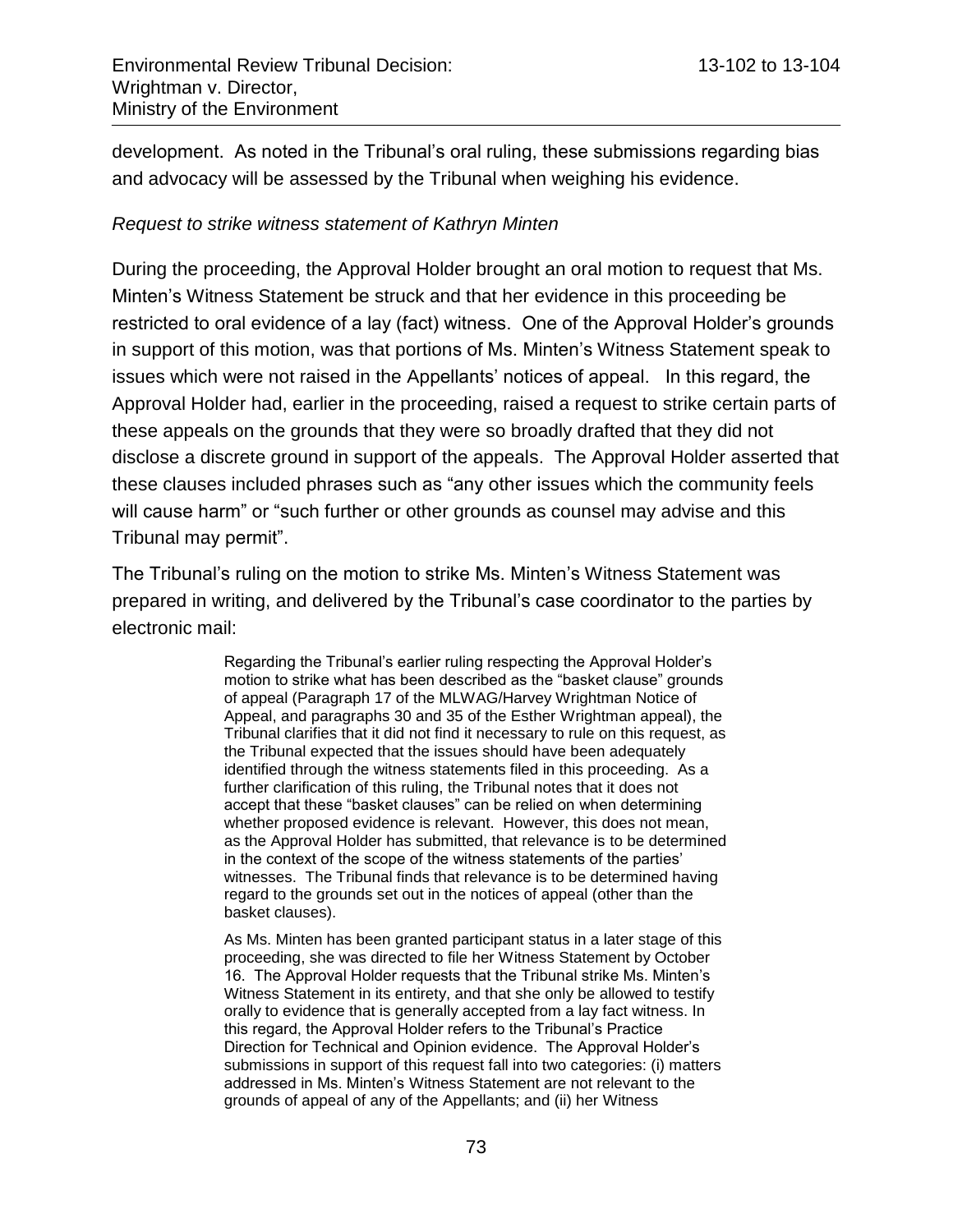Statement includes technical or opinion evidence which a lay fact witness is not allowed to give. In addition, the Approval Holder notes that Ms. Minten's Witness Statement reports evidence of other persons, and states that these parts of her Witness Statement should be struck as they are hearsay. The Approval Holder also asserts that Ms. Minten refers to health effects regarding a wind turbine owned by her father-inlaw, to which her family was exposed. The Approval Holder asserts that her testimony in this regard should not be accepted, as she has filed no documents regarding her medical history.

The Approval Holder asserts that the following areas of Ms. Minten's Witness Statement are not relevant:

- The impact of stray voltage on animals
- Soil compaction (as set out in the following sections in Ms. Minten's Witness Statement: Serious and irreversible harm to the natural environment – effects of soil compaction, Wet Weather, Tracks and Subsoiling, Soil Rehabilitation, and Mitigation is not sufficient)
- Impact to wildlife, including specific evidence regarding individual species.
- Health effects experienced by Ms. Minten regarding a wind turbine purchased and installed by her father-in-law.

For reasons to be provided later, the Tribunal finds that Paragraph 27 of Ms. Wrightman's Notice of Appeal sets out grounds to which subject areas #1 and #3 are relevant. The Tribunal finds that neither notice of appeal sets out grounds of appeal to which area #2 is relevant. Therefore, in respect of area #2, the Tribunal will strike the previously mentioned sections of her Witness Statement.

Turning to the second category of the Approval Holder's submissions, Ms. Minten acknowledges that she is not an expert for the purpose of providing opinion evidence, nor that she has expertise in interpreting scientific and technical evidence. On this basis, the Tribunal cannot accept any opinion evidence or any evidence interpreting scientific or technical evidence. However, for reasons to be provided later, the Tribunal accepts that participants and presenters may be allowed to express their views even though they may be giving evidence as fact witnesses, as this may assist the Tribunal's understanding of the issues. The Tribunal also accepts that, and, where appropriate, they may refer to scientific, technical or other forms of expert information, solely on the basis that it informs or clarifies any views they may have stated, but not as proof of such supporting information. In this case, the Tribunal finds that the portions of Ms. Minten's Witness Statement which are otherwise relevant and admissible, may be accepted subject to this caveat.

To the extent that Ms. Minten's evidence regarding her personal exposure to a wind turbine includes conclusions regarding the health impact of the turbine, the Tribunal will not accept this evidence. However, consistent with previous Tribunal rulings, she can describe any symptoms she personally experienced.

The Tribunal finds that the evidence of other persons quoted by Ms. Minten are hearsay, and, for reasons to follow, will not be admitted.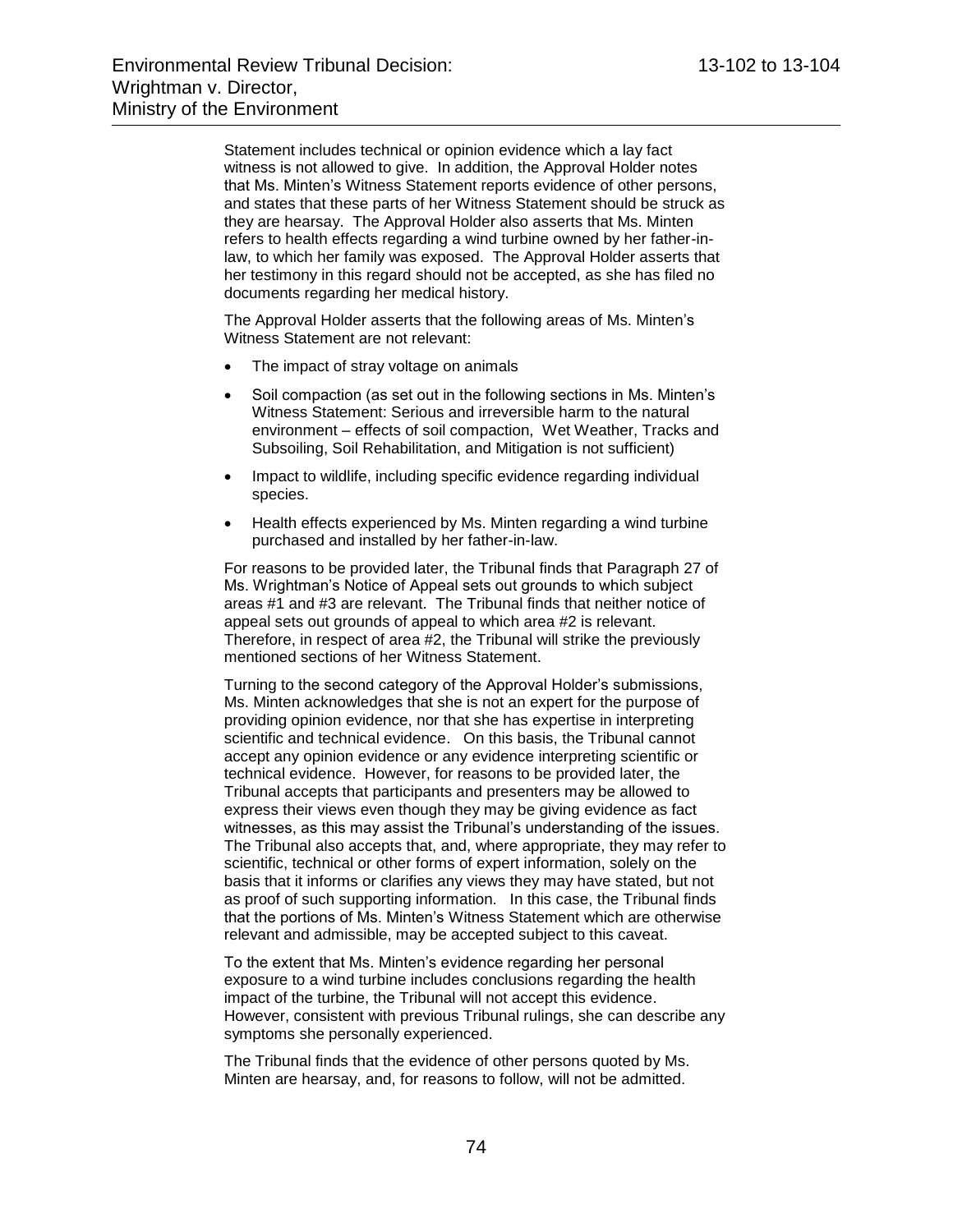The Tribunal now provides its reasons respecting its ruling, as identified in the above disposition.

Regarding the issue of relevance, para. 27 of Ms. Wrightman's notice of appeal states:

Animals health, safety and habitat at risk

**The Adelaide Wind Energy Centre poses serious and irreversible harm to wildlife**, **livestock**, and household pets **in the project area** and even outside the project area, when cumulative impacts are taken into consideration. Bats, eagles, and **other** flora and **fauna are at risk from the installation of** the turbines**, transmission lines, substations**, access roads and other general destruction and disruption made by the wind company. [emphasis added]

The Tribunal notes that this paragraph does not contain one of the basket clauses to which the Approval Holder objects. The Tribunal finds that this paragraph of Ms. Wrightman's appeal clearly alleges harm to wildlife and livestock, and identifies the installation of transmission lines and substations as one of the alleged causes of the harm.

The Tribunal now turns to its reasons respecting the issue whether a participant or presenter may express their views even though they may be giving evidence as fact witnesses. The Tribunal notes that, under Rules 63, 66, and 69, two of the relevant matters that the Tribunal may consider in deciding whether to grant participant or presenter status are whether:

- a person has a genuine interest, whether public or private, in the subject matter of the proceeding; and
- a person is likely to make a relevant contribution to the Tribunal's understanding of the issues in the proceeding.

For this reason, even if a participant or presenter is a fact witness, Tribunal practice is typically to allow them to state their views on issues, and to either state their understanding of technical information or opinions which inform their views, or to file what is commonly referred to as supporting documents, such as published reports. This evidence is typically not accepted as proof of this supporting evidence. Rather it is accepted on the basis that it describes the information on which the participant or presenter has relied to inform the views which they have expressed.

The Approval Holder argues that the complexity of the information provided by Ms. Minten in her Witness Statement transcends the latitude normally allowed to participants and presenters, in essence crossing the boundary into giving expert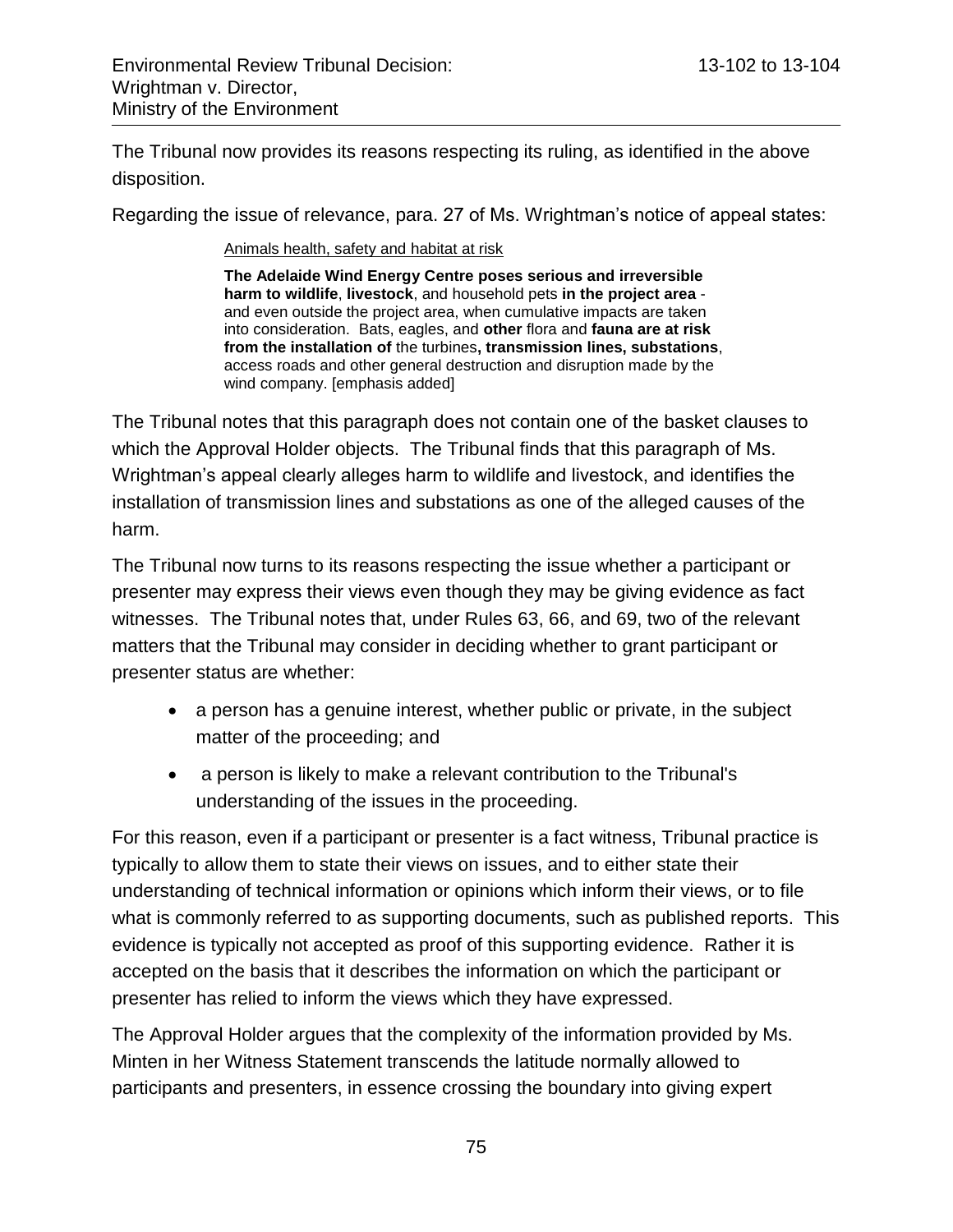technical or opinion evidence. However, Ms. Minten acknowledges that she is not an expert for the purpose of providing opinion evidence, nor that she has expertise in interpreting scientific and technical evidence, and the Tribunal has clearly indicated her evidence is not being accepted as such.

Regarding the hearsay evidence, the Tribunal notes that it is factual evidence, and the Tribunal received no explanation why the persons who provided the evidence to Ms. Minten could not have been called to testify. The nature of the hearsay evidence is such that the Respondents should be able to cross-examine on this evidence, and it is clear that Ms. Minten would not be able to adequately respond to such crossexamination, as she had no independent personal knowledge relating to this evidence. For these reasons the Tribunal excluded this evidence, notwithstanding that the Tribunal has the jurisdiction to accept hearsay evidence.

During the hearing, the Tribunal ruled that, to the extent that Ms. Minten's evidence regarding her personal exposure to a wind turbine included conclusions regarding the health impacts of the turbine, the Tribunal would not accept this evidence. However, consistent with previous Tribunal rulings, Ms. Minten was permitted to describe any symptoms she personally experienced.

## *Request by Stephana Johnston to give evidence about the impacts of wind turbines on her own health*

After the hearing commenced, Ms. Johnston indicated that she wished to give evidence about the impacts of wind turbines on her own health. When Ms. Johnston sought presenter status at the preliminary hearing, she raised concerns about the legislative and policy framework governing the assessment of the impact of the Project on human health. She did not indicate at that time that she wished to testify concerning the impacts of turbines on her health, and she did not subsequently provide medical records. As a result, the Tribunal ruled that Ms. Johnston was not permitted to provide evidence concerning her health.

## *Closing Submissions of the Appellants and Participant*

The Appellants raised a number of concerns regarding the fairness of the hearing in their written closing submissions, in relation to disclosure of medical records, accessibility and video recording, and access to transcripts. These concerns were addressed and determined as preliminary issues or during the hearing. At this stage, the Tribunal's role is to make a decision on the issues raised in these appeals,